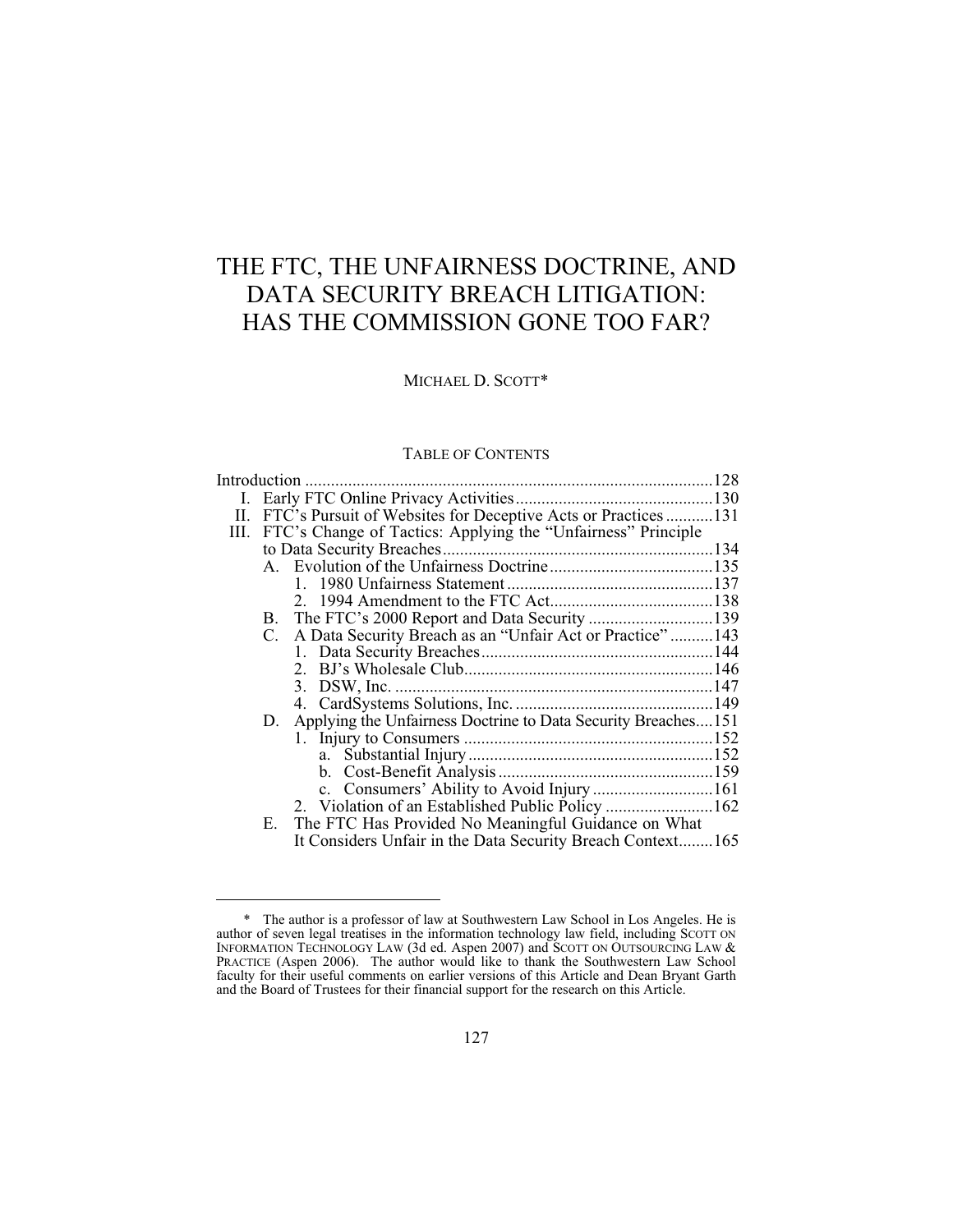128 *ADMINISTRATIVE LAW REVIEW* [60:1

| A. The Gramm-Leach-Bliley Act as a Model for Data |  |
|---------------------------------------------------|--|
|                                                   |  |
|                                                   |  |
|                                                   |  |

*Everyone recognizes that there are imperfections and deficiencies in the state of privacy on the Internet, but let us not make the search for the perfect the enemy of the good.*<sup>1</sup>

#### **INTRODUCTION**

The Federal Trade Commission (FTC or the Commission) has taken the lead in the United States in regulating privacy issues online.<sup>2</sup> The Commission began studying online privacy issues in  $1995<sup>3</sup>$  It initially supported industry self-regulation as the preferred method for dealing with online privacy.<sup>4</sup> However, various FTC surveys of websites showed that self-regulation was not working.<sup>5</sup> The FTC became concerned that, without strong privacy protection, there would be an erosion of confidence in the Web and a concomitant negative impact on the growth of electronic commerce.<sup>6</sup> As a result, over the last decade the agency has become increasingly active in protecting consumer privacy rights online.7

 <sup>1.</sup> FEDERAL TRADE COMMISSION, DISSENTING STATEMENT OF COMMISSIONER ORSON SWINDLE IN PRIVACY ONLINE: A REPORT TO CONGRESS FAIR INFORMATION PRACTICES IN THE ELECTRONIC MARKETPLACE 26 (May 2000), *available at* http://www.ftc.gov/reports/ privacy2000/swindledissent.pdf [hereinafter Swindle Dissent].

<sup>2.</sup> FEDERAL TRADE COMMISSION, PRIVACY ONLINE: A REPORT TO CONGRESS FAIR INFORMATION PRACTICES IN THE ELECTRONIC MARKETPLACE 3 (May 2000), *available at*  http://www.ftc.gov/reports/privacy2000/privacy2000.pdf [hereinafter 2000 FTC REPORT] (statement of FTC Chairman Robert Pitofsky) ("Since 1995, the Commission has been at the forefront of the public debate on online privacy.").

<sup>3.</sup> See FEDERAL TRADE COMMISSION, PRIVACY ONLINE: A REPORT TO CONGRESS 2 (June 1998), *available at* http://www.ftc.gov/reports/privacy3/priv-23a.pdf [hereinafter 1998 FTC REPORT] ("In April 1995, staff held its first public workshop on Privacy on the Internet, and in November of that year, the Commission held hearings on online privacy as part of its extensive hearings on the implications of globalization and technological innovation for competition and consumer protection issues."); *see also* FEDERAL TRADE COMMISSION, A REPORT FROM THE FEDERAL TRADE COMMISSION STAFF: THE FTC'S FIRST FIVE YEARS PROTECTING CONSUMERS ONLINE (Dec. 1999), *available at* http://www.ftc.gov/ os/1999/12/fiveyearreport.pdf.

<sup>4</sup>*. See* 1998 FTC REPORT, *supra* note 3, at i-ii ("Throughout, the Commission's goal has been to encourage and facilitate effective self-regulation as the preferred approach to protecting consumer privacy online.").

<sup>5</sup>*. See id.* at 41; *see also* 2000 FTC REPORT, *supra* note 2, at ii-iii; FEDERAL TRADE COMMISSION, SELF-REGULATION AND PRIVACY ONLINE: A REPORT TO CONGRESS 12 (July 1999), *available at* http://www.ftc.gov/os/1999/9907/privacy99.pdf [hereinafter 1999 FTC REPORT].

<sup>6</sup>*. See* 1998 FTC REPORT, *supra* note 3, at 3-4 ("These findings suggest that consumers will continue to distrust online companies and will remain wary of engaging in electronic commerce until meaningful and effective consumer privacy protections are implemented in the online marketplace. If such protections are not implemented, the online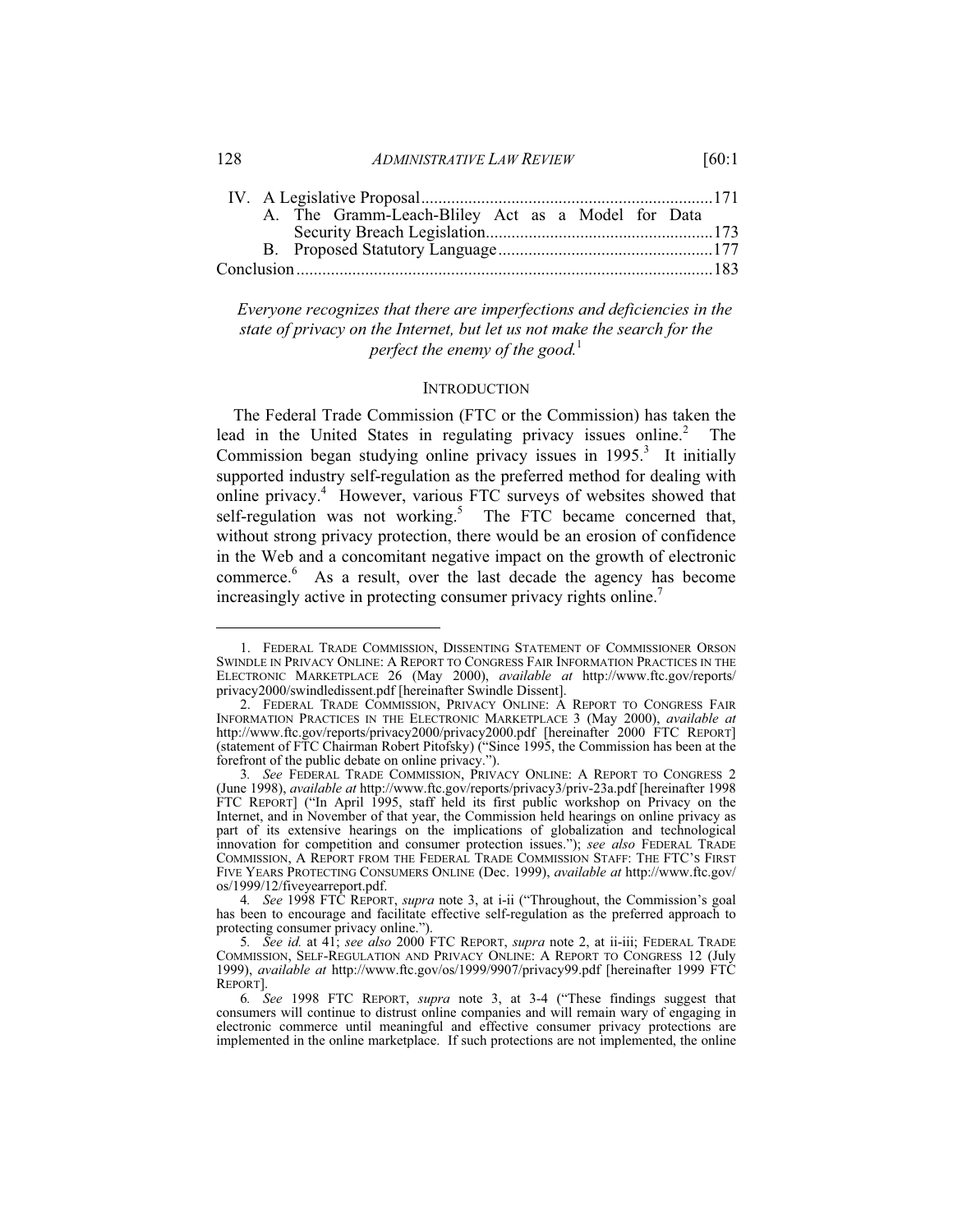Section 5 of the Federal Trade Commission Act<sup>8</sup> (FTCA or FTC Act or the Act) empowers the Commission to "prevent persons, partnerships, or corporations" from using "unfair or deceptive acts or practices in or affecting commerce."<sup>9</sup> Pursuant to those powers, the Commission has aggressively pursued websites that have violated their own privacy policies.<sup>10</sup> More recently, the agency made a "dramatic shift"<sup>11</sup> by filing complaints against organizations that have experienced data security breaches. Some of these companies made representations concerning the security of their computer systems, which the agency attacked as deceptive trade practices.12 But the Commission sued other companies that made no such representations under  $\S$  5 of the Act for "unfair" trade practices.<sup>13</sup>

This Article will look at this new line of attack by the FTC. It will also analyze whether the Commission has exceeded its authority by pursuing the victims of malicious computer attacks who have made no misrepresentations as to the security of their systems or engaged in any other deceptive conduct. This Article will conclude with a proposal for

 $\overline{a}$ 

marketplace will fail to reach its full potential."); *see also* Letter from Mozelle W. Thompson, Fed. Trade Comm'n, to Sen. John McCain, Chairman, Comm. on Commerce, Science, and Transportation (Apr. 24, 2002), *available at* http:// www.ftc.gov/os/2002/ 04/sb2201thompson.htm (stating that "73% of online consumers who refused to purchase online did so because of privacy concerns"). It was estimated that \$1.9 billion in e-commerce sales were lost in 2006 because of consumer concerns about Internet security. *See* Press Release, Gartner Consulting, Gartner Says Nearly \$2 Billion Lost in E-Commerce Sales in 2006 Due to Security Concerns of U.S. Adults (Nov. 27, 2006), http://www.gartner. com/it/page.jsp?id=498974.

<sup>7</sup>*. See infra* Parts III-IV*.* The FTC's role as privacy enforcer is not without its detractors. *See, e.g.*, Joel R. Reidenberg, *Privacy Wrongs in Search of Remedies*, 54 HASTINGS L.J. 877, 887-88 (2003) ("In many ways, this agency is an illogical choice for protection of citizens' privacy.... Reliance on the FTC as a primary enforcer of citizen privacy is misplaced.").

<sup>8</sup>*. See generally* Federal Trade Commission Act, 15 U.S.C. §§ 41-58 (2000)*.*

 <sup>9.</sup> Section 5 of the current FTC Act provides, in pertinent part:

<sup>(1)</sup> Unfair methods of competition in or affecting commerce, and unfair or deceptive acts or practices in or affecting commerce, are hereby declared unlawful. (2) The Commission is hereby empowered and directed to prevent persons, partnerships, or corporations, [except certain specified financial and industrial sectors] from using unfair methods of competition in or affecting commerce and unfair or deceptive acts or practices in or affecting commerce.

*Id.* § 45.

<sup>10</sup>*. See, e.g.*, Agreement Containing Consent Order, Geocities, No. 9823015 (F.T.C. Aug. 13, 1998), *available at* http://www.ftc.gov/os/1998/08/geo-ord.htm; *In re* Doubleclick, Inc. Privacy Litigation, 154 F. Supp. 2d 497 (S.D.N.Y. 2001); *In re* Intuit, Inc. Privacy Litigation, 138 F. Supp. 2d 1272 (C.D. Cal. 2001).

 <sup>11.</sup> Goodwin Proctor LLP, *Data Security Breaches—The DSW and Other Recent FTC Actions Expand Requirements for Safeguarding Customer Data. What Can You Do to Reduce Your Exposure?* 1 (Dec. 6, 2005), *available at* www.goodwinprocter.com/getfile. aspx?filepath=/Files/publications/CA\_DataSecurityBreaches\_12\_6\_05.pdf.

<sup>12</sup>*. See infra* Part II.

<sup>13</sup>*. See infra* Part III.C.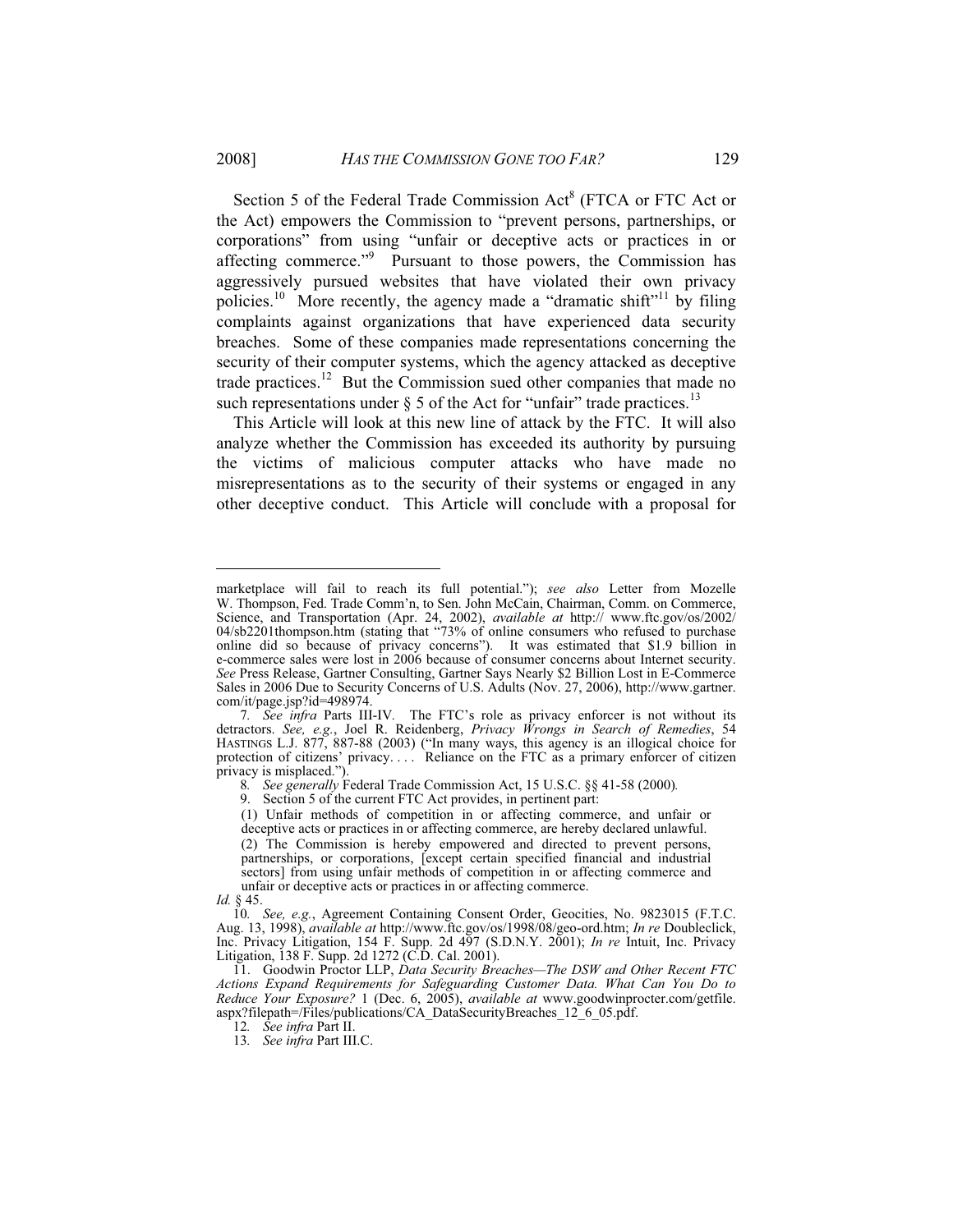#### I. EARLY FTC ONLINE PRIVACY ACTIVITIES

The FTC initially sought to deal with online privacy issues by encouraging industry self-regulation.<sup>15</sup> It argued that the growth of the Internet in general, and electronic commerce in particular, mandated against sweeping regulations that might inhibit the growth of both.<sup>16</sup> Commentators believed that market forces would punish those companies that did not adequately protect consumer privacy, while rewarding companies that protected privacy with increased sales.<sup>17</sup> The main element of self-regulation included FTC enforcement of those privacy policies that companies collecting personal information posted on their websites.<sup>18</sup>

By 2000, however, the Commission recognized that industry self-regulation was not working,<sup>19</sup> and that "substantially greater incentives" would be required to protect consumer privacy online.<sup>20</sup> In its 2000 Report, the Commission indicated that while it had the power under § 5 of the FTC Act to pursue deceptive practices, such as a website's failure to abide by a stated privacy policy (i.e., breach of contract claims),  $2^1$ 

<sup>14</sup>*. See infra* Part IV.B*.*

<sup>15</sup>*. See generally* 1999 FTC REPORT, *supra* note 5, at 6 ("[S]elf-regulation is the least intrusive and most efficient means to ensure fair information practices, given the rapidly evolving nature of the Internet and computer technology."); 1998 FTC REPORT, *supra* note 3, at i-ii.

<sup>16</sup>*. See* 1998 FTC REPORT, *supra* note 3, at i-ii (explaining that "the Commission's goal has been to encourage and facilitate effective self-regulation as the preferred approach to protecting consumer privacy online").

<sup>17</sup>*. See, e.g.*, FRED H. CATE, PRIVACY IN THE INFORMATION AGE 131 (1997) ("Individual responsibility, not regulation, is the principal and most effective form of privacy protection in most settings. The law should serve as a gap-filler, facilitating individual action in those situations in which the lack of competition has interfered with private privacy protection. In those situations, the law should only provide limited, basic privacy rights . . . . The purpose of these rights is to facilitate—not interfere with—the development of private mechanisms and individual choice as a means of valuing and protecting privacy."); *see also* 2000 FTC REPORT, *supra* note 2, at 4 (statement of Commissioner Thomas B. Leary, concurring in part and dissenting in part) [hereinafter Leary Statement] ("The Report does not explain why an adequately informed body of consumers cannot discipline the marketplace to provide an appropriate mix of substantive privacy provisions.").

<sup>18</sup>*. See* Prepared Statement of the Federal Trade Commission on "Consumer Privacy on the World Wide Web," Before the Subcomm. on Telecomms., Trade and Consumer Prot. of the House Comm. on Commerce (July 21, 1998), *available at* http://www.ftc.gov/os/1998/ 07/privac98.

<sup>19</sup>*. See* 2000 FTC REPORT, *supra* note 2, at ii ("The 2000 Survey, however, demonstrates that industry efforts alone have not been sufficient.").

 <sup>20. 1998</sup> FTC REPORT, *supra* note 3, at iii.

<sup>21</sup>*. See* Steven Hetcher, *The FTC as Internet Privacy Norm Entrepreneur*, 53 VAND. L. REV. 2041, 2057 (2000) ("The FTC's promotion of privacy policies is instructively viewed as an attempt to cause websites to make quasi-contractual statements in writing. The more contractual these statements are, the more enforceable they will be.").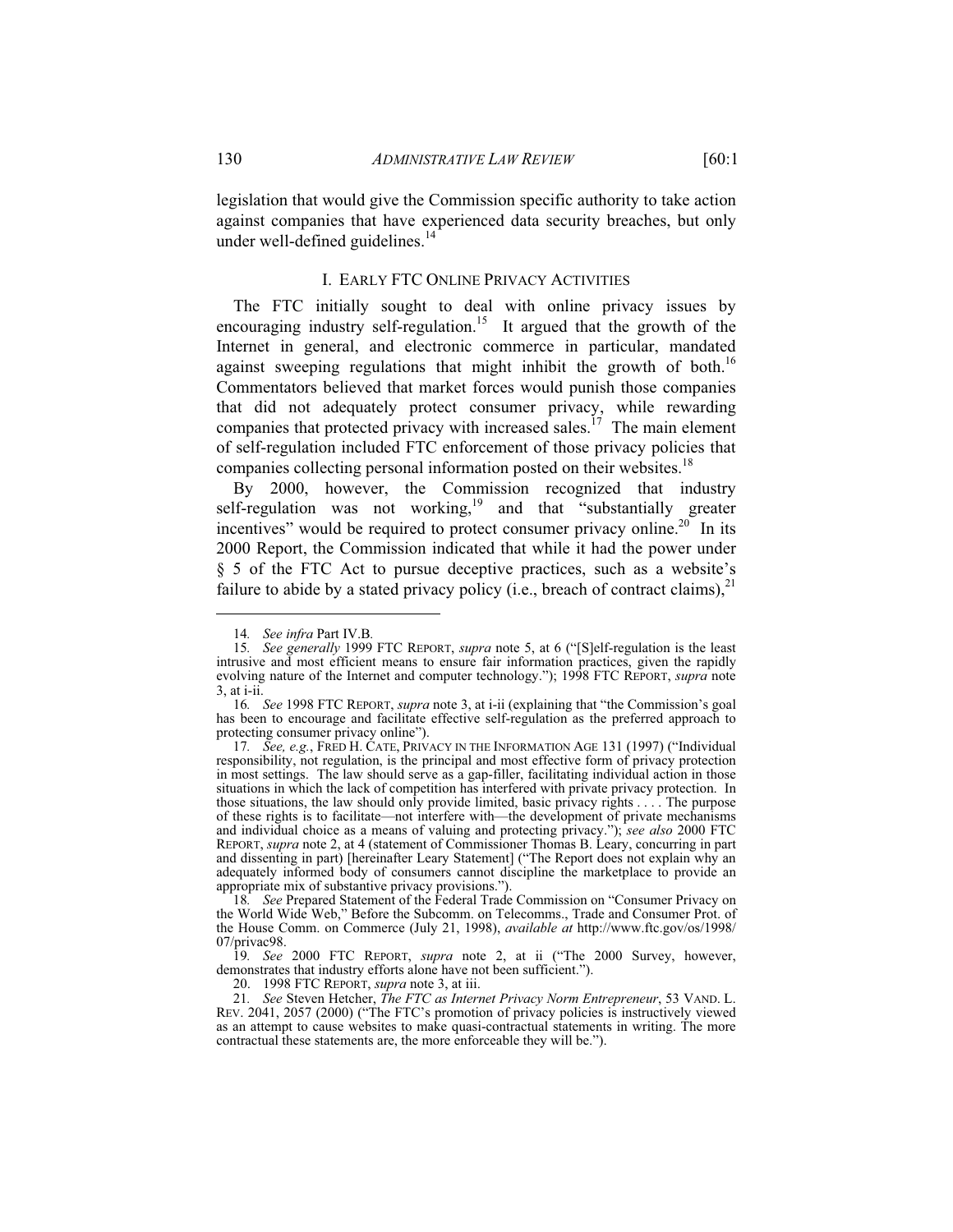it could not require companies to adopt privacy policies in the first place.<sup>22</sup> Accordingly, the Commission proposed legislation that would provide it with the authority to issue and enforce specific privacy regulations.<sup>23</sup>

However, the agency changed its position after the election of President George W. Bush and a change in leadership at the Commission. The new FTC Chairman, Timothy Muris, announced that the agency would expand enforcement of existing laws rather than pursue new legislation.<sup>24</sup> Muris indicated that the Commission was "primarily a law enforcement agency" that "best carries out its consumer protection mission" through "aggressive enforcement of the basic laws of consumer protection."<sup>25</sup> He further indicated that in his opinion, "the particular issue of broad based, Internet only legislation is still premature at this moment."<sup>26</sup>

# II. FTC'S PURSUIT OF WEBSITES FOR DECEPTIVE ACTS OR PRACTICES

One of the pillars of Chairman Muris's privacy enforcement efforts was to pursue websites for deceptive trade practices.<sup>27</sup> The first FTC case involving Internet privacy was *In re GeoCities.*28 The complaint focused on two activities that the agency identified as deceptive trade practices.<sup>29</sup>

First, the complaint alleged that GeoCities misrepresented "the uses and privacy of the information it collect[ed]" from consumers—namely, that the website had "sold, rented or otherwise marketed and disclosed

 <sup>22. 2000</sup> FTC REPORT, *supra* note 2, at 34 ("As a general matter, however, the Commission lacks authority to require firms to adopt information practice policies or to abide by the fair information practice principles on their Web sites . . . .").

<sup>23</sup>*. Id.* at 36-38.

 <sup>24.</sup> Devin Gensch, *Putting Enforcement First*, THE RECORDER, Nov. 7, 2001, at 5; *see also* Timothy J. Muris, Chairman, FTC, Remarks at the Privacy 2001 Conference (Oct. 4, 2001), http://www.ftc.gov/speeches/muris/privisp1002.shtm (last visited Aug. 14, 2007).

<sup>25</sup>*. Challenges Facing the Federal Trade Commission: Hearing on H.R. 68 Before the Subcomm. on Commerce, Trade, and Consumer Protection of the H. Comm. on Energy and Commerce*, 107th Cong. 12 (2001) (statement of Timothy J. Muris, FTC Chairman), *available at* http://energycommerce.house.gov/reparchives/107/hearings/ 11072001Hearing403/print.htm.

<sup>26</sup>*. Id.*

 <sup>27.</sup> Federal Trade Commission Act, 15 U.S.C. § 45(a) (2000). "Deceptive practices" under the FTCA are material representations or omissions likely to mislead a reasonable consumer. FTC v. Tashman, 318 F.3d 1273, 1277 (11th Cir. 2003). *See* Hetcher, *supra* note 21, at 2058 ("[I]t is clear that once websites provide privacy policies, the FTC will be in a position to exercise its deceptive practices jurisdiction if those policies are not followed. By encouraging websites to provide privacy policies in the first place, the FTC has created a situation in which it is now able to extend its enforcement jurisdiction onto the Internet.").

 <sup>28.</sup> Press Release, FTC, Internet Site Agrees to Settle FTC Charges of Deceptively Collecting Personal Information in Agency's First Internet Privacy Case: Commission Establishes Strong Mechanisms for Protecting Consumers' Privacy Online (Aug. 13, 1998), *available at* http://www.ftc.gov/opa/1998/08/geocitie.shtm.

<sup>29</sup>*. See* Complaint, GeoCities No. C-3850 (F.T.C. Feb. 5, 1999), *available at* http://www.ftc.gov/os/1999/02/9823015cmp.htm.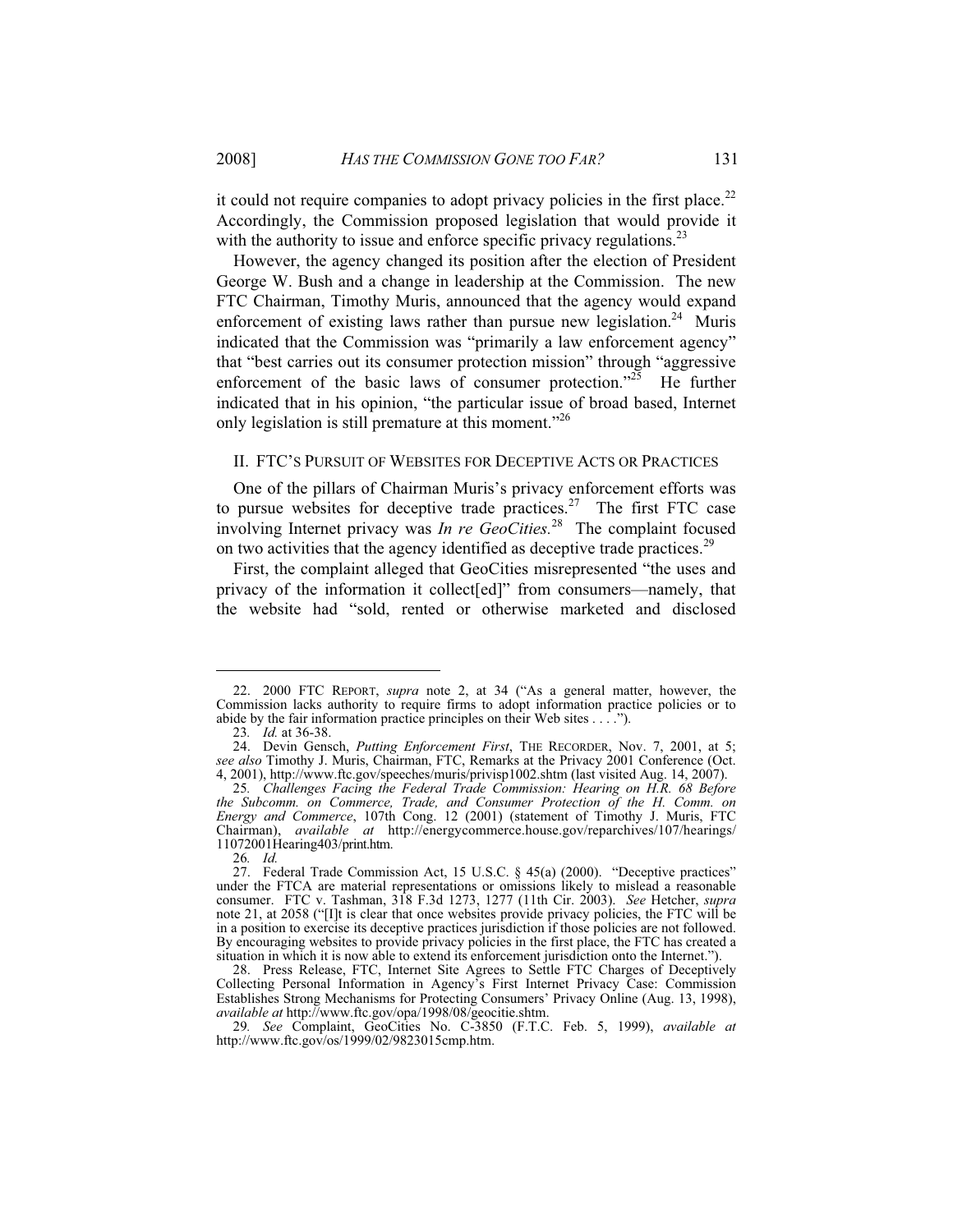[personal data] to third parties who have used this information for purposes other than those for which members have given permission," contrary to the website's stated privacy policy.<sup>30</sup>

Second, the complaint alleged that GeoCities made "[m]isrepresentations involving sponsorship" when the site stated that it personally collected and maintained children's personal information for an online club.<sup>31</sup> Instead, the complaint alleged that third parties were collecting and maintaining this personal data from children.<sup>32</sup> The FTC claimed that GeoCities' conduct constituted "unfair or deceptive acts or practices" in violation of  $\S$  5 of the Act. The case quickly settled with the *GeoCities* Consent Order (Consent Order). $33$ 

The Consent Order required GeoCities to clearly post a privacy notice telling consumers "what information is being collected . . . its intended use[s]  $\ldots$ , the third parties to whom it will be disclosed," and how consumers can access and remove the information.<sup>34</sup> This Consent Order became the blueprint for a series of complaints filed against websites that, *inter alia*, failed to comply with their own posted privacy policies.<sup>35</sup>

Since *Geocities*, the Commission has brought a number of cases against companies for violating their own published privacy policies.<sup>36</sup> These actions generally alleged that the companies made implicit or explicit promises to protect sensitive consumer information, but failed to do so (either because hackers were able to gain unauthorized access to consumers' personal information $37$  or the company intentionally disclosed

<sup>30</sup>*. See id.* paras. 12-16 (setting forth all of the misrepresentations involving information collected by Geocities alleged by the FTC).

<sup>31</sup>*. Id.* paras. 17-20.

<sup>32</sup>*. Id.* para. 19.

 <sup>33.</sup> Decision and Order, Geocities, No. C-3850 (Feb. 5, 1999), *available at* http://www. ftc.gov/os/1999/02/9823015.do.htm.

<sup>34</sup>*. Id.* at IV. These requirements reflected the Commission's earlier pronouncement that website privacy policies should reflect the Fair Information Practice Principles (FIPPs), including the Notice/Awareness Principle, the Choice/Consent Principle, and the Access/Participation Principle. *See generally* 1998 FTC REPORT, *supra* note 3, at 7-11. For a further discussion of these Principles, see *infra* Part III.B.

 <sup>35.</sup> In addition, the provisions of the Geocities Consent Order (Consent Order) relating to the collection and use of information from children formed the basis for the Children's Online Privacy Protection Act of 1998 (COPPA), Pub. L. No. 105-277, 112 Stat. 2681-2728 (1998), codified at 15 U.S.C. §§ 6501-6506 (2000), and its implementing regulations. 16 C.F.R. pt. 312 (2000).

 <sup>36.</sup> Documents related to these enforcement actions are available at http://www.ftc.gov/ privacy/privacyinitiatives/promisesenf.html (last visited Feb. 1, 2008).

<sup>37</sup>*. See* Agreement Containing Consent Order, Guidance Software, Inc., No. 0623057, (F.T.C. Nov. 16, 2006), *available at* http://www.ftc.gov/os/caselist/0623057/0623057%20- Guidance%20consent%20agreement.pdf; Decision and Order, Nations Title Agency Inc., No. C-4161 (F.T.C. June 20, 2006), *available at* http://www.ftc.gov/os/caselist/0523117/ 0523117NationsTitleDecisionandOrder.pdf; Decision and Order, Petco Animal Supplies, Inc., No. C-4133 (F.T.C. Mar. 4, 2005), *available at* http://www.ftc.gov/os/caselist/ 0323221/050308do0323221.pdf; Decision and Order, MTS Inc., No. C-4110 (F.T.C. May 28, 2004), *available at* http://www.ftc.gov/os/caselist/0323209/040602do0323209.pdf;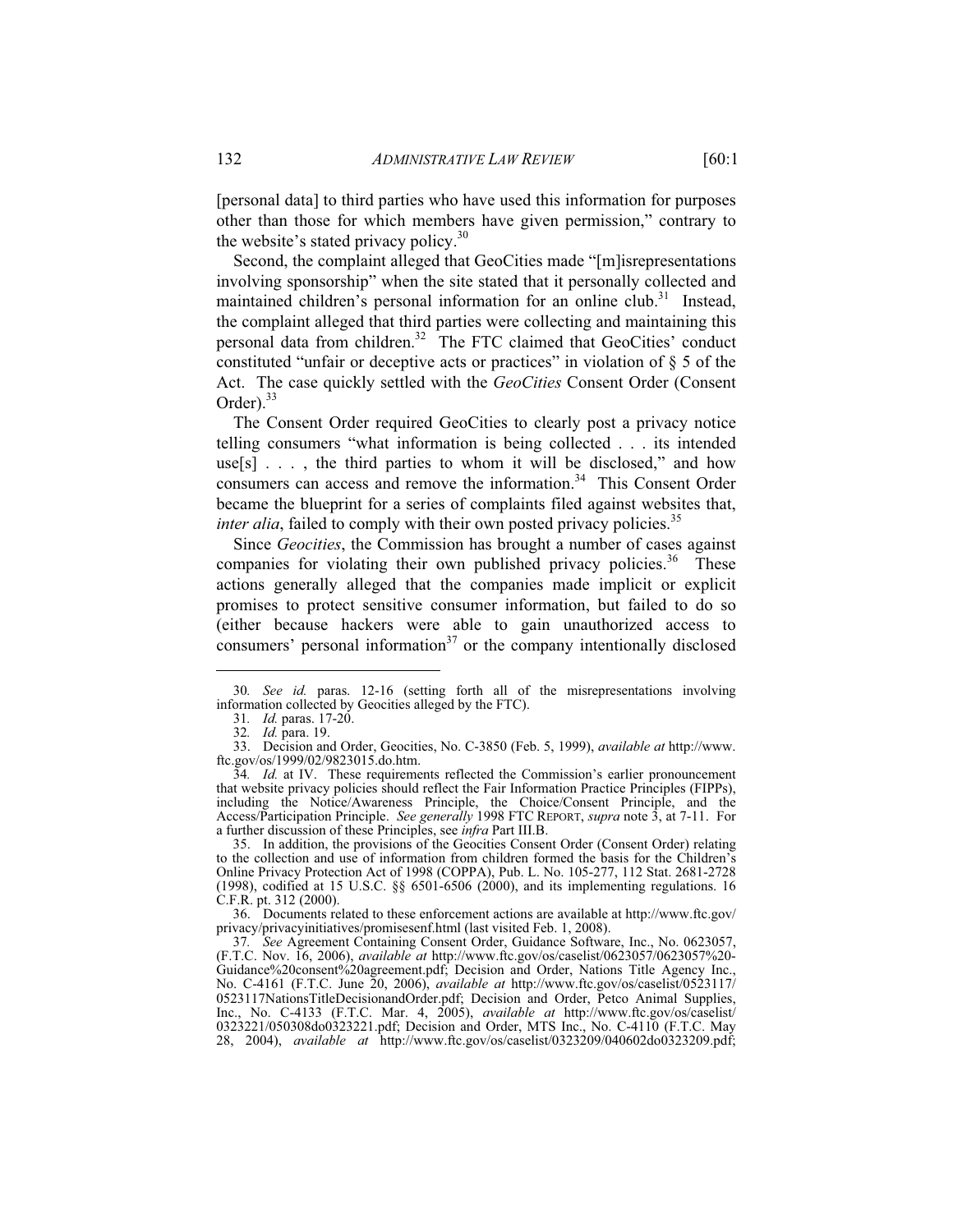the information to others<sup>38</sup>), making their privacy representations either deceptive or unfair.<sup>39</sup> The consent orders settling these cases required the companies to comply with their own privacy policies, as well as to implement "reasonable security measures" to safeguard customer data from unauthorized disclosure.<sup>40</sup>

The Commission has also used its  $\S$  5 powers to pursue deception claims against online companies for a variety of Internet-related claims unrelated to a violation of published privacy policies. These include claims against:

1. Spyware<sup>41</sup> and adware<sup>42</sup> distributors who surreptitiously downloaded software onto unsuspecting users' computers;<sup>43</sup>

 Another line of cases arising from the *Geocities* Consent Order relates to the improper collection and use or disclosure of information from children. Because this Article does not address the FTC's enforcement efforts concerning the privacy of children's information online, it will not discuss these cases.

38*. See, e.g.*, Agreement Containing Consent Order, Vision I Props. LLC, No. 0423068 (F.T.C. Mar. 10, 2005), *available at* http://www.ftc.gov/os/caselist/0423068/ 050310agree0423068.pdf; Decision and Order, Gateway Learning Corp., No. C-4120 (F.T.C. Sept. 10, 2004), *available at* http://www.ftc.gov/os/caselist/0423047/040917do0423047.pdf.

 39. In most of these cases, the complaint contained a "catch-all" allegation that the respondent's failure to comply with the FTC's own website privacy policy was either a deceptive or unfair act or practice, but the acts upon which the FTC grounded the complaint were the respondent's failure to comply with its own privacy policy. *See, e.g.*, Complaint, Petco Animal Supplies, Inc., No. C-4133 (F.T.C. Mar. 4, 2005), *available at*  http://www.ftc.gov/os/caselist/0323221/041108comp0323221.pdf (alleging that through the privacy policies posted on the website, the "respondent represented, expressly or by implication, that the personal information it obtained from consumers through www.PETCO.com was maintained in an encrypted format and was therefore inaccessible to anyone but the customer providing the information"). *Id.* para. 11. The concluding paragraph of the complaint alleged generally that: "The acts and practices of respondent as alleged in this complaint constitute unfair or deceptive acts or practices in or affecting commerce in violation of Section 5(a) of the Federal Trade Commission Act." *Id.* para. 15. Importantly, nowhere in any of these complaints was it alleged that the failure of the respondents to implement reasonable security measures was itself either a deceptive or unfair act or practice.

 40. The provisions of the consent orders relating to the implementation of reasonable security measures foretold the settlement terms that the Commission would later impose upon respondents charged with engaging in "unfair" trade practices. However, at the time of these earlier consent orders, there was no indication that the Commission would attempt to impose these provisions on companies other than those that had violated the Commission's own privacy policies.

41*.* Spyware "includes 'adware' and other programs that 'secretly install on your computer without your permission or knowledge' and may cause 'pop ups,' banner advertisements, and other extraneous ads, send 'spam' e-mail messages, hijack search engine links or home pages, track online activity, allow others to remotely access a computer, record private information or steal passwords. It also includes 'adware, keyloggers, trojans, hijackers, dialers, viruses, spam, and general ad serving.'" FTC v. MaxTheater, Inc., No. 05-CV-0069-LRS, WL 3724918, at \*2 (E.D. Wash. Dec. 6, 2005).

42. Adware is "[a] type of 'spyware' that uses collected information to display targeted advertisements . . . . . . TTC v. Seismic Entm't Prod, Inc., No. 04-377-JD, 2004 WL FTC v. Seismic Entm't Prod, Inc., No. 04-377-JD, 2004 WL 2403124, at \*1 (D.N.H. Oct. 21, 2004).

Decision and Order, Guess?, Inc., No. C-4091 (F.T.C. July 30, 2003), *available at*  http://www.ftc.gov/os/2003/08/guessdo.pdf; Decision and Order, Microsoft Corp., No. C-4069 (F.T.C. Dec. 20, 2002), *available at* http://www.ftc.gov/os/caselist/0123240/ microsoftdecision.pdf; Decision and Order, Eli Lilly & Co., No. C-4047 (F.T.C. May 8, 2002), *available at* http://www.ftc.gov/os/2002/05/elilillydo.htm.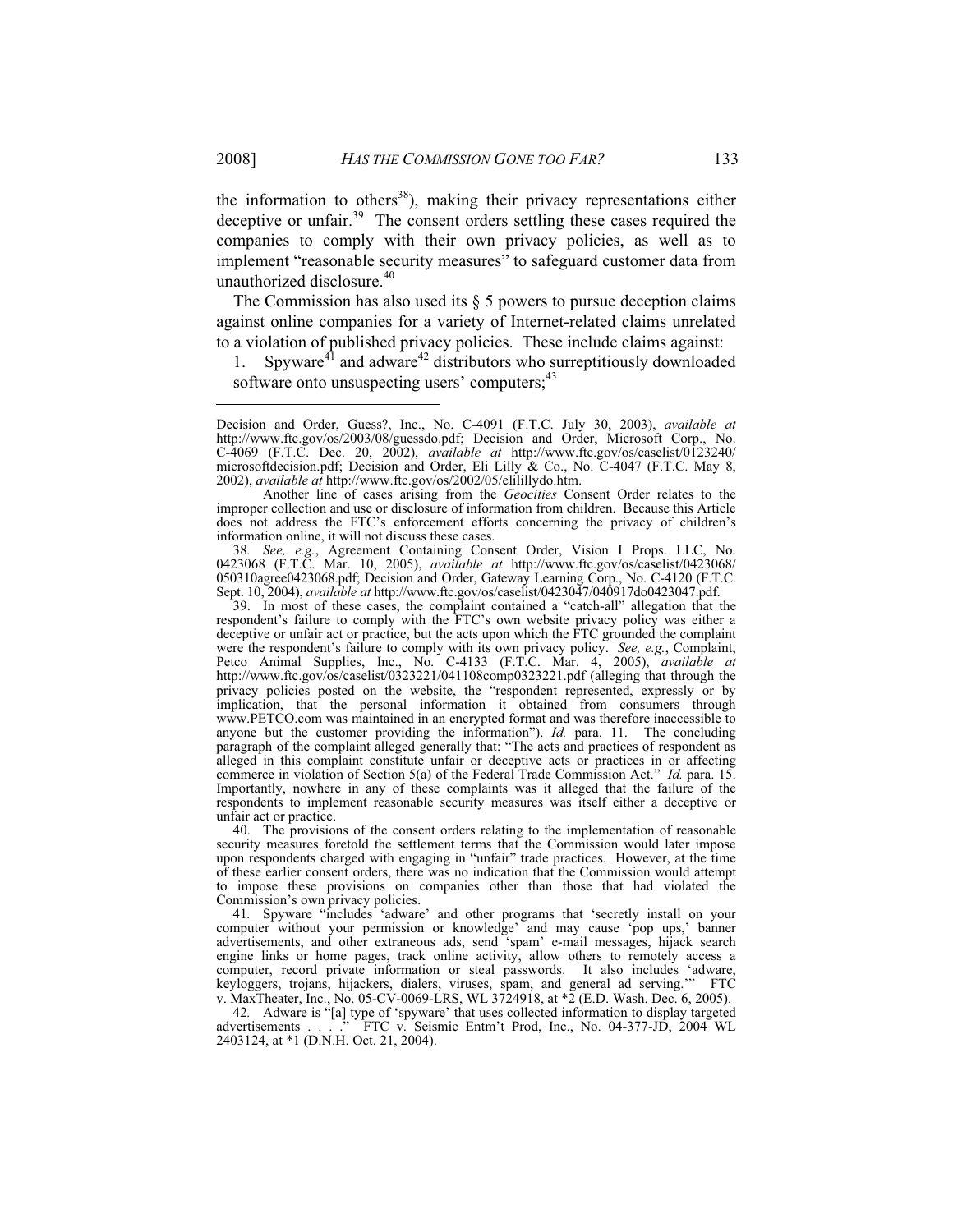2. Companies or individuals who made materially deceptive representations in marketing a spyware removal product;<sup>44</sup>

3. Those who made fraudulent claims in selling prescription drugs online;<sup>45</sup>

4. A credit reporting company that failed to verify the identity of persons to whom it was disclosing confidential consumer information and failed to monitor unauthorized activities; $46$ 

5. A reverse auction site that used improper promotional activities to solicit users of a competitive auction site; $47$  and

6. Unauthorized charges in connection with "phishing."48

Most of these complaints included general allegations that the conduct was a deceptive or unfair act or practice, $49$  but the focus was always on the deceptiveness of the targeted practices.

# III. FTC'S CHANGE OF TACTICS: APPLYING THE "UNFAIRNESS" PRINCIPLE TO DATA SECURITY BREACHES

Recently the FTC filed complaints against three companies that experienced data security breaches without any violation of published privacy policies. The Commission claimed in each of these cases that the respondent failed to adopt "reasonable security measures" to protect sensitive data, and that such failures alone amounted to an unfair act or practice in violation of § 5 of the FTC Act.

<sup>43</sup>*. See, e.g.*, Complaint, Zango, Inc., No. C-4186 (F.T.C. Mar. 7, 2007), *available at*  http://www.ftc.gov/os/caselist/0523130/0523130c4186complaint.pdf; *MaxTheater, Inc.*, 2005 WL 3724918 at \*2; *Seismic Entm't Prod. Inc.*, 2004 WL 2403124 at \*1.

 <sup>44.</sup> FTC v. Trustsoft, Inc., No. H05-1905, 2005 WL 1523915, at \*1 (S.D. Tex. June 14, 2005).

 <sup>45.</sup> Complaint, FTC v. Rennert (F.T.C. July 6, 2000), *available at* http://www.ftc.gov/ os/2000/07/iogcomp.htm.

 <sup>46.</sup> United States v. ChoicePoint, Inc., No. 106-CV-0198 (N.D. Ga. Jan. 26, 2005), *available at* http://www.ftc.gov/os/caselist/choicepoint/0523069stip.pdf.

 <sup>47.</sup> Complaint, FTC v. ReverseAuction.com (D.D.C. Jan. 6, 2000), *available at* http://www.ftc.gov/os/2000/01/reversecmp.htm.

 <sup>48.</sup> Complaint, FTC v. Hill, No. H 03-5537 (S.D. Tex. Dec. 3, 2003), *available at*  http://www.ftc.gov/os/caselist/0323102/040322cmp0323102.pdf; FTC v. C.J., No. 03-CV-5275-GHK (RZX) (C.D. Cal. July 24, 2003), *available at* http://www.ftc.gov/os/2003/ 07/phishingcomp.pdf. "Phishing" is a high-tech scam that uses spam or pop-up messages "to lure personal information (credit card numbers, bank account information, Social Security numbers, passwords, or other sensitive information) from unsuspecting victims." *See* Office Of Consumer & Bus. Educ., Federal Trade Comm'n, FTC Consumer Alert, How Not to Get Hooked by a "Phishing" Scam 1 (2006), *available at* http://www.ftc.gov/bcp/ edu/pubs/consumer/alerts/alt127.pdf.

<sup>49</sup>*. See, e.g.*, Complaint, Zango, Inc., No. C-4186, paras 16-18 (F.T.C. Mar. 7, 2007) (claiming deceptive failure to adequately disclose adware, unfair installation of adware and unfair uninstall practices).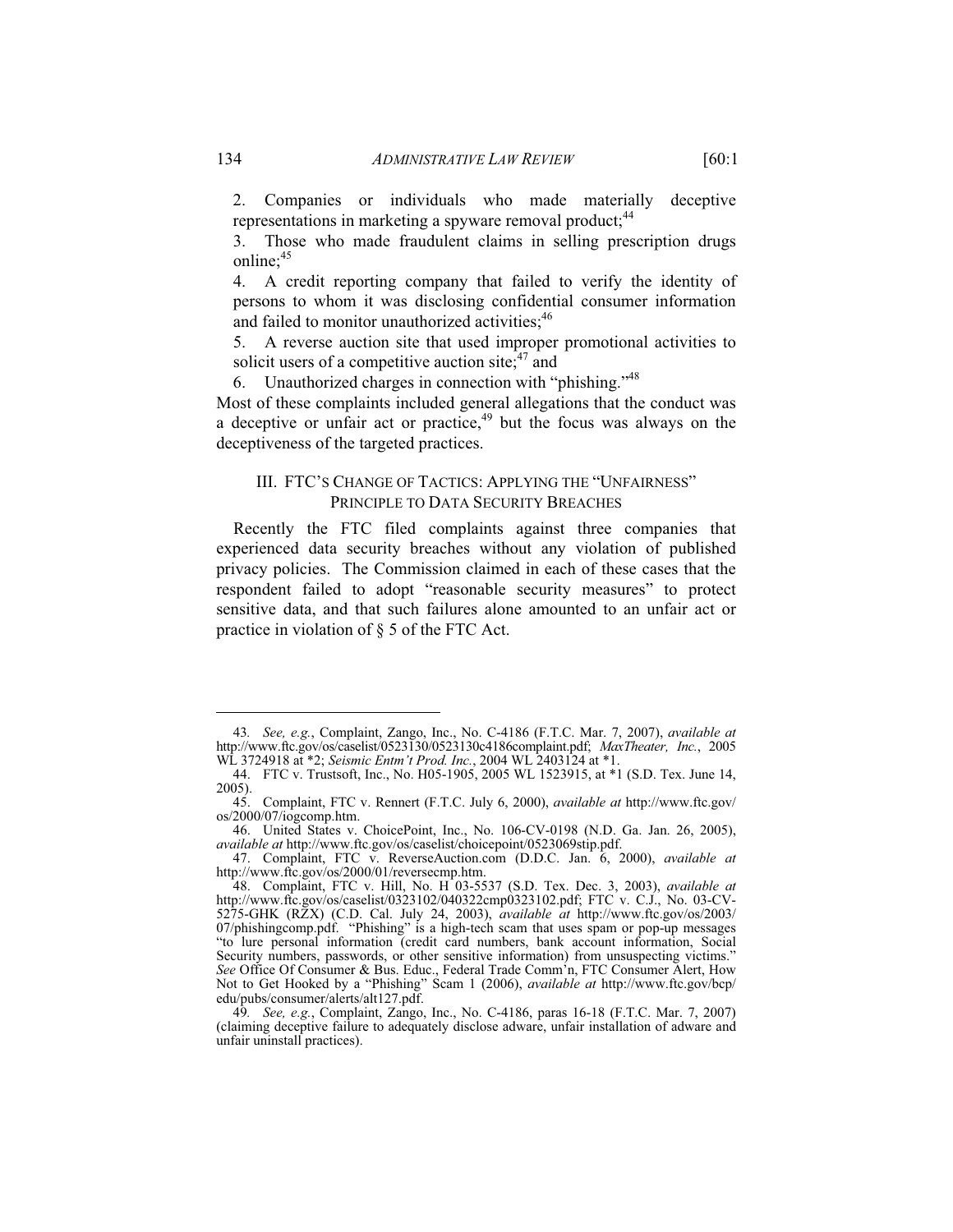While the concept of "unfairness" has developed within the FTC and the courts over the last three decades, it has a checkered history.<sup>50</sup> Generally, the doctrine has been limited to the advertising, marketing, and sale of products or services.<sup>51</sup>

The question remains whether the FTC should extend the unfairness doctrine, as it currently exists, to activities unrelated to the advertising, marketing, or sale of products or services, and in particular, whether the Commission should apply the doctrine *sua sponte* to companies that have suffered data security breaches.

#### *A. Evolution of the Unfairness Doctrine*

Congress established the Federal Trade Commission in  $1915$ .<sup>52</sup> Its purpose "was to prevent unfair methods of competition in commerce as part of the battle to 'bust the trusts.'"<sup>53</sup> Congress expanded FTC's authority over the ensuing decades. In 1938, Congress passed the Wheeler-Lea Amendment,<sup>54</sup> which amended the FTC Act "to prohibit 'unfair or deceptive acts or practices' in addition to 'unfair methods of competition'—thereby charging the FTC with protecting consumers directly, as well as through its antitrust efforts."<sup>55</sup>

Congress granted the FTC jurisdiction over "unfair" acts or practices in § 5 of the FTC Act in 1938.<sup>56</sup> The FTC did not use the "unfairness" prong of § 5 extensively until 1972. In that year, a U.S. Supreme Court decision encouraged the Commission to apply the unfairness doctrine to protect

<sup>50</sup>*. See* J. Howard Beales, III, Director, Bureau of Consumer Prot., Fed. Trade Comm'n, *The FTC's Use of Unfairness Authority: Its Rise, Fall, and Resurrection* (June 2003), *available at* http://www.ftc.gov/speeches/beales/unfair0603.shtm (last visited Aug. 14, 2007) (noting that "the Commission's unfairness powers have been both used and avoided inappropriately").

<sup>51</sup>*. See, e.g.*, Bureau of Consumer Prot., Federal Trade Comm'n, Dot Com Disclosures, http://www.ftc.gov/bcp/conline/pubs/buspubs/dotcom (last visited Feb. 1, 2008).

 <sup>52.</sup> The Commission was created by the Federal Trade Commission Act (Act of Sept. 26, 1914, ch. 311, § 5, 38 Stat. 717 (codified as amended at 15 U.S.C. §§ 41-58 (2000)). The Commission consists of a five-member board with broad authority to regulate unfair and deceptive business practices. No more than three FTC board members can be from the same political party, and they are appointed for overlapping seven-year terms. *Id.*§ 41.

 <sup>53.</sup> FTC, About the Federal Trade Commission, http://ftc.gov/ftc/about.shtm (last visited Feb. 1, 2008). Yet, even at this early date, Congress recognized how vague the concept of "unfairness" was. *See* H.R. REP. NO. 1142, at 19 (1914) (Conf. Rep.) ("It is impossible to frame definitions which embrace all unfair practices. There is no limit to human inventiveness in this field. Even if all known unfair practices were specifically defined and prohibited, it would be at once necessary to begin over again. If Congress were to adopt the method of definition, it would undertake an endless task."); *see also* S. REP. NO. 597, at 13 (1914) (relaying the committee's decision to leave it up to the Commission to determine what practices are unfair).

 <sup>54.</sup> Pub. L. No. 75-447, 52 Stat. 111 (1938) (codified as amended at 15 U.S.C.  $§$  45(a)(1)).

 <sup>55.</sup> Beales, *supra* note 50.

 <sup>56.</sup> Wheeler-Lea Amendment of 1938, Pub. L. No. 75-447, 52 Stat. 111 (codified as amended at 15 U.S.C. § 45(a)(1)).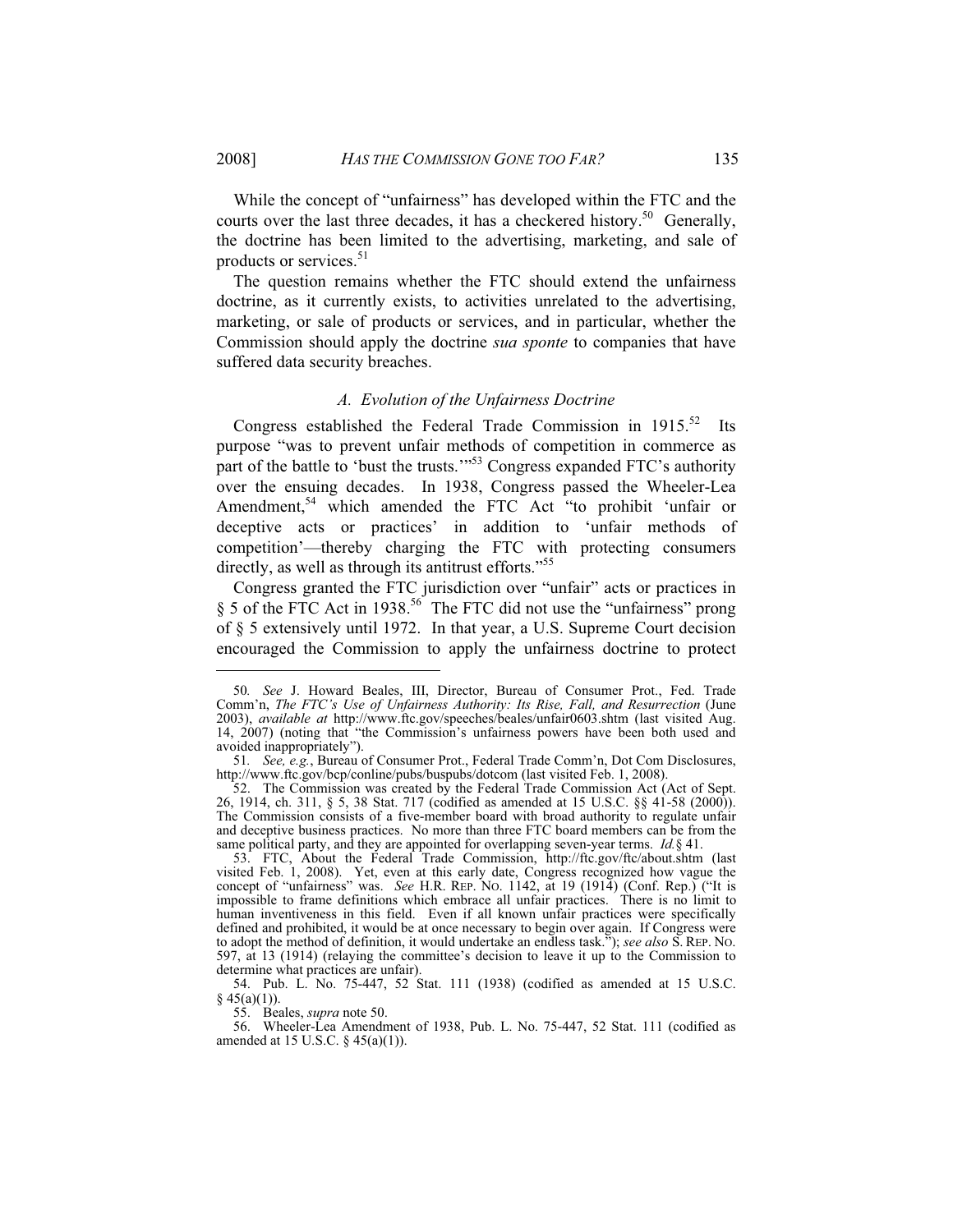consumers in the area of advertising.57 In *FTC v. Sperry & Hutchinson Co.*, 58 the Court noted that the consumer, as well as the competitor, needed protection from unfair trade practices, stating:

[L]egislative and judicial authorities alike convince us that the Federal Trade Commission does not arrogate excessive power to itself if, in measuring a practice against the elusive, but congressionally mandated standard of fairness, it, like a court of equity, considers public values beyond simply those enshrined in the letter or encompassed in the spirit of the antitrust laws.<sup>5</sup>

In a footnote, $60$  the Court approvingly cited the criteria for unfairness that the Commission set forth in an earlier proposed rule relating to cigarette advertising and labeling (Cigarette Rule). $^{61}$  The factors set forth in the Cigarette Rule were:

1. [W]hether the practice, without necessarily having been previously considered unlawful, offends public policy as it has been established by statutes, the common law, or otherwise—whether, in other words, it is within at least the penumbra of some common law, statutory, or other established concept of unfairness;

2. [W]hether it is immoral, unethical, oppressive, or unscrupulous;

3. [W]hether it causes substantial injury to consumers (or competitors or other businessmen).62

This decision, and the 1975 Magnuson-Moss Warranty-Federal Trade Commission Improvement Act, $^{63}$  which provided the FTC with rulemaking authority,<sup>64</sup> resulted in an "ensuing decade of 'over-exuberance' as the agency tested the outer limits of its powers."<sup>65</sup> The FTC's actions were widely criticized,<sup>66</sup> and the matter came to a head in 1980.

62*. Id.*

-

 63. Pub. L. No. 93-637, 88 Stat. 2183 (1974) (codified as amended at 15 U.S.C. §§ 2301-2312 (2000)).

<sup>57</sup>*. See* Dorothy Cohen, *Unfairness in Advertising Revisited,* 46 J. MARKETING 73, 73 (1982) ("A 1972 Supreme Court decision (*FTC v. Sperry & Hutchinson Co.*), encouraging the FTC to apply unfairness in protecting consumers, added a new dimension to advertising regulation and control.").

 <sup>58. 405</sup> U.S. 233 (1972).

<sup>59</sup>*. Id.* at 244. This language has been criticized as "suggesting almost unlimited agency authority." Robert A. Skitol, *How BC and BCP Can Strengthen Their Respective Policy Missions Through New Uses of Each Other's Authority*, 72 ANTITRUST L.J. 1167, 1168 (2005).

<sup>60</sup>*. Sperry & Hutchinson*, 405 U.S. at 244 n.5.

Unfair or Deceptive Advertising and Labeling of Cigarettes in Relation to the Health Hazards of Smoking, 29 Fed. Reg. 8,355 (July 2, 1964) (to be codified at 16 C.F.R. pt. 408) [hereinafter Cigarette Rule].

 <sup>64.</sup> Cohen, *supra* note 57, at 74 ("In 1975 the Magnuson-Moss Act provided the Commission with rulemaking authority, permitting the FTC to establish trade regulation rules that specify unfair or deceptive acts or practices that are prohibited. This Act neither defined nor clarified the concept of unfairness.").

 <sup>65.</sup> Skitol, *supra* note 59, at 1169; *see also* Ernest Gellhorn, *Trading Stamps,* S&H*, and the FTC's Unfairness Doctrine*, 1983 DUKE L.J. 903, 906 ("The progeny of *S&H* has been a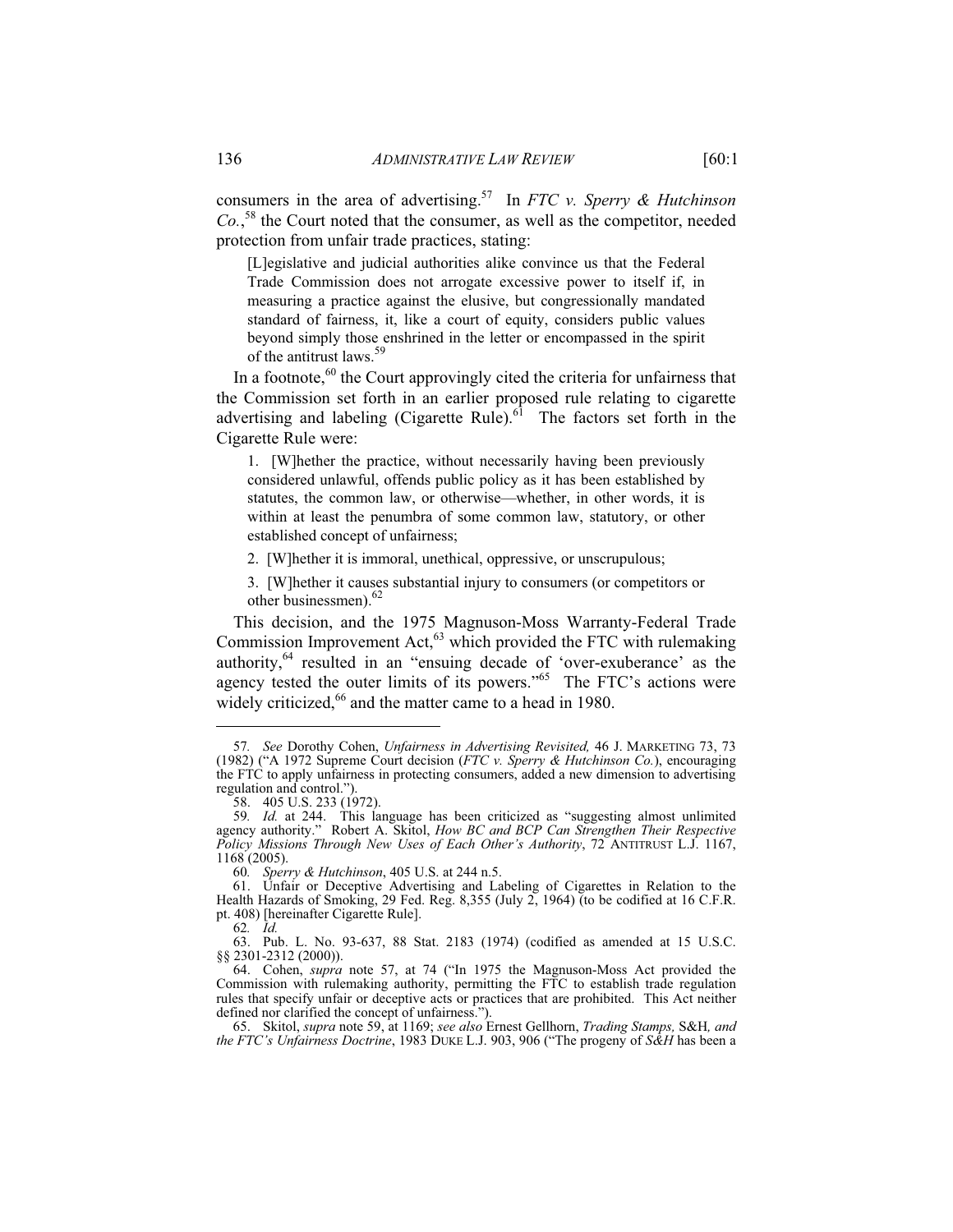#### *1. 1980 Unfairness Statement*

In 1980 Congress enacted the Federal Trade Commission Improvement Act, $67$  which "prohibited application of the unfairness doctrine in several specified proceedings and curtailed its use in rulemaking for at least three years while Congress engaged in oversight hearings."<sup>68</sup>

Later that year, the Consumer Subcommittee of the Senate Committee on Commerce, Science, and Transportation held oversight hearings on the unfairness doctrine. In connection with those hearings, the Commission wrote a letter (Unfairness Statement) $69$  to the ranking members of the Committee in which it "narrow[ed] the unfairness doctrine."70 The letter stated:

We recognize that the concept of consumer unfairness is one whose precise meaning is not immediately obvious, and also recognize that this uncertainty has been honestly troublesome for some businesses and some members of the legal profession. This result is understandable in light of the general nature of the statutory standard.<sup> $1$ </sup>

#### The Unfairness Statement noted, however, that:

The statute was deliberately framed in general terms since Congress recognized the impossibility of drafting a complete list of unfair trade practices that would not quickly become outdated or leave loopholes for easy evasion. The task of identifying unfair trade practices was therefore assigned to the Commission, subject to judicial review, in the

68. Gellhorn, *supra* note 65, at 942.

series of unsound decisions, persistent and unwise use of FTC resources, and imposition of costly and unnecessary requirements on retailers and advertisers.").

<sup>66</sup>*. See, e.g.*, Teresa M. Schwartz, *Regulating Unfair Practices Under the FTC Act: The Need for a Legal Standard of Unfairness*, 11 AKRON L. REV. 1 (1977) (observing that the unfairness theory was undefined, which allowed the FTC to shape it according to the conditions the agency was attempting to regulate); William C. Erxleben, *The FTC's Kaleidoscopic Unfairness Statute: Section 5*, 10 GONZ. L. REV. 333, 351 (1975) (analogizing the unfairness directives to the articles of the United States Constitution in that both were intentionally flexible and allow for interpretation and thus acknowledging that the result "may be alarming to some").

 <sup>67.</sup> Pub. L. No. 96-252, 94 Stat. 374 (1980) (codified as amended in scattered sections of 15 U.S.C.).

<sup>69</sup>*. See* FTC Policy Statement on Unfairness, Letter from Michael Pertschuk, Chairman, Fed. Trade Comm'n to Wendell H. Ford, Chairman, and John C. Danforth, Ranking Minority Member, S. Comm. on Commerce, Science, and Transp., Consumer Subcomm. (Dec. 17, 1980), *reprinted in* Int'l Harvester Co., 104 F.T.C. 949, 1070-76 (1984) [hereinafter Unfairness Statement]. *See generally* TIMOTHY J. MURIS & J. HOWARD BEALES, III, THE LIMITS OF UNFAIRNESS UNDER THE FEDERAL TRADE COMMISSION ACT 23-25 (1991) (discussing the developments that led to the preparation of the Unfairness Statement, especially the Commission's use of unfairness subsequent to 1980); Neil W. Averitt, *The Meaning of "Unfair Acts or Practices" in Section 5 of the Federal Trade Commission Act*, 70 GEO. L.J. 225 (1981) (tracing the development of the law from early unfairness issue and deception theory cases to the unfairness statement and its effects on consumer sovereignty).

 <sup>70.</sup> Gellhorn, *supra* note 65, at 956.

 <sup>71.</sup> Unfairness Statement, *supra* note 69, at 1071.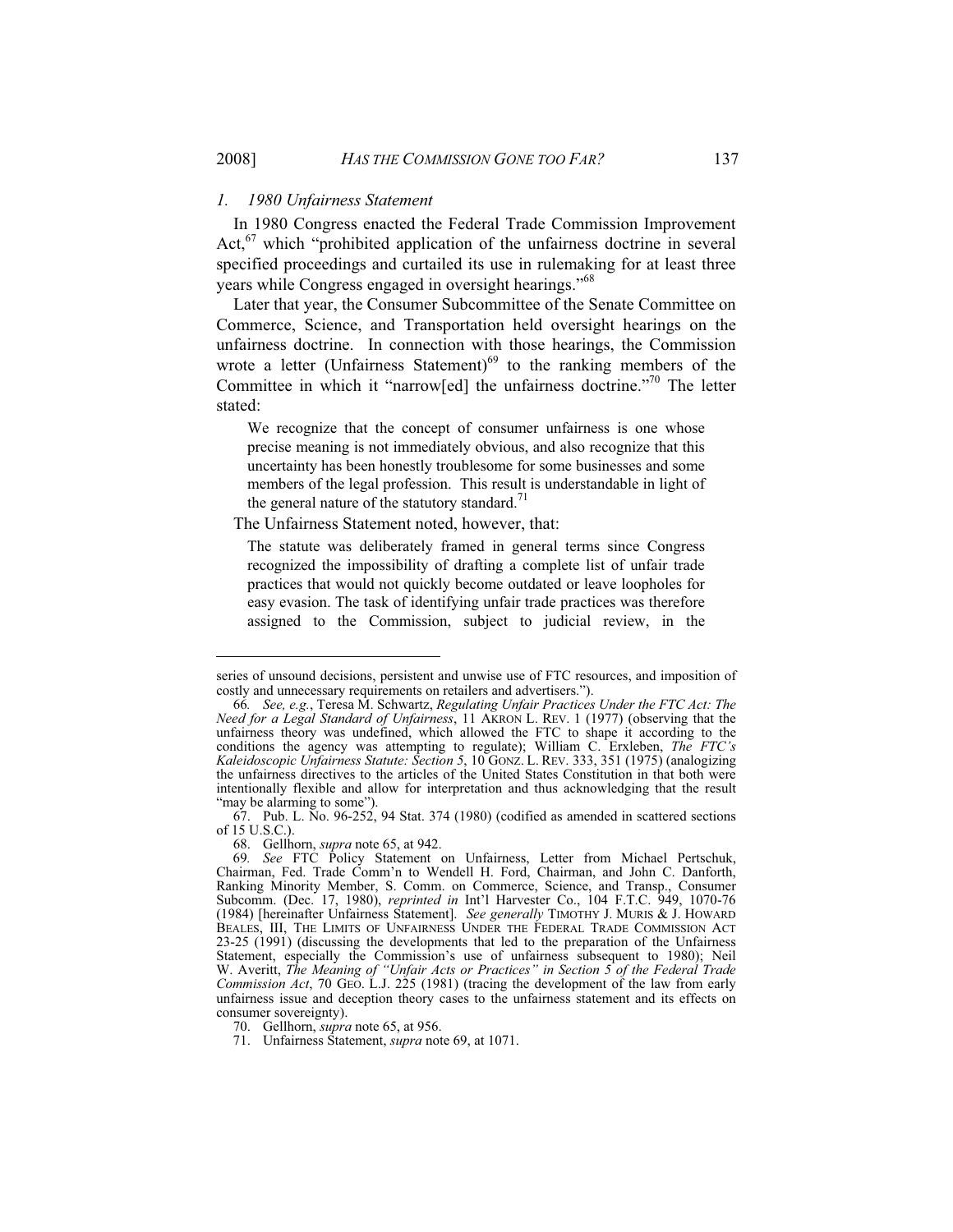expectation that the underlying criteria would evolve and develop over time. $^{72}$ 

The Unfairness Statement also noted that by 1964 the Commission had identified three factors to be considered in applying the unfairness doctrine:

1. "[W]hether the practice injures consumers;"

2. "[W]hether it violates established public policy;" and

3. "[W]hether it is unethical or unscrupulous."<sup>73</sup>

The Unfairness Statement stated that the Commission now agreed to abandon the third element, and "pledged to proceed only if either the unjustified consumer injury test or the violation of public policy test was satisfied."<sup>74</sup>

In 1984, the Commission formally adopted its 1980 Unfairness Statement as the standard that it would apply in proceedings challenging specific acts or practices as unfair.<sup>75</sup>

# *2. 1994 Amendment to the FTC Act*

In 1994, Congress amended the FTC Act by effectively codifying the agency's definition of unfairness from the Unfairness Statement. Section 5(n) now states:

The Commission shall have no authority under this section or section 18 to declare unlawful an act or practice on the grounds that such act or practice is unfair unless the act or practice causes or is likely to cause substantial injury to consumers which is not reasonably avoidable by consumers themselves and not outweighed by countervailing benefits to consumers or to competition. In determining whether an act or practice is unfair, the Commission may consider established public policies as evidence to be considered with all other evidence. Such public policy considerations may not serve as a primary basis for such determination.

<sup>72</sup>*. Id*. at 1072.

<sup>73</sup>*. Id.* These factors were adapted from the factors set forth in the Cigarette Rule, *supra* note 61. The Supreme Court appeared to "put its stamp of approval on the Commission's evolving use of a consumer unfairness doctrine not moored in the traditional rationales of anticompetitiveness or deception." Am. Fin. Servs. Ass'n v. FTC, 767 F.2d 957, 971 (D.C. Cir. 1985) (citing FTC v. Sperry & Hutchinson, 405 U.S. 233, 244-45 n.5 (1972)). However, "the FTC's use of its unfairness doctrine has substantially evolved since *Sperry*." Letter from Timothy J. Muris, Chairman, FTC to the U.S. Dep't of Transp. (June 6, 2003), *available at* http://www.ftc.gov/os/2003/06/dotcomment.htm.

 <sup>74.</sup> Gellhorn, *supra* note 65, at 942.

<sup>75</sup>*.* Unfairness Statement, *supra* note 69.

Federal Trade Commission Act Amendments of 1994, Pub. L. No. 103-312, 108 Stat. 1691 (1994) (codified at 15 U.S.C. § 45(n)).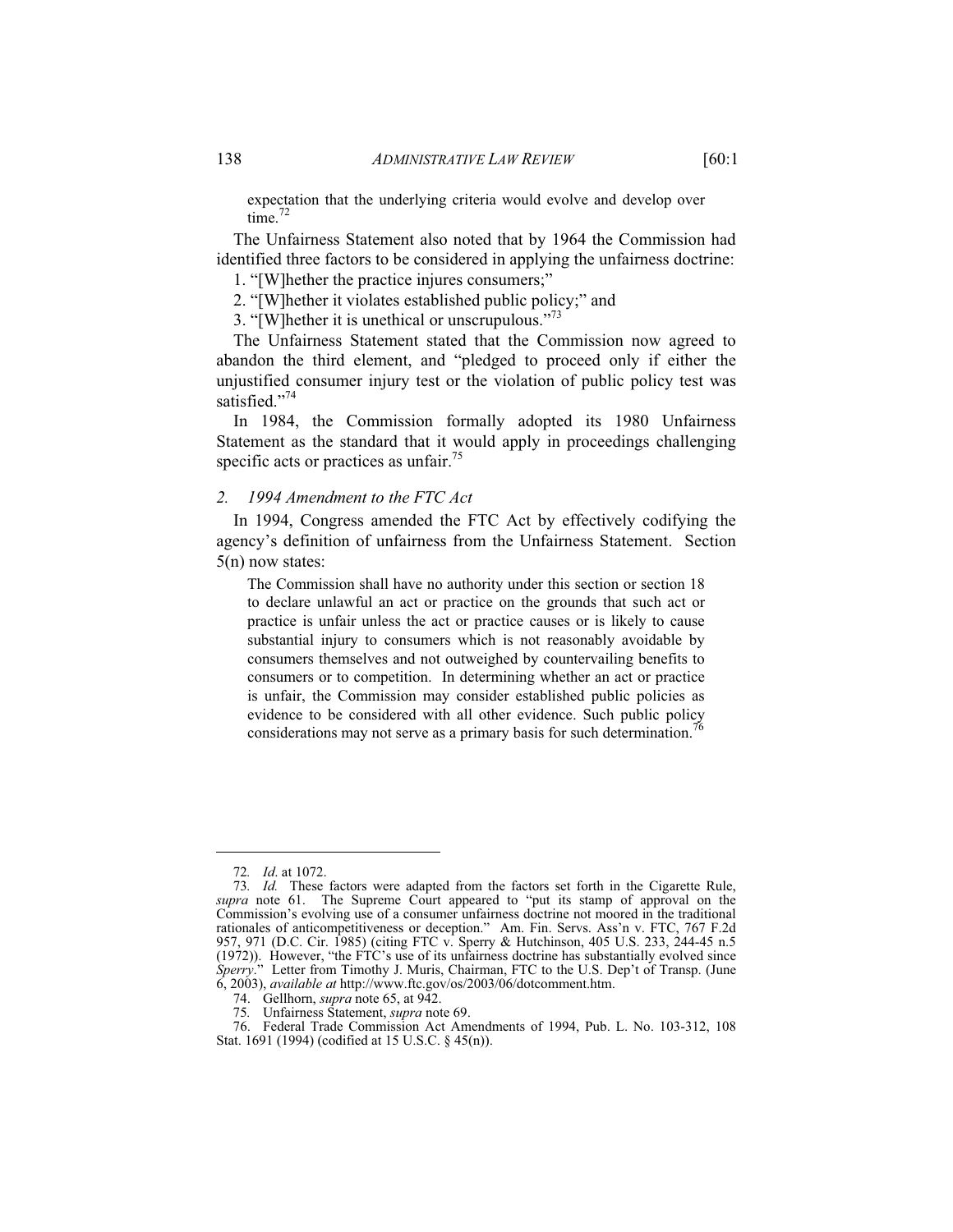-

#### *B. The FTC's 2000 Report and Data Security*

The issue of data security<sup>77</sup> predates the Internet. Data security is one of the lynchpins of what are generally referred to as the Fair Information Practice Principles.<sup>78</sup> A report by the Department of Health, Education and Welfare first articulated the Fair Information Practice Principles in 1973.<sup>79</sup> Since then, "a canon of fair information practice principles has been developed by a variety of governmental and inter-governmental agencies."<sup>80</sup>

One of the Fair Information Practice Principles, referred to as the Security Principle and articulated in various FTC documents over the last several decades, provides general guidance as to what data security should include, but nothing specific. In particular, as noted in the 1998 FTC Report:

Security involves both managerial and technical measures to protect against loss and the unauthorized access, destruction, use, or disclosure of the data. Managerial measures include internal organizational measures that limit access to data and ensure that those individuals with access do not utilize the data for unauthorized purposes. Technical security measures to prevent unauthorized access include encryption in the transmission and storage of data; limits on access through use of passwords; and the storage of data on secure servers or computers that are inaccessible by modem.<sup>81</sup>

81. 1998 FTC REPORT, *supra* note 3, at 10.

 <sup>77.</sup> The term data security means "[p]rotection of data from unauthorized (accidental or intentional) modification, destruction, or disclosure." COMM. ON NAT'L SECURITY SYS., NATIONAL INFORMATION ASSURANCE (IA) GLOSSARY 21 (2006), *available at*  http://www.cnss.gov/Assets/pdf/cns si\_4009.pdf.

 <sup>78.</sup> There are five Fair Information Practice Principles: (1) Notice/Awareness; (2) Choice/Consent; (3) Access/Participation; (4) Integrity/Security; and (5) Enforcement/Redress. *See* 1998 FTC REPORT, *supra* note 3, at 7. It is the fourth principle that is relevant to this discussion. *See also* 2000 FTC REPORT, *supra* note 2, at iii ("Web sites would be required to take reasonable steps to protect the security of the information they collect from consumers.").

<sup>79</sup>*. See* SECRETARY'S ADVISORY COMMITTEE ON AUTOMATED PERSONAL DATA SYSTEMS, DEP'T OF HEALTH, EDUC. AND WELFARE, RECORDS, COMPUTERS AND THE RIGHTS OF CITIZENS xxiii (1973).

 <sup>80. 1998</sup> FTC REPORT, *supra* note 3, at 48 n.27. Numerous reports, European legislation, and foreign standards set forth the core fair information practice principles. *See, e.g.*, CANADIAN STANDARDS ASS'N, MODEL CODE FOR THE PROTECTION OF PERSONAL INFORMATION, Council Directive 95/46, 1995 O.J. (L281) 30, 31 (EC); DEP'T OF COMMERCE, PRIVACY AND THE NII: PRINCIPLES FOR PROVIDING AND USING PERSONAL INFORMATION (1995); ORG. FOR ECON. CO-OPERATION AND DEV., GUIDELINES ON THE PROTECTION OF PRIVACY AND TRANSBORDER FLOWS OF PERSONAL DATA 7-8 (1981); PRIVACY WORKING GROUP, INFO. INFRASTRUCTURE TASK FORCE, PRIVACY AND THE NATIONAL INFORMATION INFRASTRUCTURE: PRINCIPLES FOR PROVIDING AND USING PERSONAL INFORMATION 4-5 (1995); THE REPORT OF THE PRIVACY PROT. STUDY COMM'N, PERSONAL PRIVACY IN AN INFORMATION SOCIETY 1 (1977).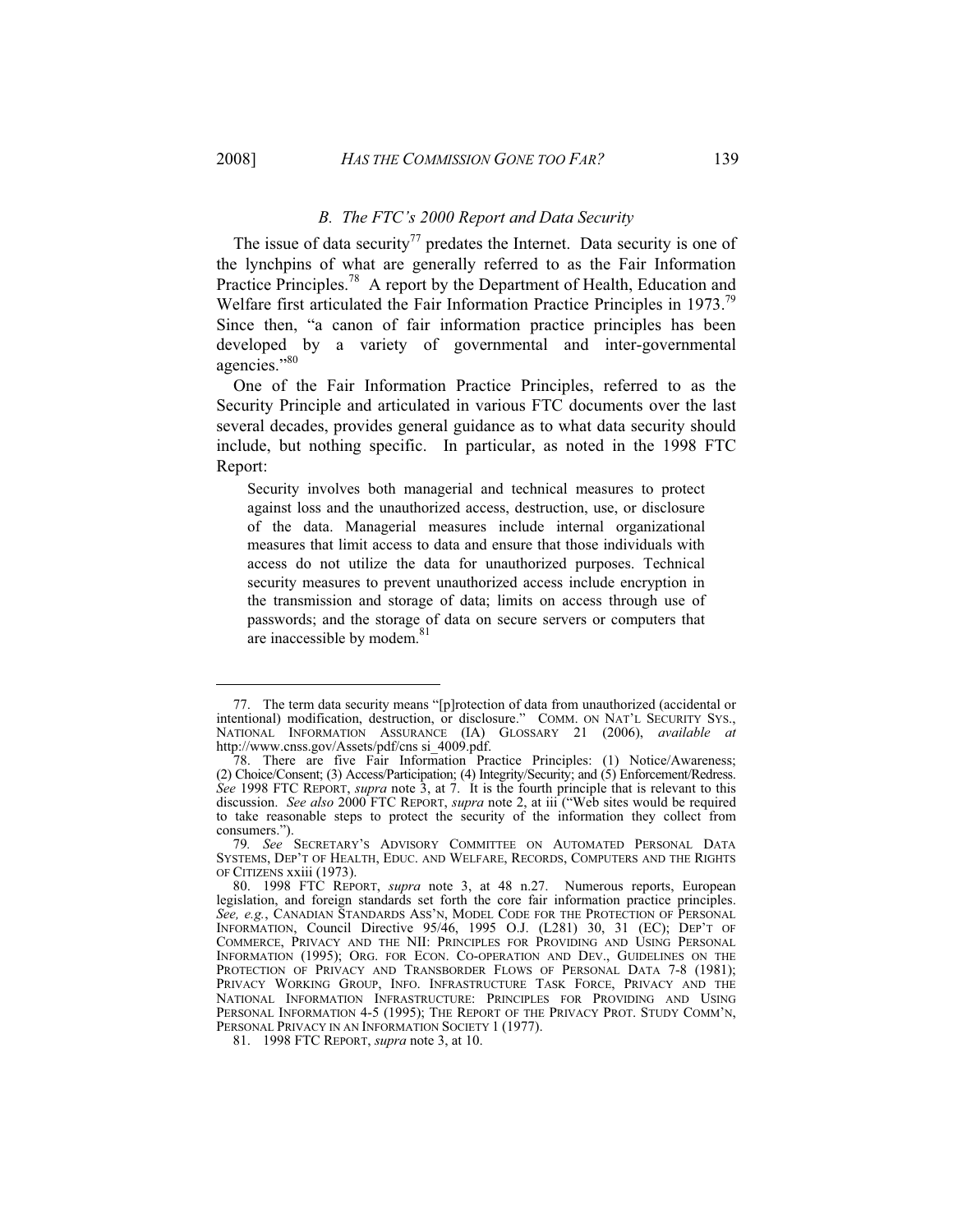"Fair information practice codes have called for some government enforcement, leaving open the question of the scope and extent of such powers."82 The Commission promoted the Fair Information Practice Principles<sup>83</sup> as appropriate benchmarks for companies in self-regulating their promulgation and use of online privacy policies. $84$  They also served as the basis for the Consent Order in the *Geocities* case,<sup>85</sup> and were implemented in the Children's Online Privacy Protection Act of 1998.<sup>86</sup>

In December 1999, the Commission established the Advisory Committee on Online Access and Security.<sup>87</sup> The Advisory Committee was asked to "consider the parameters of 'reasonable access' to personal information collected from and about consumers online and 'adequate security' for such information."88 The Advisory Committee submitted its Final Report on May 15, 2000.<sup>89</sup>

In its Final Report, the Advisory Committee indicated that:

1. Security is a process, and no single standard can assure adequate security because technology and security threats are constantly evolving: $90$ 

2. Each Web site should have a security program to protect personal data that it maintains, and that the program should specify its elements and be "appropriate to the circumstances;"<sup>91</sup>

3. The "appropriateness" standard, which would be defined through case-by-case adjudication, takes into account changing security needs over time as well as the particular circumstances of the Web site, including the risks it faces, the costs of protection, and the type of the data it maintains.<sup>92</sup>

<sup>82</sup>*. Id.* at 11.

<sup>83</sup>*. See* 2000 FTC REPORT, *supra* note 2, at 34 (presenting the Commission's statement that "[a]s a general matter, however, the Commission lacks authority to require firms to adopt information practice policies").

<sup>84</sup>*. Consumer Privacy on the World Wide Web: Hearing Before the Subcomm. on Telecomms., Trade and Consumer Prot. of the H. Comm. on Commerce*, 105th Cong. (1998) (statement of Robert Pitofsky, Chairman, FTC), *available at* http://www.ftc.gov/os/1998/ 9807/privac98.htm.

<sup>85</sup>*. See generally* Geocities, No. C-3850 at IV (Feb. 5, 1999), *available at* http://www.ftc.gov/os/1999/02/9823015.do.htm (requiring GeoCities to provide clear and prominent notice to consumers regarding the collection and use of personal information)*.*

 <sup>86.</sup> Pub. L. No. 105-277, 112 Stat. 2681-728 (1998) (codified at 15 U.S.C. §§ 6501-6506 (2000), and its implementing regulations codified at 16 C.F.R. pt. 312 (2000)).

<sup>87</sup>*. See* FTC Advisory Committee on Online Access and Security, http://www.ftc.gov/ acoas/ (last visited Feb. 1, 2008).

 <sup>88. 2000</sup> FTC REPORT, *supra* note 2, at 28.

<sup>89</sup>*. See generally* FED. TRADE COMM'N ADVISORY COMM., FINAL REPORT ON ONLINE ACCESS AND SECURITY (2000), http://www.ftc.gov/acoas/papers/acoasfinal1.pdf [hereinafter ACOAS].

<sup>90</sup>*. Id.* at 19.

<sup>91</sup>*. Id.* at 25.

<sup>92</sup>*. Id.*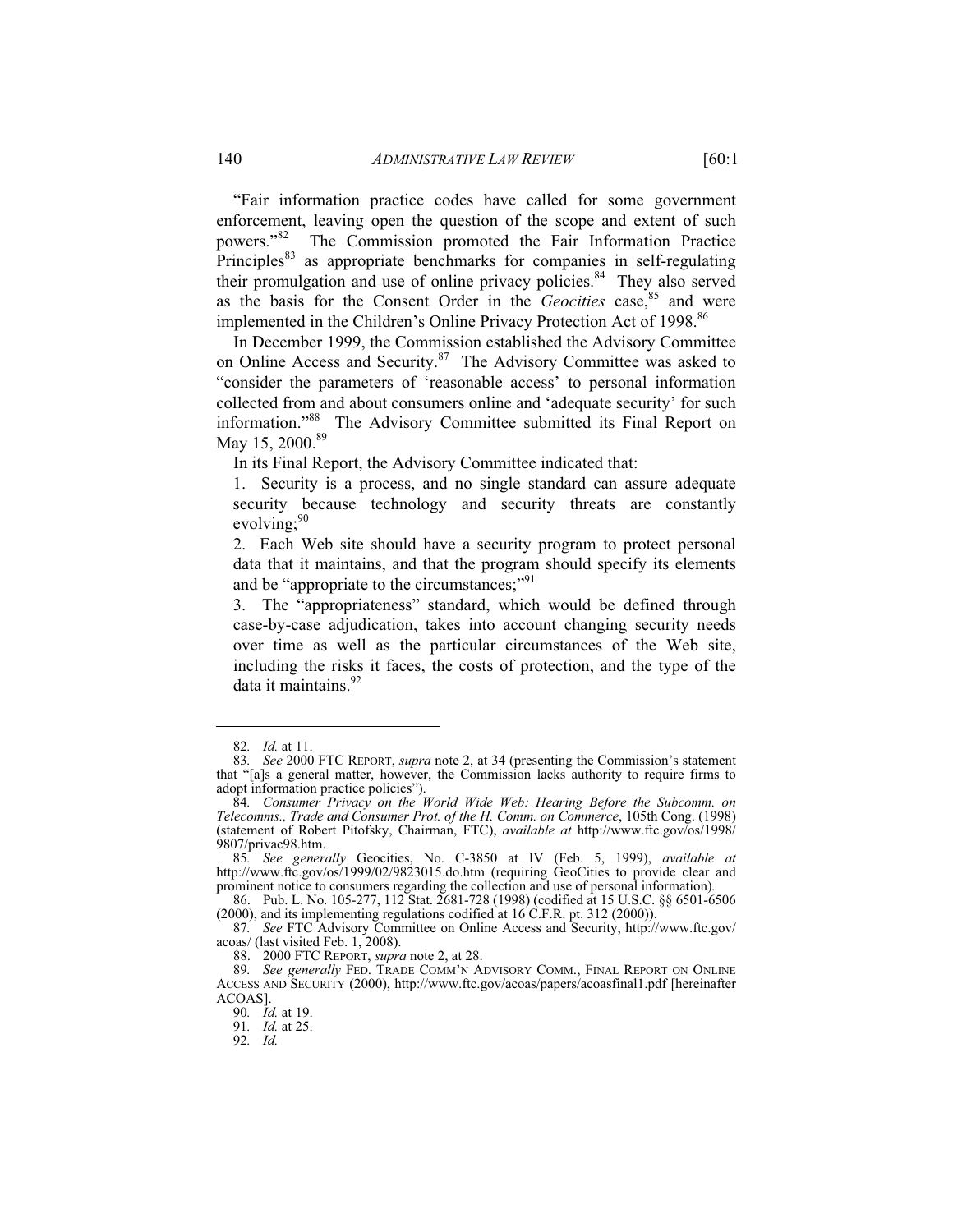The FTC, in its 2000 Report, called for the passage of broad privacy protection legislation that would: (i) "set forth a basic level of privacy protection for all visitors to consumer-oriented commercial websites to the extent not already provided by the COPPA"; (ii) apply the Fair Information Practice Principles to online data privacy generally;<sup>93</sup> and (iii) give the Commission specific authority to "promulgate more detailed standards pursuant to the Administrative Procedure Act."<sup>94</sup> It indicated that:

 The Commission recognizes that the implementation of these practices may vary with the nature of the information collected and the uses to which it is put, as well as with technological developments. For this reason, the Commission recommends that any legislation be phrased in general terms and be technologically neutral. Thus, the definitions of fair information practices set forth in the statute should be broad enough to provide flexibility to the implementing agency in promulgating its rules and regulations.

 Such rules and regulations could provide further guidance to Web sites by defining fair information practices with greater specificity. For example, after soliciting public comment, the implementing agency could expand on what constitutes "reasonable access" and "adequate security" in light of the implementation issues and recommendations identified and discussed by the Advisory Committee . . . .

 . . . . The Commission hopes and expects that the industry and customers would participate actively in developing regulations under the new legislation  $\ldots$ <sup>95</sup>

Orson Swindle strongly dissented to the 2000 Report by objecting to the Commission's seeming abandonment of self-regulation in favor of "extensive government regulation."<sup>96</sup>

The Commission owes it to Congress—and the public—to comment more specifically on what it has in mind before it recommends legislation that requires all consumer-oriented commercial Web sites to comply with breathtakingly broad laws whose details will be filled in later during the rulemaking process.

 <sup>93. 2000</sup> FTC REPORT, *supra* note 2, at 36.

<sup>94</sup>*. See id.* at ii-iii, 36 (referencing the Administrative Procedure Act, 5 U.S.C. § 553 (2000), and noting that self-regulatory efforts by industries were insufficient to protect certain data, and calling for the FTC to implement its own regulations). While the Report refers to the "implementing authority" generally, it is clear from the context of the Report that the Commission considered itself to be the appropriate agency to implement the Fair Information Practice Principles. *See, e.g.*, Swindle Dissent, *supra* note 1, at 1 ("The majority recommends that Congress give rulemaking authority to an 'implementing agency' (presumably the Commission) to define the proposed legislation requirements. . . .").

 <sup>95. 2000</sup> FTC REPORT, *supra* note 2, at 37-38.

 <sup>96.</sup> Swindle Dissent, *supra* note 1, at 1.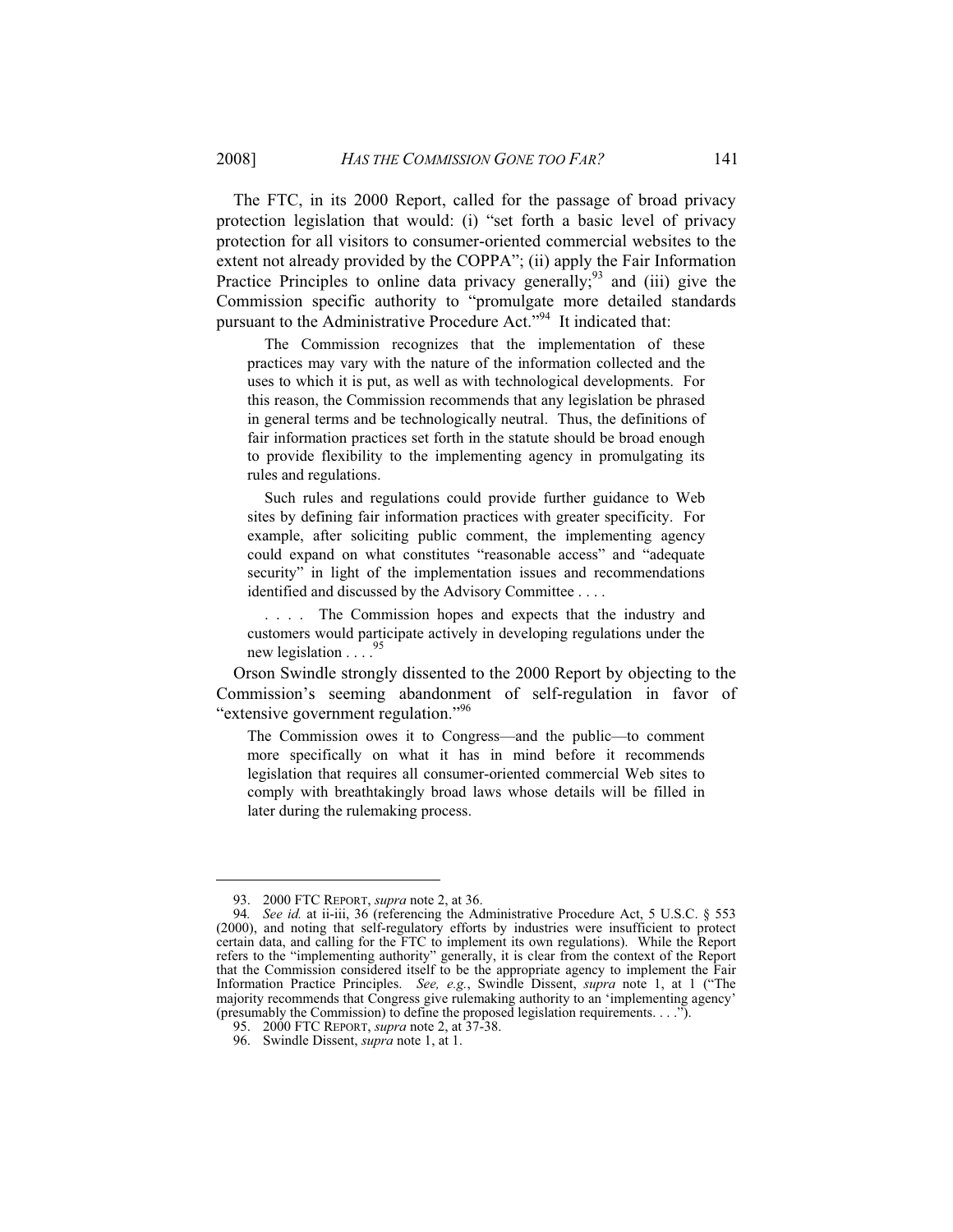Most disturbing, the Privacy Report is devoid of any consideration of the costs of legislation in comparison to the asserted benefits of enhancing consumer confidence and allowing electronic commerce to reach its full potential. $97$ 

He concluded by warning:

 The current recommendation, however, defies not just logic but also fundamental principles of governance. In recognition of some of the complexities of regulating privacy—particularly Access and Security the Commission asks Congress to require all commercial consumeroriented Web sites to comply with extensive, yet vaguely phrased, privacy requirements and to give the Commission (or some other agency) a blank check to resolve the difficult policy issues later. This would constitute a troubling devolution of power from our elected officials to unelected bureaucrats.<sup>98</sup>

Commissioner Thomas B. Leary also dissented from portions of the Report, including the provisions relating to data security.<sup>99</sup> He argued that the legislative recommendation in the Report was "too broad because it suggests the need for across-the-board substantive standards when, in most cases, clear and conspicuous notice alone should be sufficient."<sup>100</sup>

Leary also disagreed with the Commission's claim that the fair information practices are "widely-accepted" in the online and offline worlds.<sup>101</sup> Leary indicated that the Report failed to explain the meaning of "'reasonable' standards" and expressed concern that the legislation, as proposed in the Report, "could in many cases lead to vast expense for trivial benefit and which provides an ominous portent for the content of any substantive rules."<sup>102</sup> He noted that "[i]n some cases, involving particular kinds of information or particular uses, the risk of harm may be so great that specific substantial standards are required. This is a legislative judgment. Congress can, and already does pass industry-specific legislation to deal with these situations."<sup>103</sup>

<sup>97</sup>*. Id.* at 1-2.

<sup>98</sup>*. Id.* at 27.

<sup>99</sup>*. See* Leary Statement, *supra* note 17, at 4.

<sup>100</sup>*. Id.* at 1.

<sup>101</sup>*. See id.* at 5-6 (citing a survey implying that the "fair information practices" are far from widely-accepted in the business community and in "the offline world").

<sup>102</sup>*. Id.* at 6 (observing that the Commission never really defined what "reasonable standards" actually meant).

<sup>103</sup>*. Id.* at 7 (citing Fair Credit Reporting Act, 15 U.S.C. § 1681 (2000); Gramm-Leach-Bliley Act, Pub. L. No. 106-102, 113 Stat. 1338 (1999) (codified in scattered sections of 15 U.S.C.); Video Privacy Protection Act of 1988, 18 U.S.C. § 2710 (2000); Telecommunications Act of 1996, Pub. L. No. 104-104, 110 Stat. 56 (1996) (codified in scattered sections of 47 U.S.C.); and Cable Communications Policy Act of 1984, Pub. L. No. 98-549, 98 Stat. 2779 (1984) (codified in scattered sections of 47 U.S.C.))*.*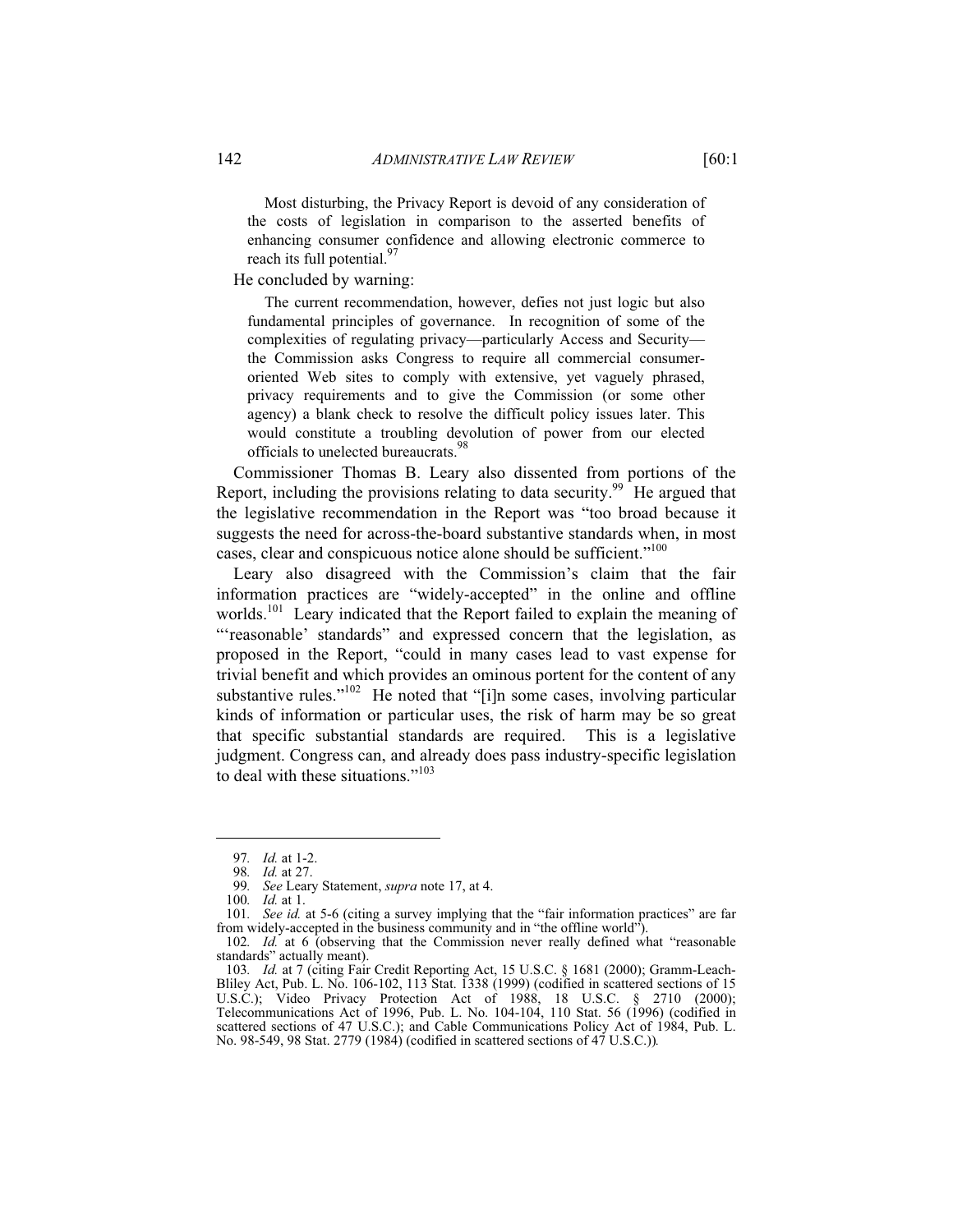Over seven years have passed since the Commission pushed for specific legislation to provide broad consumer privacy protection, but Congress thus far has declined to act. Recently, the FTC decided to move forward on its own without any new, specific privacy laws or delegation of authority from Congress. Instead, the Commission chose to proceed pursuant to the "unfairness" prong of § 5 of the FTC Act.

#### *C. A Data Security Breach as an "Unfair Act or Practice"*

The FTC recently began to apply the unfairness doctrine to situations in which a company has suffered a data security breach. The Commission has not held hearings, solicited public comments, engaged in rulemaking, or issued any policy statements or guidelines on when, if ever, the unfairness doctrine can or should be applied to data security breaches.<sup>104</sup> Instead, the agency merely began filing complaints against companies that suffered such breaches.

The application of the unfairness doctrine to data security breaches constitutes a significant shift in how the Commission has used the doctrine in the last few years. As recently as 2003, J. Howard Beales III, Director of the FTC Bureau of Consumer Protection, indicated that:

As codified in 1994, in order for a practice to be unfair, the injury it causes must be (1) substantial, (2) without offsetting benefits, and (3) one that consumers cannot reasonably avoid. Each step involves a detailed, fact-specific analysis that must be carefully considered by the Commission. *The primary purpose of the Commission's modern unfairness authority continues to be to protect consumer sovereignty by attacking practices that impede consumers' ability to make informed*   $choices.$ 

Some commentators question whether the mere fact that a party has suffered a data security breach constitutes an "unfair act or practice," without a showing of some overt act on the part of the respondent.<sup>106</sup>

Since all of the actions brought to date have quickly settled, no judicial opinions exist on the efficacy or legality of the Commission's actions

 <sup>104.</sup> Prior statements from FTC officials seemed to indicate that the Commission believed that its power in the online privacy area was limited to deceptive trade practices. *See, e.g*., Jeffrey Benner, *FTC Powerless to Protect Privacy*, WIRED, May 31, 2001, http://www.wired.com/politics/security/news/2001/05/44173 ("'The agency's jurisdiction is (over) deception,' Lee Peeler, the FTC's associate director for advertising practices, said. 'If a practice isn't deceptive, we can't prohibit them from collecting information. The agency doesn't have the jurisdiction to enforce privacy. It has the authority to challenge deceptive practices.'").

 <sup>105.</sup> Beales, *supra* note 50, at Part III (emphasis added).

<sup>106</sup>*. See, e.g.*, Holly K. Towle, *Let's Play "Name that Security Violation!"*, 3 CYBERSPACE LAW., Apr. 2006, at 11 (questioning the link between a data security breach and an actual "unfair act or practice" under the existing law), *available at*  http://www.klgates.com/newsstand/Detail.aspx?publication=3220.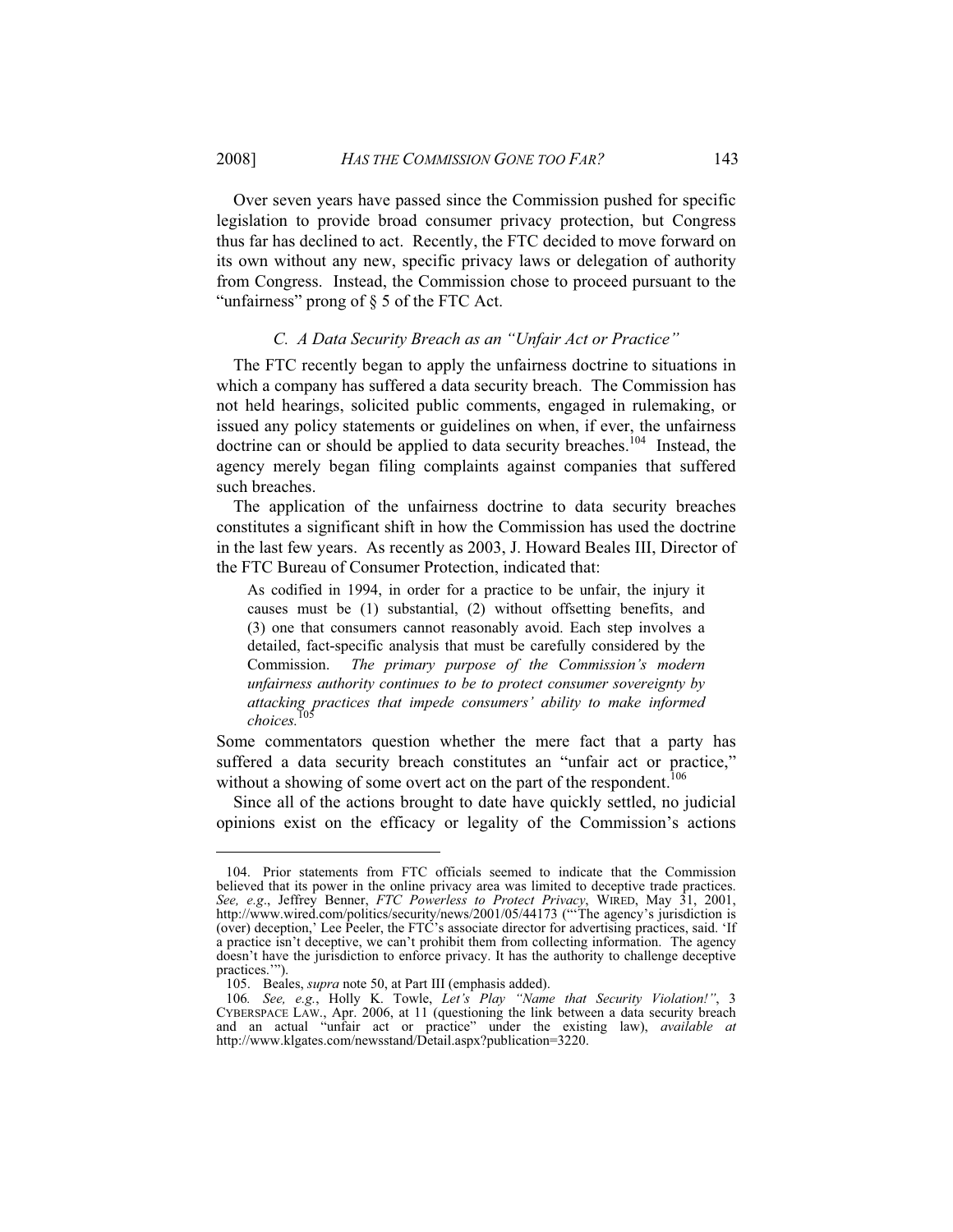brought under the unfairness doctrine. As discussed below, it is unclear whether the Commission should apply the unfairness doctrine at all in this context, particularly where the company that is the victim of the data security breach has engaged in no acts that could be deemed "unfair"—as that term has been interpreted by the Commission and the courts. $107$ 

More troublesome has been the lack of any rulemaking proceedings, policy statements or guidelines from the Commission explaining what conduct it deems "reasonable," and therefore not actionable under the unfairness doctrine, and what conduct it deems "unreasonable," and hence actionable. As commentator Holly K. Towle stated: "[T]he FTC seems to have found a heretofore unknown, federal, general obligation to maintain security for personally identifiable data."<sup>108</sup>

#### *1. Data Security Breaches*

A data security breach "generally refers to an organization's unauthorized or unintentional exposure, disclosure, or loss of sensitive personal information, which can include personally identifiable information such as Social Security numbers (SSN) or financial information such as credit card numbers."<sup>109</sup> Data security breaches can take many forms and do not necessarily lead to any consumer injury. $110$ 

A variety of activities may give rise to data security breaches. Breaches can result from intentional actions, including hacking,<sup>111</sup> employee theft,<sup>112</sup>

<sup>107</sup>*. See* Thomas B. Leary, Commissioner, FTC, Remarks at the Conference on Unfairness and the Internet, http://www.ftc.gov/speeches/leary/unfairness.shtm (last visited Aug. 14, 2007) [hereinafter Leary Speech] (stating "'unfair' is a particularly imprecise and flexible term, so its meaning has evolved over time").

 <sup>108.</sup> Towle, *supra* note 106.

 <sup>109.</sup> GEN. ACCOUNTING OFFICE, PERSONAL INFORMATION: DATA BREACHES ARE FREQUENT, BUT EVIDENCE OF RESULTING IDENTITY THEFT IS LIMITED; HOWEVER, THE FULL EXTENT IS UNKNOWN, GAO-07-737 2, *available at* (2007), http://www.gao.gov/new.items/ d07737.pdf?source=ra [hereinafter GAO Report]; *see id.* at 2 n.2 (defining personally identifiable information as "information that can be used to distinguish or trade an individual's identity—such as name, Social Security number, driver's license number, and mother's maiden name").

 <sup>110.</sup> The GAO reported that in a study of the twenty-four largest data security breaches reported in the media from January 2000 through June 2005, that only four included evidence of subsequent fraudulent activities. *Id.* at 5-6. The vast majority (eighteen) showed no clear evidence of any identity theft, and the remaining two lacked sufficient information to make any determination. *Id.*

 <sup>111.</sup> In early 2007, TJX Companies reported unauthorized intrusions into its computer systems that may have led to the disclosure of credit card information and driver's license numbers on 45.7 million customers. *See, e.g.*, Dan Kaplan, *45.7 Million-Victim TJX Companies Breach Could Lead to Federal Notification Law,* SC MAG., Mar. 29, 2007, http://scmagazine.com/us/news/article/647277/457-million-victim-tjx-companies-breachlead-federal-notification-law; *see also* Orders, Bell v. Acxiom Corp., No. 4:06CV00485- WRW (E.D. Ark. Oct. 3, 2006) (unpublished decision) (stating that in 2003 Acxiom's computer databanks were compromised and client files revealed to the hackers).

<sup>112</sup>*. See, e.g*., Towle, *supra* note 106 (listing and describing the many forms of data security breaches).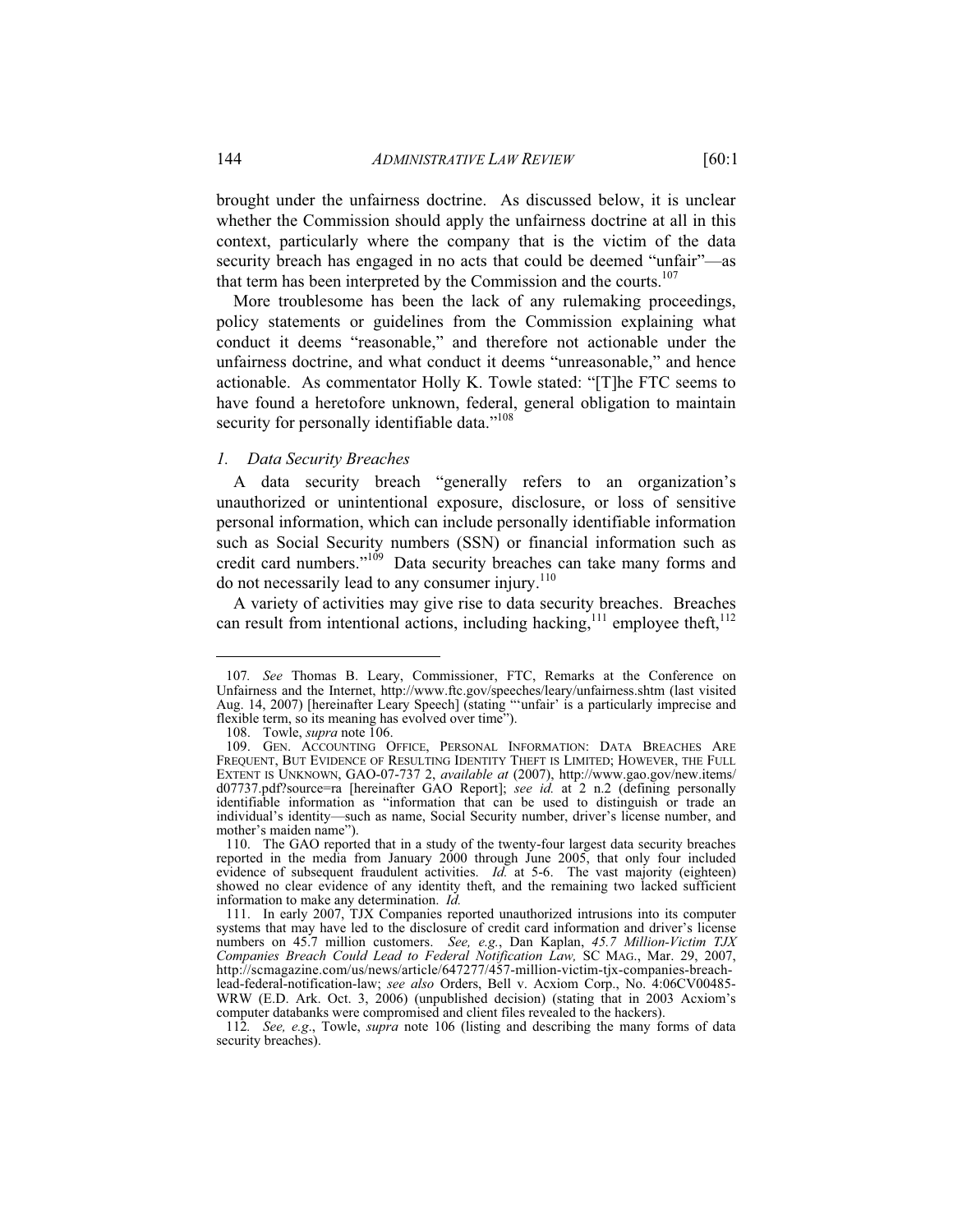theft of equipment (such as laptop computers<sup>113</sup> and hard drives<sup>114</sup>), and deception or misrepresentation to obtain unauthorized data.<sup>115</sup> They can also arise from negligent conduct by the organization that suffered the security breach, including the loss of laptop computers or hard disks,  $116$  loss of data tapes, $117$  unintentional exposure of data on the Internet, $118$  and improper disposal of data.<sup>119</sup> Security breaches can also arise from an organization's implementation of software that the organization reasonably believes to be secure, but which contains vulnerabilities that render it insecure.<sup>120</sup>

To date, the Commission has filed complaints against three companies— BJ's Wholesale Club, DSW, Inc. and CardSystems Solutions, Inc.<sup>121</sup>—that

 117. Paul Shread, *Bank's Tape Loss Puts Spotlight on Backup Practices*, ENTERPRISE STORAGE FORUM, Feb. 28, 2005, http://www.enterprisestorageforum.com/continuity/news/ article.php/3486036 (describing Bank of America's loss of computer data tapes containing customer and account information for 1.2 million federal employees).

118*. See, e.g.*, Press Release, Texas Woman's University, Data Exposure Response (Jan. 25, 2007), http://www.twu.edu/response/index.asp (disclosing a personal data compromise via the internet at Texas Woman's University).

119*. See, e.g.*, Debra Black, *Rogers Pins Data Dump on Sales Firm*, THESTAR.COM, Apr. 9, 2007, http://www.thestar.com/article/200900 (covering a case where a third party sales company improperly disposed of sensitive data leading to the compromise of that data).

120*. See* Michael D. Scott, *Tort Liability for Vendors of Insecure Software: Has the Time Finally Come?*, 62 MD. L. REV. (forthcoming 2008). An earlier draft of the article is available at http://papers.ssrn.com/sol3/papers.cfm?abstract\_id=1010069 (last visited Feb. 1, 2008) (noting that even systems and networks that are seemingly secure may still be vulnerable to hackers).

<sup>113</sup>*. See, e.g.*, Robert Ellis Smith, *Laptop Hall Of Shame*, FORBES, Sept. 7, 2006, http://www.forbes.com/columnists/2006/09/06/laptops-hall-of-shame-cx\_res\_0907laptops.html (detailing security risks and breaches that have plagued the on going and widespread use of laptop computers).

<sup>114</sup>*. See, e.g.*, Kahle v. Litton Loan Servicing, LP, 486 F. Supp. 2d 705 (S.D. Ohio 2007) (involving the theft of a hard drive from Litton's Atlanta office); Forbes v. Wells Fargo Bank, N.A., 420 F. Supp. 2d 1018 (D. Minn. 2006) (including an example of a stolen hard drive containing unencrypted customer information as a security breach).

<sup>115</sup>*. See, e.g.*, Press Release, FTC, ChoicePoint Settles Data Security Breach Charges; to Pay \$10 Million in Civil Penalties, \$5 Million for Consumer Redress (Jan. 26, 2006), http://www.ftc.gov/opa/2006/01/choicepoint.shtm (recalling that the FTC charged ChoicePoint with a violation of the Fair Credit Reporting Act by providing customer data to individuals who did not have a permissible purpose to obtain that data).

<sup>116</sup>*. See, e.g.*, Randolph v. ING Life Ins. & Annuity Co., 486 F. Supp. 2d 1, 2-3 (D.D.C. 2007) (entailing facts where the plaintiffs alleged that an ING employee's negligent conduct led to the loss of a computer and thus a security breach).

 <sup>121.</sup> Some might argue that the FTC has actually filed four unfair trade practice actions for data security breaches. However, in *United States v. ChoicePoint, Inc.*, the allegations were qualitatively different than those contained in the other three cases. Complaint at 7-9, United States v. ChoicePoint, Inc., No. 1 06-CV-0198 (N.D. Ga. Jan. 30, 2006), *available at*  http://www.ftc.gov/os/caselist/choicepoint/0523069complaint.pdf. In the *BJ's Wholesale Club, DSW*, and *CardSystems* cases discussed *infra*, the respondents were accused of failing to implement proper security measures, thereby allowing hackers to gain access to consumers' personal information. The *Choicepoint* complaint, in contrast, alleged that the respondent failed to properly verify or authenticate the identity and qualifications of prospective subscribers before granting them access to its databases of consumer data, and failed to properly monitor the activities of these unauthorized subscribers. *Id.* para. 25. The case did not relate to data security breaches at all. *See* Press Release, FTC, ChoicePoint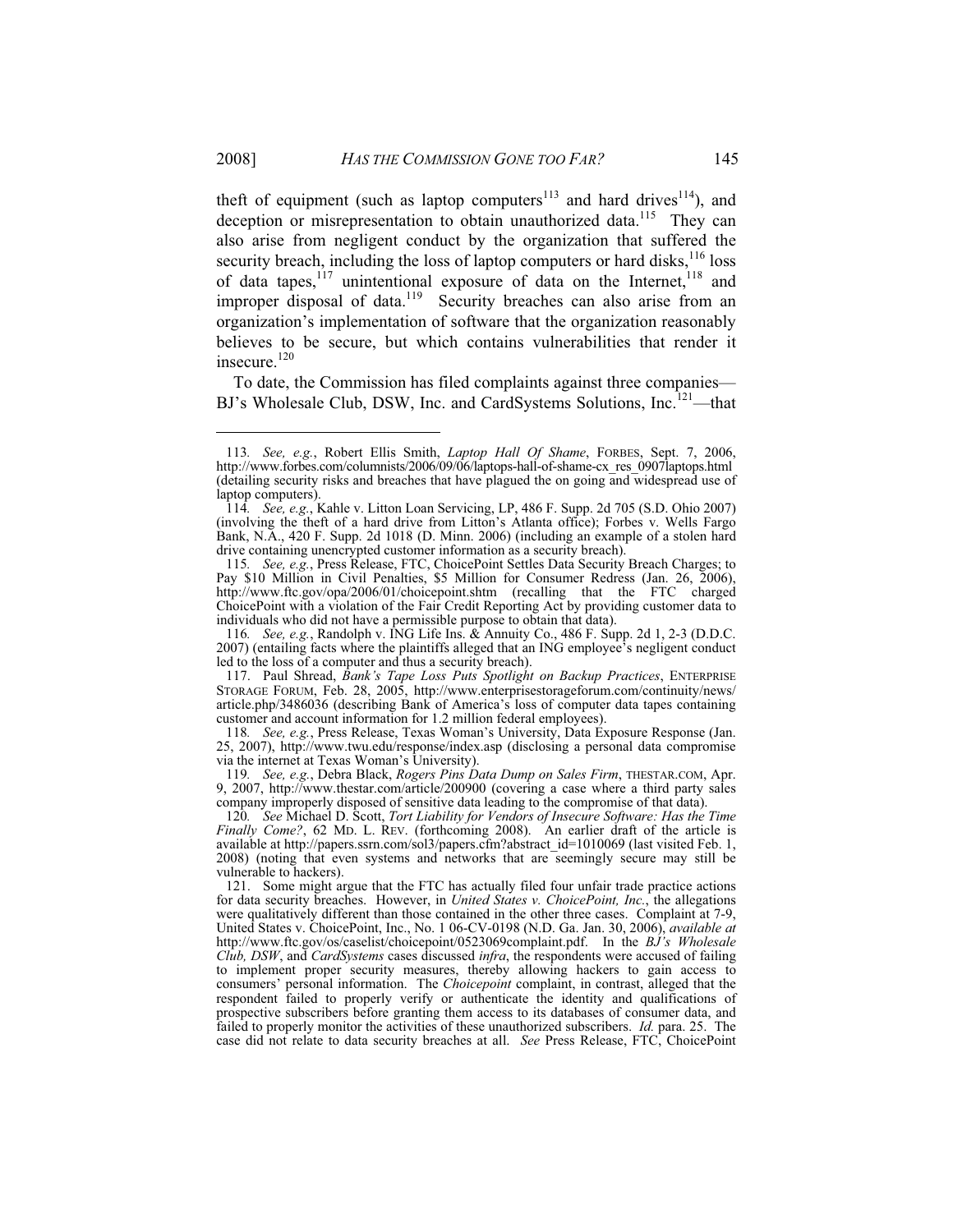suffered data security breaches, and are alleged to have engaged in unfair trade practices. Each of these cases is discussed in detail below.

## *2. BJ's Wholesale Club*

In 2005, thieves used a Wi-Fi<sup>122</sup> system at a BJ's Wholesale Club store in Miami to gain access to the store's on-site computers. The Wi-Fi system only connected the on-site computers to inventory scanning devices, but the thieves were able to use default user IDs and passwords to download bank card information and make fraudulent purchases with BJ's customers' credit and debit cards. The losses from fraudulent transactions using counterfeit credit cards garnered from the stolen data allegedly totaled around \$13 million.<sup>123</sup>

The FTC filed a complaint<sup>124</sup> against BJ's for an unfair act or practice due to BJ's failure to provide "reasonable security" for its computer network, alleging that BJ's:

1. [D]id not encrypt the information while in transit or when stored on the in-store computer networks;

2. [S]tored the information in files that could be accessed anonymously that is, using a commonly known default user id and password;

3. [D]id not use readily available security measures to limit access to its computer networks through wireless access points on the networks;

4. [F]ailed to employ sufficient measures to detect unauthorized access or conduct security investigations; and

5. Created unnecessary risks to the information by storing the data for up to thirty days when it no longer had a business need to keep the information, and in violation of bank rules.<sup>125</sup>

"As a result, a hacker could have used the wireless access points on an instore computer network to connect to the network and, without authorization, access personal information on the network."126

Settles Data Security Breach Charges; to Pay \$10 Million in Civil Penalties, \$5 Million for Consumer Redress (Jan. 26, 2006), http://www.ftc.gov/opa/2006/01/choicepoint.html.

<sup>122</sup>*.* "Wi-Fi" is an acronym for "wireless fidelity," which is defined as "a local area network that uses high frequency radio signals to transmit and receive data over distances of a few hundred feet, and uses ethernet protocol." *See* The Free Dictionary, http://www. thefreedictionary.com/wifi.

 <sup>123.</sup> Perkins Coie LLP, *Is It an Unfair Practice to Lack Adequate Security for Consumer Information?*, July 5, 2005, http://www.perkinscoie.com/news/pubs\_detail.aspx? publication=735&op=updates (estimating the financial damage of the BJ's security breach at around \$13 million).

<sup>124</sup>*. See* Complaint, BJ's Wholesale Club, Inc. No. C-4148 (F.T.C. Sept. 20, 2005), *available at* http://www.ftc.gov/os/caselist/0423160/092305comp0423160.pdf.

<sup>125</sup>*. Id.* para. 7.

<sup>126</sup>*. Id.*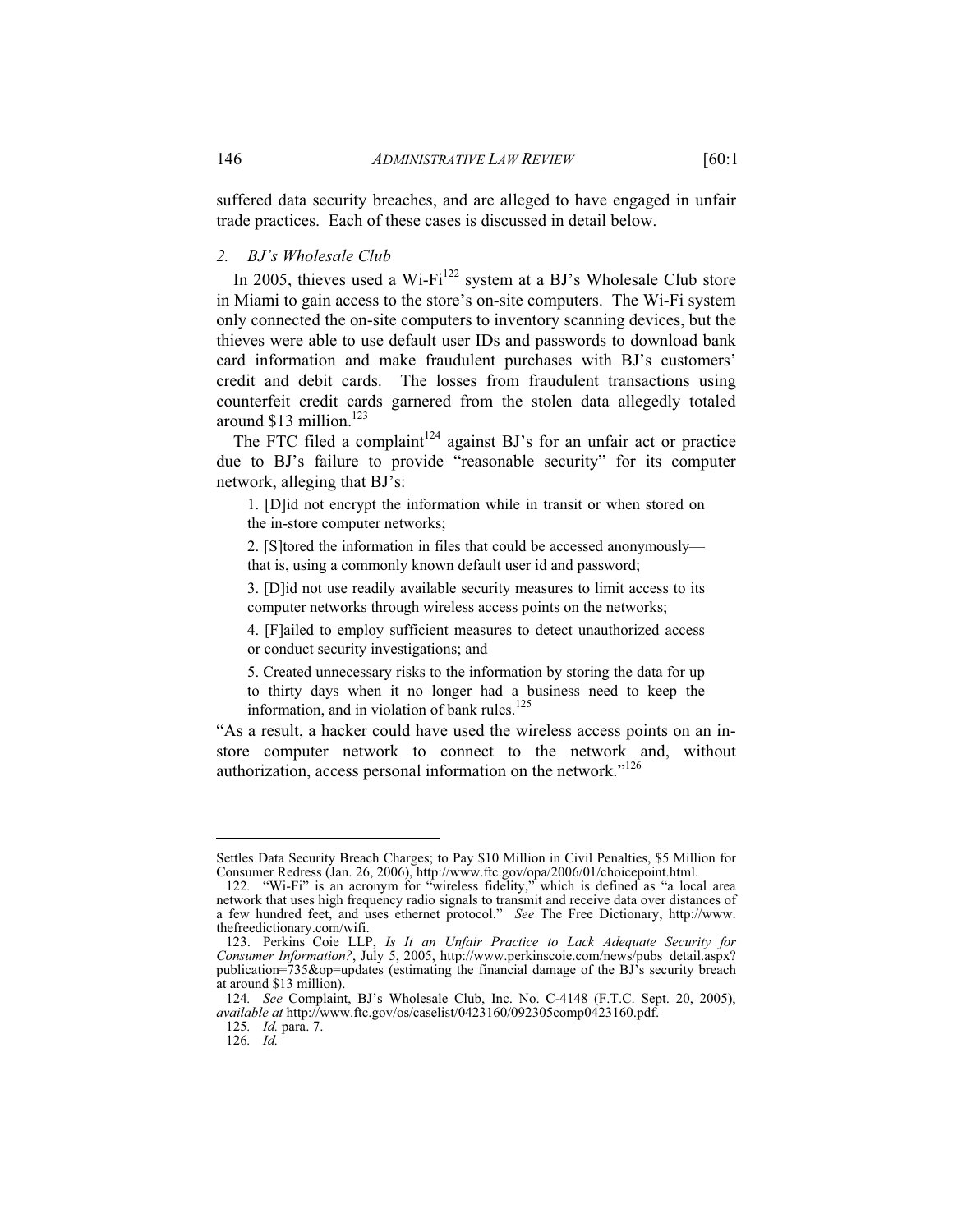The question of whether any or all of the acts alleged in the complaint constituted "unfair acts or practices" was never adjudicated. BJ's immediately capitulated and agreed to a consent order. Under that Order, which lasts for twenty years, BJ's must:

• designate "an employee or employees to coordinate and be accountable for the information security program";

• identify "material internal and external risks to security" including risks in "employee training and management, information systems . . . , and . . . response to . . . system failures";

• design and implement "reasonable safeguards to control risks identified through risk assessment and regular testing"; and

• adjust the information security system to the results of the assessments and changes in the company's operations.<sup>127</sup>

BJ's must also obtain a biennial assessment and report "from a qualified, objective, independent, certified third-party professional" concerning BJ's compliance with the Order.<sup>128</sup>

As one commentator noted, "[t]he agency will likely consider the terms of the BJ's settlement (which will last for twenty years) as the standard that all companies that obtain and store consumer financial information must meet."<sup>129</sup>

# *3. DSW, Inc.*

-

On December 1, 2005, the FTC announced<sup>130</sup> that it had entered into a settlement and consent judgment<sup>131</sup> with retail shoe discounter DSW, Inc. The agency claimed that DSW's "failure to take reasonable security measures to protect sensitive customer data was an unfair practice that violated federal law."<sup>132</sup>

According to the FTC's complaint, $133$  DSW used computer networks to obtain authorization for credit card, debit card, and check purchases at its stores as well as to track inventory. For credit and debit card purchases,

 <sup>127.</sup> Decision and Order, at 2-3, BJ's Wholesale Club, No. C-4148 (F.T.C. Sept. 20, 2005), *available at* http://www.ftc.gov/os/caselist/0423160/092305do0423160.pdf.

<sup>128</sup>*. See id.* at 3 (ordering BJ's to improve security by obtaining an assessment of its data safeguards).

 <sup>129.</sup> Perkins Coie LLP, *supra* note 123.

<sup>130</sup>*. See* Press Release, FTC, DSW Inc. Settles FTC Charges (Dec. 1, 2005), http://www.ftc.gov/opa/2005/12/dsw.shtm (announcing the settlement between the FTC and DSW Inc.).

<sup>131</sup>*. See* Decision and Order, DSW, Inc., No. C-4157 (F.T.C.), *available at*  http://www.ftc.gov/os/caselist/0523096/0523096c4157DSCDecisionandOrder.pdf (forming an agreement between DSW and the FTC).

<sup>132</sup>*. See* Press Release, FTC, DSW Inc. Settles FTC Charges (Dec. 1, 2005), http://www.ftc.gov/opa/2005/12/dsw.shtm (announcing the settlement between the FTC and DSW Inc.).

<sup>133</sup>*. See* Complaint, DSW, Inc., No. C-4157 (F.T.C. Dec. 1, 2005), *available at*  http://www.ftc.gov/os/caselist/0523096/051201comp0523096.pdf (alleging that DSW stored sensitive consumer data that became vulnerable to computer hackers and identity thieves).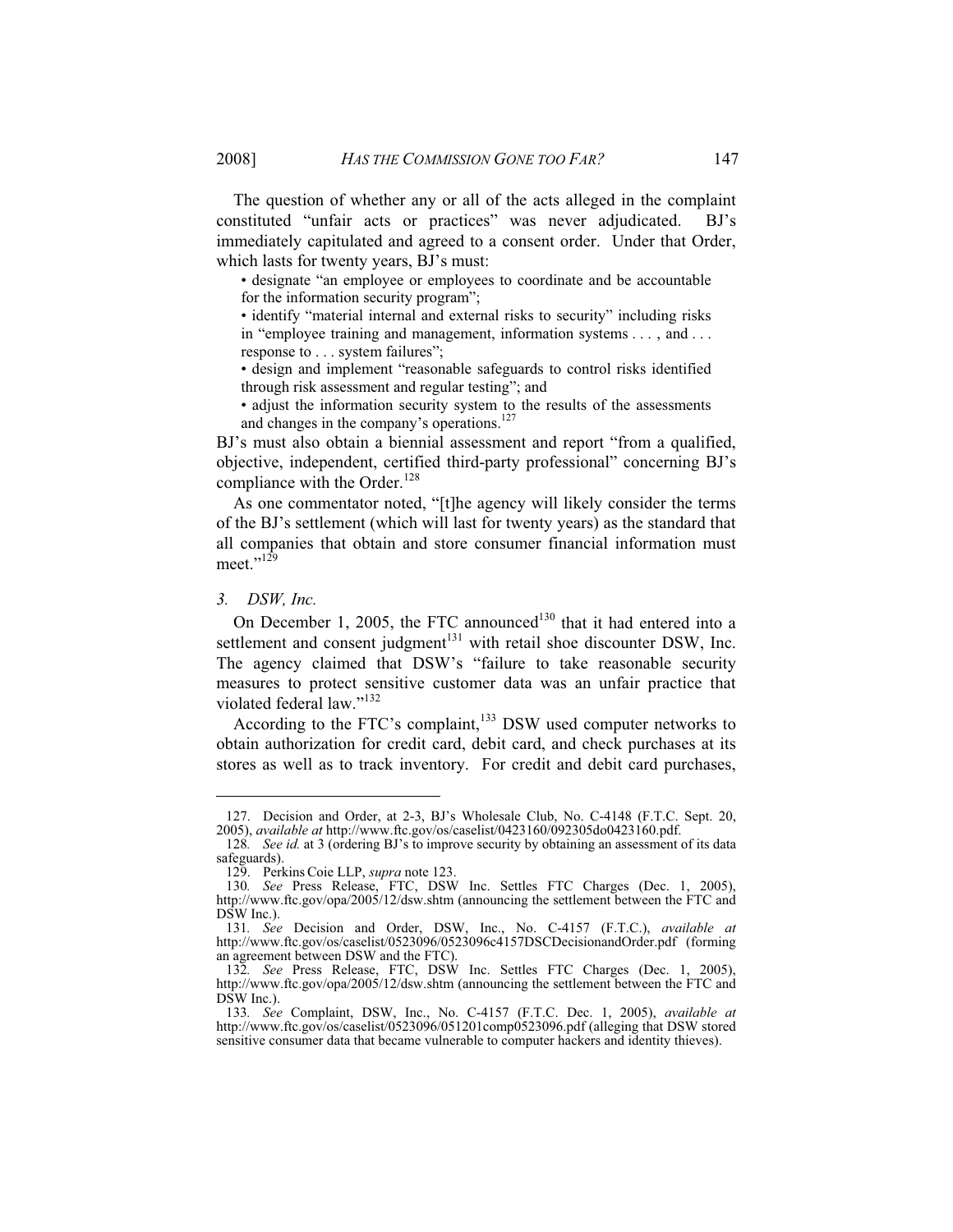DSW collected information, such as name, card number, and expiration date, from the magnetic stripe on the back of the cards. The magnetic stripe information also contained a security code that thieves could use to create counterfeit cards that would appear to be genuine in the authorization process.134 DSW collected information, including the routing number, account number, check number, and the consumer's driver's license number and state, when they accepted personal checks for payment.<sup>135</sup> According to the complaint, DSW's data security failures allowed hackers to gain access to information on more than 1.4 million customers.<sup>136</sup>

The FTC alleged that DSW:

1. [C]reated unnecessary risks to [sensitive] information by storing it in multiple files when it no longer had a business need to keep the information;

2. [Failed to] use readily available security measures to limit access to its computer networks through wireless access points on [those] networks;

3. [S]tored the information in unencrypted files that could be accessed easily by using a commonly known user ID and password;

4. [Failed to] limit sufficiently the ability of computers on other in-store and corporate networks; and

5. [Failed to] employ sufficient measures to detect unauthorized access.<sup>137</sup>

As in *BJ's Wholesale Club*, no adjudication addressed the question of whether any of these acts constituted "unfair acts or practices" under  $\S$  5 because DSW immediately settled. Under the Order, which also lasts for twenty years, DSW must:

• "[D]esignat[e]... an employee or employees to coordinate and be accountable for the information security program";

• "[I]dentif[y] ... material internal and external risks to the security, confidentiality, and integrity of consumer information that could result in the unauthorized disclosure, misuse, loss, alteration, destruction or other compromise of such information, and assess[] the sufficiency of any safeguards in place to control these risks";

• "[D]esign and implement[] . . . reasonable safeguards to control the risks identified through risk assessment, and regular[ly] test[] or monitor[] . . . the effectiveness of the safeguards' key controls, systems and procedures"; and

<sup>134</sup>*. See id.* para. 5 (detailing how the personal data stored by DSW could be hacked, stolen, and used to create quite authentic-looking credit cards).

<sup>135</sup>*. See id.* (explaining that when taking checks from customers, DSW recorded sensitive financial data and stored it in such a fashion that made it vulnerable to hackers and identity thieves).

<sup>136</sup>*. Id.* para. 9.

<sup>137</sup>*. Id.* para. 7.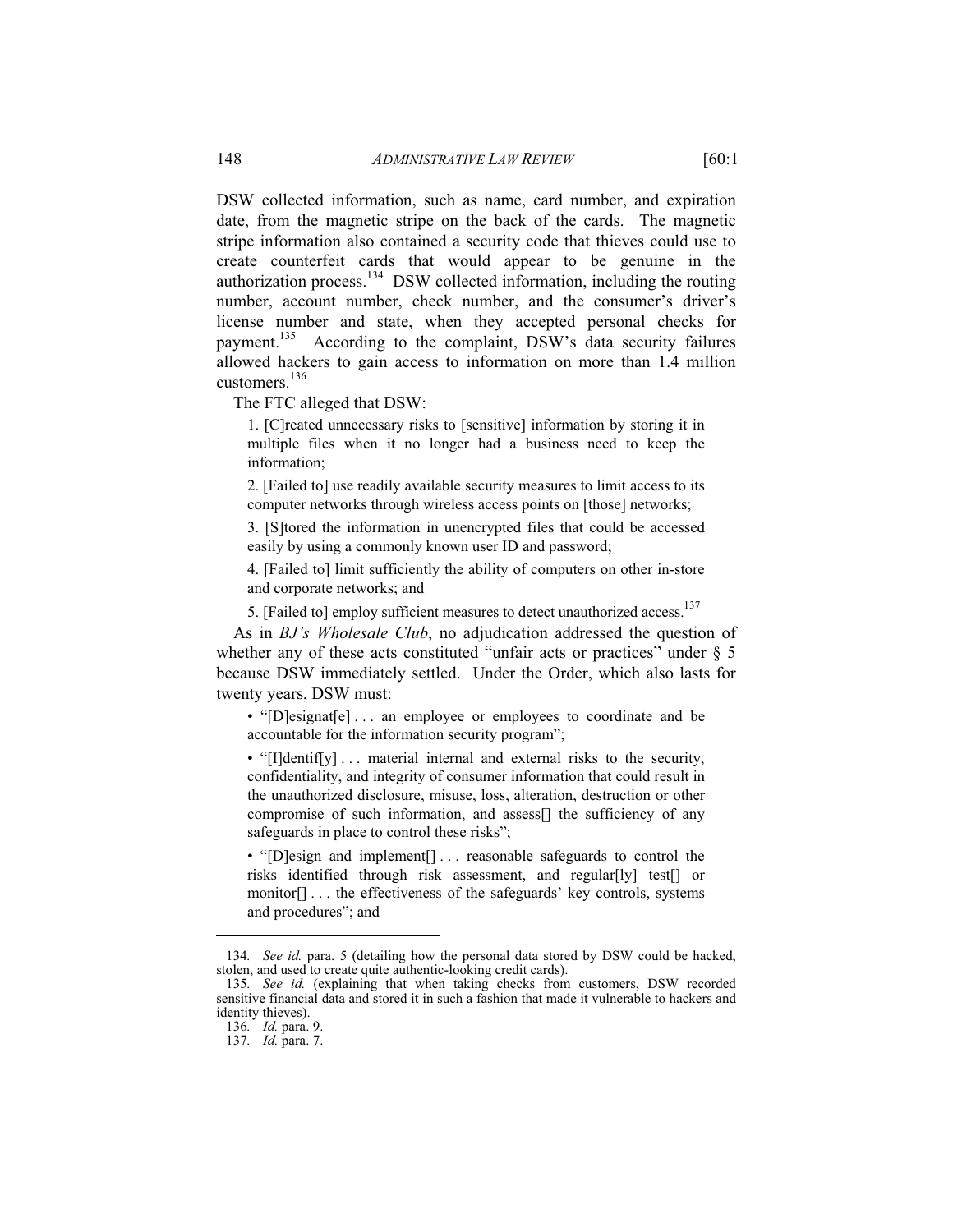• "[E]valuat[e] and adjust[] . . . [its] information security program in light of the results of the testing and monitoring . . . , any material changes to [its] operations or business arrangements, or any other circumstances that [DSW] knows or has reason to know may have a material impact on the effectiveness of its information security program."<sup>138</sup>

DSW must also obtain a biennial assessment and report "from a qualified, objective, independent, third-party professional" concerning DSW's compliance with the Order.<sup>139</sup>

Interestingly, in commenting on the *DSW* decision, the Commission indicated that it might use its enforcement discretion under § 5 of the FTC Act to go beyond the substantive requirements of the Safeguards Rule under the Gramm-Leach-Bliley Act and protect personal consumer information even where the information is public. $140$ 

#### *4. CardSystems Solutions, Inc.*

Unlike BJ's Wholesale Club and DSW, CardSystems Solutions, Inc.  $(CSS)$  is not a retailer. According to the complaint, <sup>141</sup> CSS provides merchants with products and services used in "authorized processing" of credit and debit card purchases from the banks that issue the cards, and CSS uses the Internet and web-based software applications to provide information to client merchants about authorizations it performed for them.

Specifically, CSS collects information from a customer's credit or debit card magnetic stripe, including, but not limited to, the customer name, card number and expiration date, a security code used to verify electronically that the card is genuine, and certain other information; formats and transmits the information to a computer network operated by or for a bank association (such as Visa or MasterCard) or another entity (such as American Express), which then transmits the information to the issuing bank. The issuing bank receives the request, approves or declines the purchase, and transmits its response to the merchant over the same computer networks used to process the request. The response includes the personal information included in the authorization request that the issuing bank received.

 <sup>138.</sup> Decision and Order, at 2-3, DSW, Inc., No. C-4157 (F.T.C. Dec. 1, 2005), *available at* http://www.ftc.gov/os/caselist/0523096/051201comp0523096.pdf.

<sup>139</sup>*. Id.* at 3.

<sup>140</sup>*. See* Letter from Donald Clark, FTC, Secretary, to Kathryn D. Kohler, Asst. General Counsel, Bank of America Corp., Re: DSW, Inc., Matter No. 0523096 (Mar. 7, 2005), *available at* http://www.ftc.gov/os/caselist/0523096/0523096DSWLettertoCommenterBank ofAmerica.pdf.

 <sup>141.</sup> Complaint, CardSystems Solutions, Inc., No. C-4168 (F.T.C. Sept. 8, 2006), *available at* http://www.ftc.gov/os/caselist/0523148/0523148CardSystemscomplaint.pdf.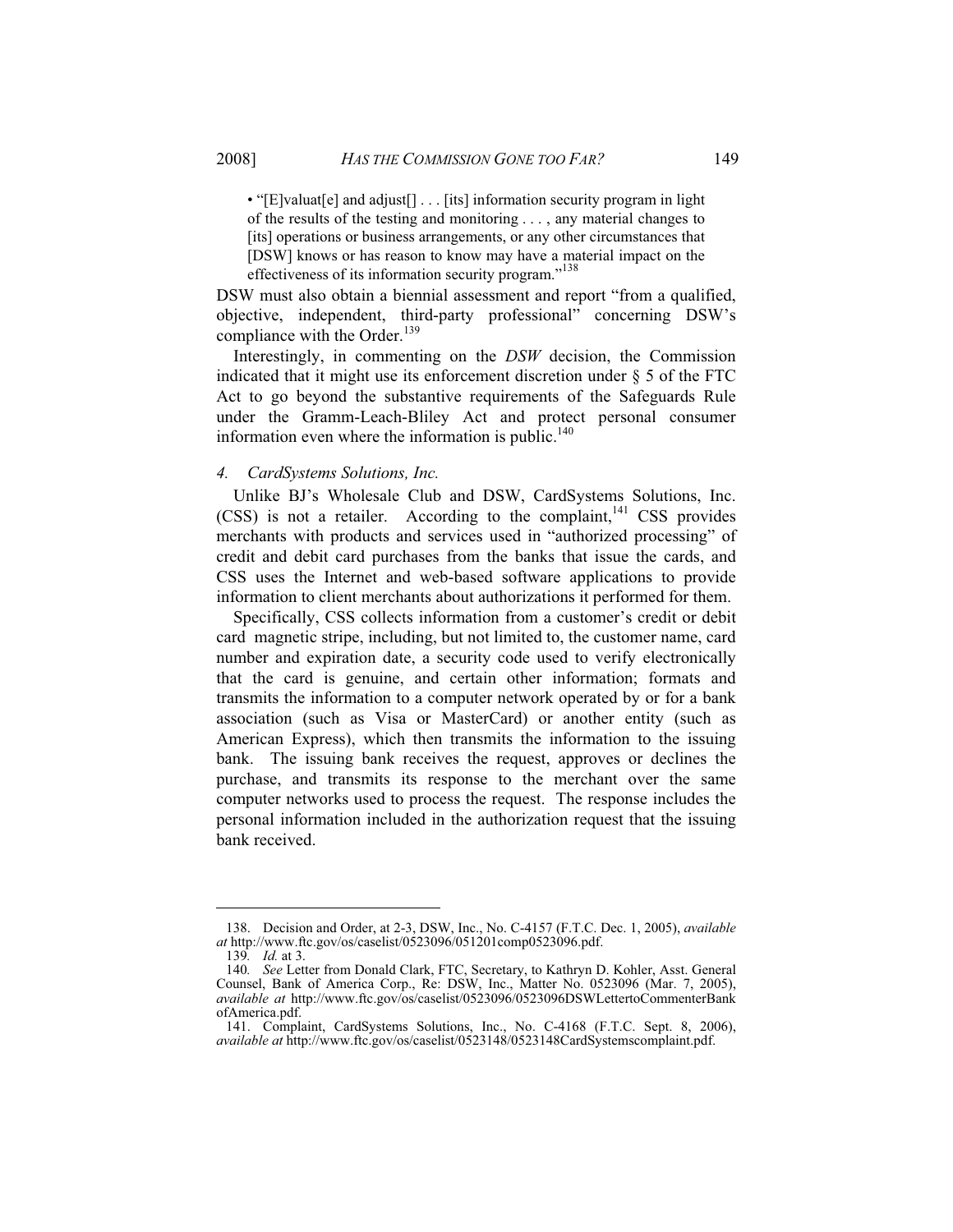According to the complaint, CSS "engaged in a number of practices that, taken together, failed to provide reasonable and appropriate security for personal information stored on its computer network. $142^7$  In particular, the complaint alleges that CSS:

1. [C]reated unnecessary risks to the [customers'] information by storing it in a vulnerable format for up to 30 days;

2. [D]id not adequately assess the vulnerability of its web application and computer network to commonly known or reasonably foreseeable attacks, including but not limited to "Structured Query Language" (or "SQL") injection attacks;

3. [D]id not implement simple, low-cost, and readily available defenses to such attacks;

4. [F]ailed to use strong passwords to prevent a hacker from gaining control over computers on its computer network and access to personal information stored on the network;

5. [D]id not use readily available security measures to limit access between computers on its network and between such computers and the Internet; and

6. [F]ailed to employ sufficient measures to detect unauthorized access to personal information or to conduct security investigations.<sup>143</sup>

According to the complaint, a hacker exploited these "failures" and installed software on CSS's computer network that allowed him to collect and transmit magnetic stripe data stored on CSS's network to computers located outside the network.<sup>144</sup> The hacker then used this information to manufacture counterfeit cards that were subsequently used to make fraudulent purchases.<sup>145</sup>

As in the two prior cases, no adjudication addressed the question of whether any of these acts constituted "unfair acts or practices" under  $\S$  5, since CSS immediately agreed to settle. Under the Order in this case, which again lasts for twenty years, CSS must:

• [D]esignat[e] an employee or employees to coordinate and be accountable for the information security program;

• [I]dentif[y] ... material internal and external risks to the security, confidentiality, and integrity of personal information that could result in the unauthorized disclosure, misuse, loss, alteration, destruction, or other compromise of such information, and assess[] . . . the sufficiency of any safeguards in place to control these risks. At a minimum, this risk assessment should include consideration of risks in each area of relevant

<sup>142</sup>*. Id.* para. 6.

<sup>143</sup>*. Id.*

<sup>144</sup>*. Id.* para. 7. 145*. Id.* para. 8.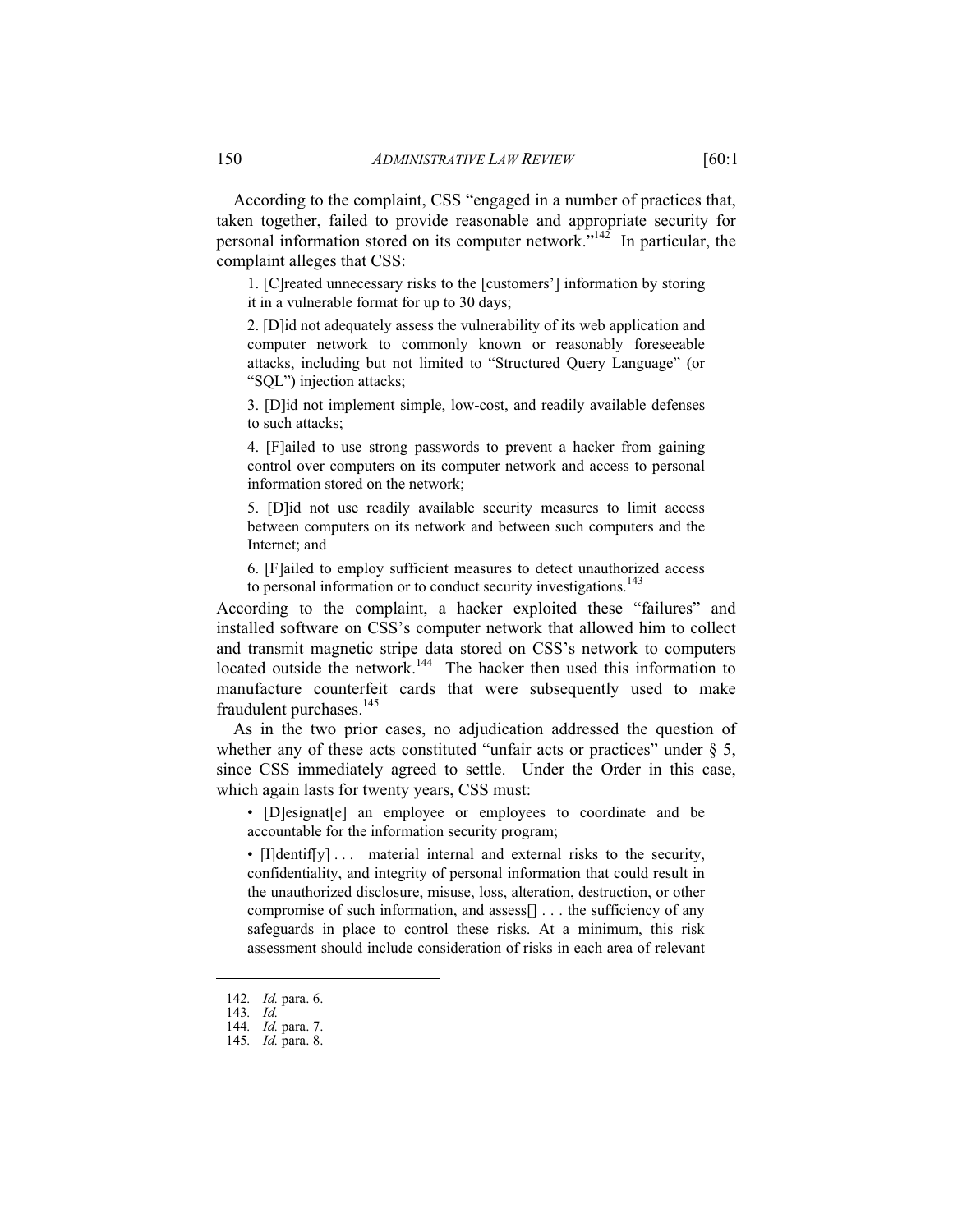operation, including, but not limited to: (1) employee training and management; (2) information systems, including network and software design, information processing, storage, transmission, and disposal; and (3) prevention, detection, and response to attacks, intrusions, or other systems failures.

• [D]esign and implement[] . . . reasonable safeguards to control the risks identified through risk assessment, and regular testing or monitoring of the effectiveness of the safeguards' key controls, systems, and procedures.

• [E]valuat[e] and adjust[] . . . respondent's information security program in light of the results of the testing and monitoring required by [the Order], any material changes to respondent's operations or business arrangements, or any other circumstances that respondent knows or has reason to know may have a material impact on the effectiveness of its information security program.<sup>146</sup>

As in the two previous cases, CSS must also obtain a biennial assessment and report from a qualified, objective, independent, third-party professional concerning DSW's compliance with the Order.<sup>147</sup>

#### *D. Applying the Unfairness Doctrine to Data Security Breaches*

While the courts and Congress give the Commission broad authority to take action against unfair practices, "[t]he Commission is hardly free to write its own law of consumer protection."<sup>148</sup> The Commission's exercise of its unfairness authority in any particular instance remains subject to judicial review and may be affirmed or set aside for abuse of agency discretion.<sup>149</sup>

In analyzing whether the Commission properly applied the unfairness doctrine in a particular situation, it is important to look at the requirements set forth in the 1980 Unfairness Statement:

1. "[W]hether the practice injures consumers;" and

2. "[W]hether it violates established public policy."150

The following analysis applies these requirements to the unfairness claims made by the FTC in the three data security breach cases discussed above.

 <sup>146.</sup> Decision and Order at 3, CardSystems Solutions, Inc. No. C-4168) (F.T.C. Sept. 8, 2006), *available at* http://www.ftc.gov/os/caselist/0523148/0523148CardSystemsdo.pdf.

<sup>147</sup>*. Id.*

 <sup>148.</sup> Nat'l Petroleum Refiners Ass'n v. FTC, 482 F.2d 672, 693 (D.C. Cir. 1973).

<sup>149</sup>*. See* FTC v. Sperry & Hutchinson Co., 405 U.S. 233, 249 (1972) (clarifying that a court can vacate an agency's unfairness determination for failure to adequately set forth the grounds for its determination); FTC v. R.F. Keppel & Bro., Inc., 291 U.S. 304, 314 (1934) (holding that courts can review agency unfairness determinations).

<sup>150</sup>*. See* Unfairness Statement, *supra* note 69, at 1072; *supra* notes 74-75 and accompanying text.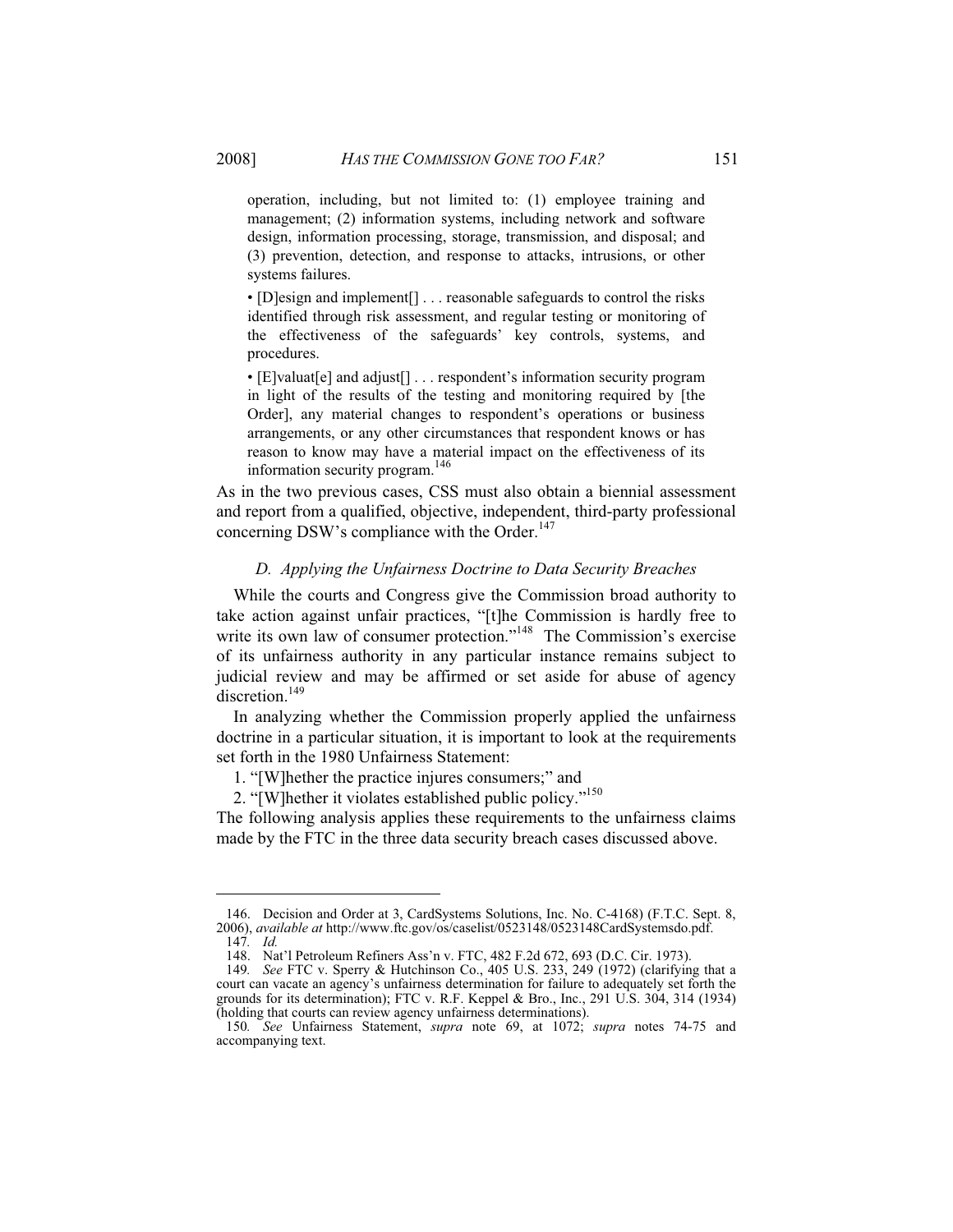#### *1. Injury to Consumers*

Unjustified consumer injury from a party's conduct constitutes the primary and most important factor in an unfairness analysis.<sup>151</sup> Indeed, if the injury to consumers is significant enough, it can be the *sole* basis for a finding of unfairness.<sup>152</sup> However, not every consumer injury is actionable. To justify a finding of unfairness, a consumer injury must satisfy three requirements: (1) the injury must be substantial; (2) it must not be outweighed by any offsetting benefits to consumers or competition; and (3) the injury must be one that consumers could not reasonably have avoided.<sup>153</sup>

#### *a. Substantial Injury*

First, the injury must be "substantial."<sup>154</sup> "Substantial injury is an objective test."155 As noted by the Commission:

[T]he Commission believes that considerable attention should be devoted to the analysis of whether substantial net harm has occurred, not only because that is part of the unfairness test, but also because the focus on injury is the best way to ensure that the Commission acts responsibly and uses its resources wisely.<sup>156</sup>

The most common form of injury suffered by consumers is monetary harm.<sup>157</sup> A small degree of harm to a large number of consumers may be deemed "substantial," as may a significant risk of harm to each consumer.158 Emotional harm, "other more subjective types of harm," and "trivial or merely speculative harm[s]" generally would not be considered "substantial."<sup>159</sup>

<sup>151</sup>*. See* Unfairness Statement, *supra* note 69, at 1073 ("Unjustified consumer injury is the primary focus of the FTC Act.").

<sup>152</sup>*. Id.*

<sup>153</sup>*. Id.*; *see also* 15 U.S.C. § 45(n) (2000) (setting forth the standard for unfairness determinations).

 <sup>154.</sup> Unfairness Statement, *supra* note 69, at 1073.

<sup>155</sup>*. See* Beales, *supra* note 50, at Part III (discussing the elements of the unfairness doctrine and the role the FTC's unfairness authority should play in fashioning consumer protection policy).

 <sup>156.</sup> Unfairness Statement, *supra* note 69, at 1073.

<sup>157</sup>*. See id.* (discussing examples of monetary harm that amount to "substantial injury" under the unfairness doctrine, such as "when sellers coerce consumers into purchasing unwanted goods or services[,] or when consumers buy defective goods or services on credit but are unable to assert against the creditor claims or defense arising from the transaction"). However, in some situations (not presented to date in the case of data security breaches), the consumer injury may be unnecessary health or safety risks. *Id.*

<sup>158</sup>*. Id.* at n.12.

<sup>159</sup>*. Id.*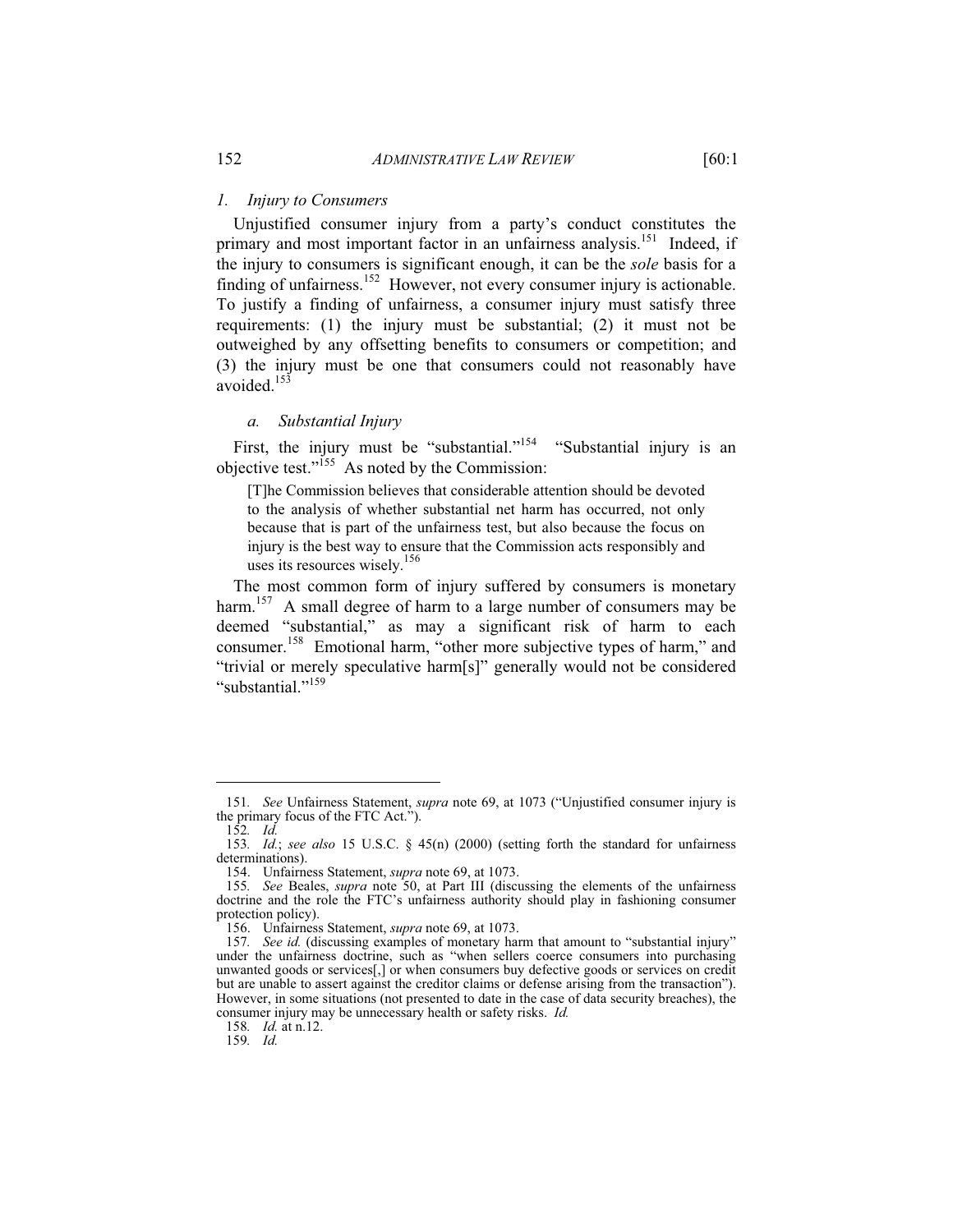Interestingly, the Commission has not claimed that consumers suffered any monetary losses in any of the FTC complaints filed to date*.* In the *BJ's Wholesale Club* complaint, for example, the FTC made only the following allegation relating to injury:

Beginning in late 2003 and early 2004, banks began discovering fraudulent purchases that were made using counterfeit copies of credit and debit cards the banks had issued to customers. The customers had used their cards at Respondent's stores before the fraudulent purchases were made, and personal information Respondent obtained from their cards was stored on Respondent's computer networks. This same information was contained on counterfeit copies of cards that were used to make several million dollars in fraudulent purchases. In response, banks and their customers cancelled and re-issued thousands of credit and debit cards that had been used at Respondent's stores, and customers holding these cards were unable to use their cards to access credit and their own bank accounts.<sup>160</sup>

Instead of alleging any specific consumer injury caused by BJ's Wholesale Club's actions, the Commission only conclusorily alleged that BJ's "failure to employ reasonable and appropriate security measures to protect personal information and files caused or is likely to cause substantial injury to consumers that is not offset by countervailing benefits to consumers or competition and is not reasonably avoidable by consumers," which constituted an "unfair act or practice."161 Similarly, in *In re DSW, Inc.*, the only allegation of consumer injury in the complaint stated:

To date, there have been fraudulent charges on some of these accounts. Further, some customers whose checking account information was compromised were advised to close their accounts, thereby losing access to those accounts, and having incurred out-of-pocket expenses such as the cost of ordering new checks. Some of these checking account customers have contacted DSW requesting reimbursement for their outof-pocket expenses, and DSW has provided some amount of reimbursement to these customers.<sup>162</sup>

 $\overline{a}$ 

<sup>160</sup>*. See* Complaint, BJ's Wholesale Club, Inc., No. C-4148 (F.T.C. Sept. 20, 2005) *available at* http://www.ftc.gov/os/caselist/0423160/092305comp0423160.pdf. In paragraph 9, the Commission alleged conclusorily that:

As described in Paragraphs 7 and 8 above, respondent's failure to employ reasonable and appropriate security measures to protect personal information and files caused or is likely to cause substantial injury to consumers that is not offset by countervailing benefits to consumers or competition and is not reasonably avoidable by consumers. This practice was an unfair act or practice.

*Id.* para. 9.

<sup>161</sup>*. Id.* at 3.

 <sup>162.</sup> Complaint para. 9, DSW, Inc., No. C-4157 (F.T.C. Dec. 1, 2005) *available at* http://www.ftc.gov/os/caselist/0523096/051201comp0523096.pdf. As in the *BJ's Wholesale Club* complaint (see *supra* note 124), there was only a conclusorily allegation of consumer injury in the *DSW* complaint.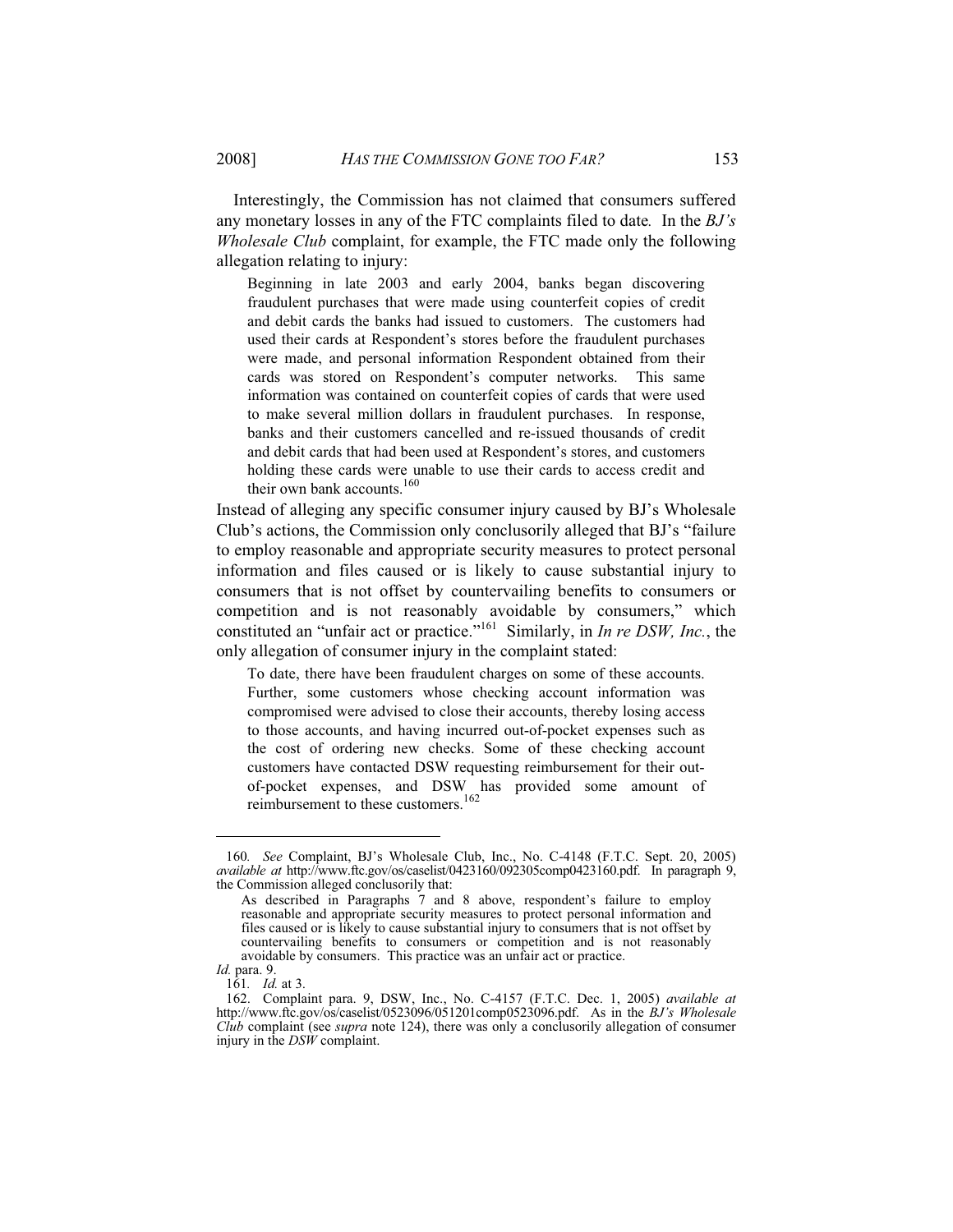And in *CardSystems Solutions, Inc.*, the sole allegation of consumer injury stated:

In early 2005, issuing banks began discovering several million dollars in fraudulent credit and debit card purchases that had been made with counterfeit cards. The counterfeit cards contained complete and accurate magnetic stripe data, including the security code used to verify that a card is genuine, and thus appeared genuine in the authorization process. The magnetic stripe data matched the information respondent had stored on its computer network. In response, issuing banks cancelled and reissued thousands of credit and debit cards. Consumers holding these cards were unable to use them to access their credit and bank accounts until they received replacement cards.<sup>163</sup>

Federal law limits consumers' liability for unauthorized credit card charges to fifty dollars per card as long as the credit card company is notified within sixty days of the unauthorized charge.<sup>164</sup> In fact, many credit card companies do not require consumers to pay the fifty dollars and will not hold consumers liable for the unauthorized charges, no matter how much time elapsed since the discovery of the loss.<sup>165</sup> As such, consumers affected by these security breaches may suffer no monetary loss at all.<sup>166</sup>

 $\overline{a}$ 

 <sup>163.</sup> Complaint para. 8, CardSystems Solutions, Inc., No. C-4168 (F.T.C. Sept. 8, 2006), *available at* http://www.ftc.gov/os/caselist/0523148/0523148CardSystemscomplaint.pdf. As in the prior two complaints, the CSS complaint contained only a single, general allegation of consumer injury:

As set forth in Paragraphs 6, 7, and 8, respondent's failure to employ reasonable and appropriate security measures to protect personal information it stored caused or is likely to cause substantial injury to consumers that is not offset by countervailing benefits to consumers or competition and is not reasonably avoidable by consumers. This practice was, and is, an unfair act or practice.

*Id.* para. 9.

<sup>164</sup>*. See* 12 C.F.R. § 226.12(b) (2007) ("The liability of the cardholder for unauthorized use of a credit card shall not exceed the lesser of \$50 or the amount of money, property, labor or services obtained by the unauthorized use before notification to the card issuer.").

<sup>165</sup>*. See Identity Theft: Innovative Solutions for an Evolving Problem: Hearing Before the Subcomm. on Terrorism, Tech., and Homeland Sec.*, 110th Cong. 3 n.3 (Mar. 21, 2007) (statement of Lydia Parnes, Dir., FTC Bureau of Consumer Protection), *available at* http://judiciary.senate.gov/pdf/3-21-07Parnestestimony.pdf [hereinafter Parnes Testimony] (discussing limitations on consumer liability for unauthorized credit charges); *see also* ACOAS, *supra* note 89 (Statement of Stewart Baker), *available at* http://www.ftc.gov/ acoas/papers/individual\_statements.pdf ("The Committee did not hear any evidence that consumers had actually suffered significant losses from exposure of their personal data on the Internet (it appears that losses from the well-publicized hacker thefts of credit card information fell mainly or exclusively on merchants and banks).").

 <sup>166.</sup> Parnes Testimony, *supra* note 165, at 4 ("Of course, not all data breaches lead to identity theft; in fact, many prove harmless or are caught and addressed before any harm occurs."); *see also* Fred H. Cate, *Information Security Breaches and the Threat to Consumers*, 60 CONSUMER FIN. L.Q. REP. 344, 346 (2006) ("Information security breaches are among the least common ways that personal information falls into the wrong hands.").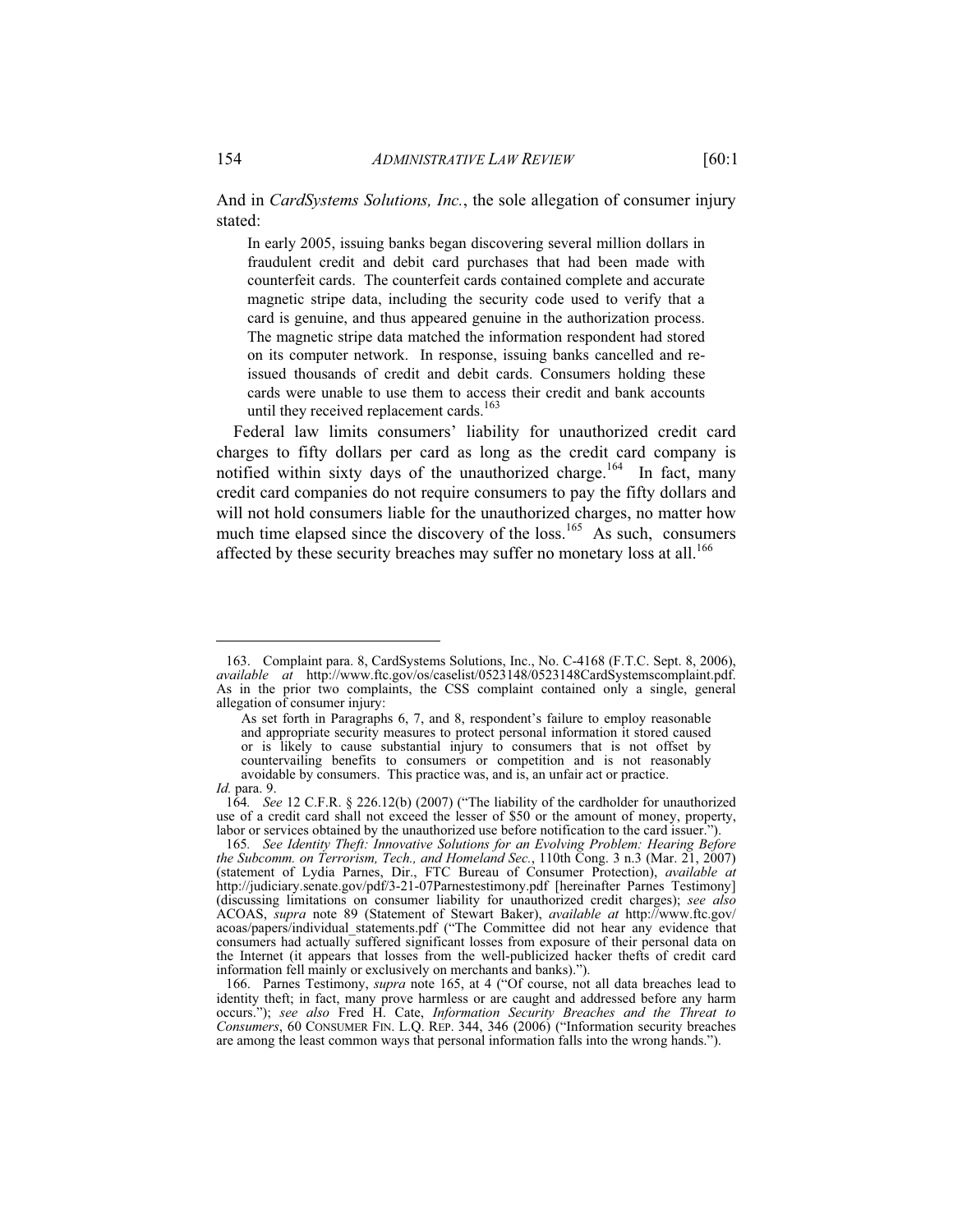Out of all the cases brought by consumers against the three entities discussed above, only one reported decision discussed consumer injury.<sup>167</sup> In *Key v. DSW, Inc.*,<sup>168</sup> the plaintiff filed a class action suit against DSW for negligence, breach of contract, conversion, and breach of fiduciary duty. The plaintiff claimed that as a result of DSW's failure to secure the personal financial information of its customers (including the plaintiff), "unauthorized persons obtained access to and acquired the information of approximately  $96,000$  customers."<sup>169</sup> The complaint alleged that as a consequence of DSW's actions, the plaintiff and the class members were subjected to "'a substantially increased risk of identity theft, and ... incurred the cost and inconvenience of, among other things, canceling credit cards, closing checking accounts, ordering new checks, obtaining credit reports and purchasing identity and/or credit monitoring."<sup>170</sup> However, the court dismissed the complaint on the ground that the plaintiff lacked standing to sue because she had identified *no actual injury* suffered as a result of DSW's conduct. As the court explained:

In the identity theft context, courts have embraced the general rule that an alleged increase in risk of future injury is not an "actual or imminent injury." Consequently, courts have held that plaintiffs do not have standing, or have granted summary judgment for failure to establish damages in cases involving identity theft or claims of negligence and breach of confidentiality brought in response to a third party theft or unlawful access to financial information from a financial institution.

 In sum, Plaintiff's claims are based on nothing more than a speculation that she will be a victim of wrongdoing at some unidentified point in the indefinite future. Because Plaintiff has failed to allege that she suffered injury-in-fact that was either "actual or imminent," this Court is precluded from finding that she has standing under Article III.<sup>171</sup>

. . . . .

<sup>167</sup>*. See* Key v. DSW, Inc., 454 F. Supp. 2d 684 (S.D. Ohio 2006) (dismissing for lack of standing where the plaintiffs merely alleged that their information was subjected to a substantially higher risk of identity theft). A second case, *Parke v. CardSystems Solutions, Inc*., 2006 WL 2917604 (N.D. Cal. Oct. 11, 2006), contains allegations similar to the *Key* case against CardSystems Solutions and others, but did not address the issue of consumer injury. In *Richardson v. DSW, Inc.*, 2005 WL 2978755 (N.D. Ill. Nov. 3, 2005), the court dismissed the plaintiff's claim based on the Illinois Consumer Fraud Act because that law requires that the conduct be intentional and the plaintiff had not alleged intentionality. The decision did not address the consumer injury issue, but held that there might be an implied contract upon which recovery could be founded obviating a motion to dismiss. In the subsequent decision in *Richardson v. DSW, Inc.*, 2006 WL 163167 (Jan. 18, 2006), the court allowed the plaintiff to amend her complaint to allege a violation of the Illinois Consumer Fraud Act based on an alleged breach of contract between DSW and the credit card issuers. However, consumer injury was not discussed in that opinion either.

<sup>168</sup>*. Key*, 454 F. Supp. 2d at 686.

<sup>169</sup>*. Id*.

<sup>170</sup>*. Id.*

<sup>171</sup>*. Id.* at 689, 690 (citations omitted).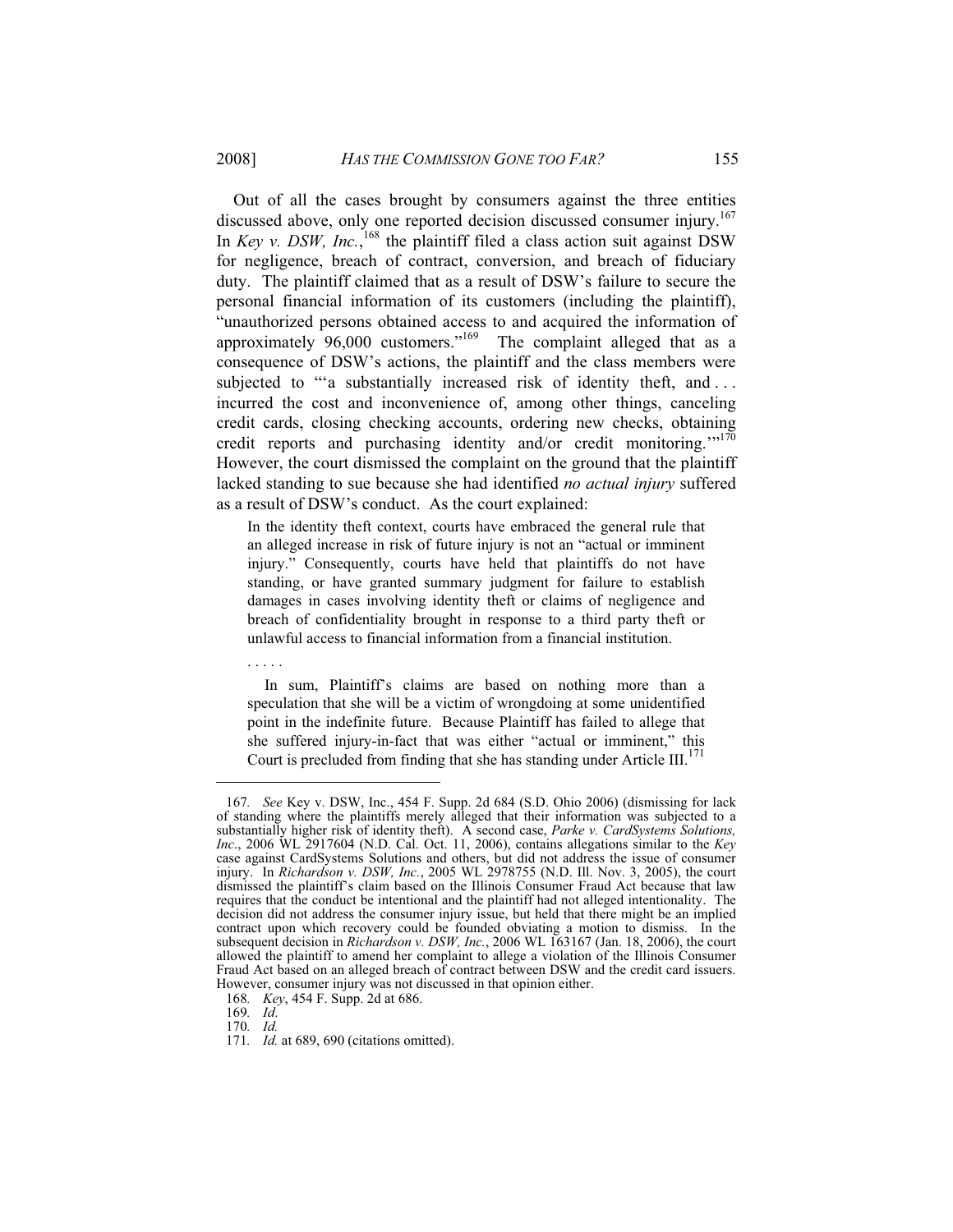Other cases brought by consumers for data security breaches have been dismissed for a failure to show any actual injury to the plaintiffconsumer.<sup>172</sup>

This result remains consistent with the findings of a recently released report from the Government Accountability Office  $(GAO)$ .<sup>173</sup> In that report, the GAO examined two dozen highly publicized incidents involving breaches of sensitive personal information and the extent to which such breaches resulted in actual damages to consumers. The report concluded that:

The extent to which data breaches have resulted in identity theft is not well known, largely because of the difficulty of determining the source of the data used to commit identity theft. However, available data and interviews with researchers, law enforcement officials, and industry representatives indicated that *most breaches have not resulted in detected incidents of identity theft*, particularly the unauthorized creation of new accounts. For example, in reviewing the twenty-four largest breaches reported in the media from January 2000 through June 2005, GAO found that three included evidence of resulting fraud on existing accounts and one included evidence of unauthorized creation of new accounts. For eighteen of the breaches, no clear evidence had been uncovered linking them to identity theft; and for the remaining two, there was not sufficient information to make a determination.<sup>174</sup>

173*. See* GAO Report, *supra* note 109.

<sup>172</sup>*. See, e.g*., Pisciotta v. Old Nat'l Bancorp., 499 F.3d 629, 639 (7th Cir. 2007) (finding that "[w]ithout more than allegations of increased risk of future identity theft, the plaintiffs ha[d] not suffered a harm that the law is prepared to remedy"); Kahle v. Litton Loan Servicing, LP, 486 F. Supp. 2d 705, 712-13 (S.D. Ohio 2007) (granting defendant's motion for summary judgment in a suit against a mortgage loan service provider for negligence in protecting the personal information of its customers); Randolph v. ING Life Ins. & Annuity Co., 486 F. Supp. 2d 1, 7-8 (D.D.C. 2007) (holding that an increased risk of identity theft did not constitute injury-in-fact sufficient to confer standing); Forbes v. Wells Fargo Bank N.A., 420 F. Supp. 2d 1018, 1021 (D. Minn. 2006) (granting bank's motion for summary judgment in a suit for breach of contract, breach of fiduciary duty, and negligence after computers containing bank customer's personal information were stolen from the bank); Order, Bell v. Acxiom Corp., 2006 WL 2850042, at \*2 (E.D. Ark. Oct. 3, 2006) (granting defendant's motion for summary judgment because the injuries plaintiff complained of were merely speculative and failed to satisfy the injury-in-fact test); Giordano v. Wachovia Sec. LLC, 2006 WL 2177036, at \*4 (D.N.J. July 31, 2006) (remanding to state court for plaintiff's failure to establish a concrete and personalized injury); Guin v. Brazos Higher Educ. Serv. Corp., 2006 WL 288483, at \*4-\*5 (D. Minn. Feb. 7, 2006) (dismissing a suit by plaintiffs alleging that the defendant had negligently allowed an employee to keep unencrypted customer data on a laptop computer stolen from the employee's home); Stollenwerk v. Tri-West Healthcare Alliance, 2005 WL 2465906, at \*3 (D. Ariz. Sept. 6, 2005) (granting defendant's motion for summary judgment in a suit for negligence after a theft of computer hard drives containing personal information of the plaintiffs).

<sup>174</sup>*. Id.* (emphasis added). While the security breach cases evaluated by the GAO predated the three cases discussed in the article, the conclusion reached by the report, namely, that few data security breach cases actually result in measurable injury to consumers, is still relevant to this discussion. *See also* Steve Lohr, *Surging Losses, but Few Victims in Data Breaches*, N.Y. TIMES, Sept. 27, 2006, at G1, *available at* http://www.nytimes.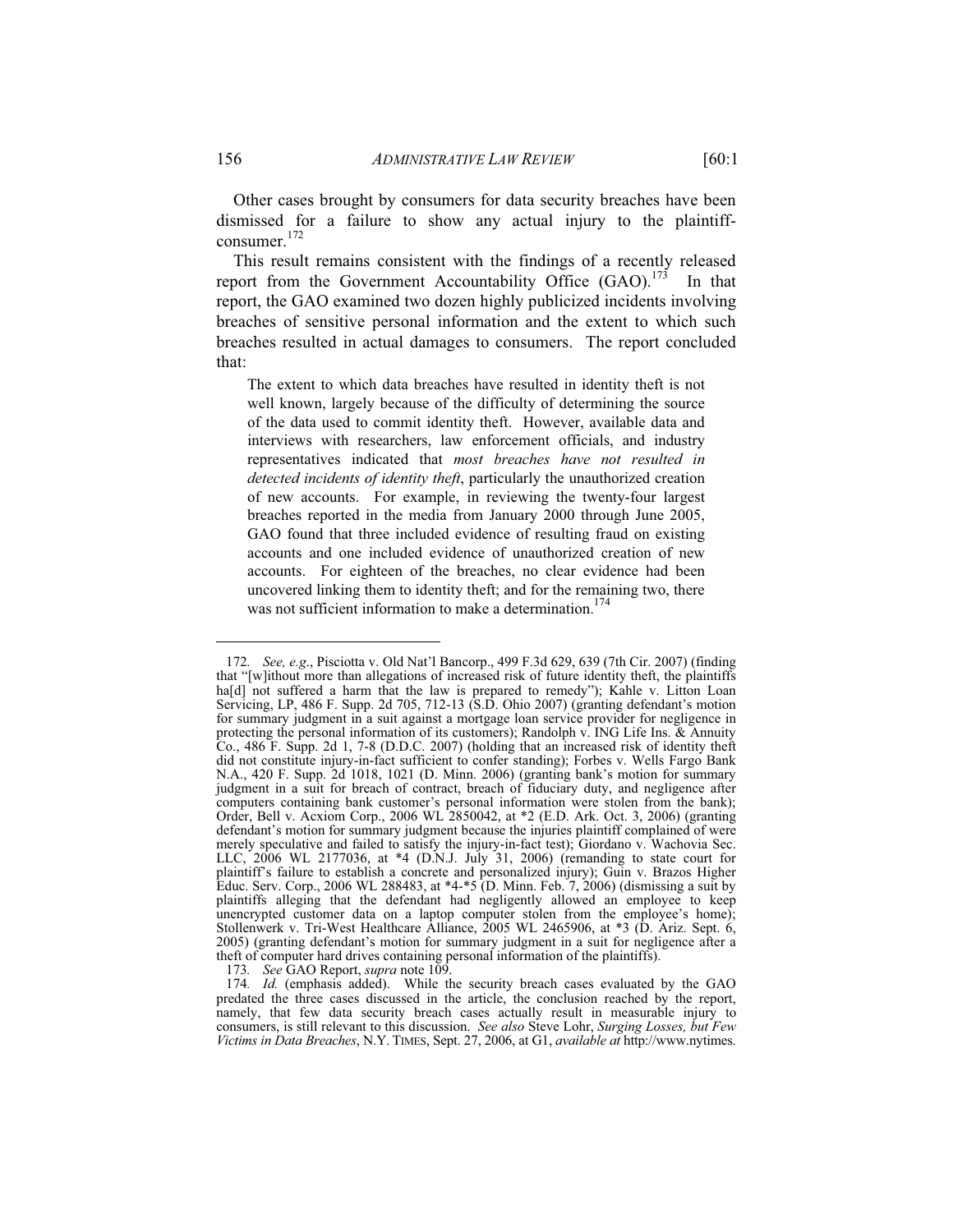The President's Identity Theft Task Force recently reached the same conclusion.175

In a speech in early 2007, FTC Chairman Majoras responded to criticism that the cases discussed above did not establish any consumer injury:

What is the substantial injury to American consumers? First, millions of dollars of fraudulent purchases were made using personal information obtained from the companies' computer networks. Some customers may end up liable for some of these fraudulent purchases, particularly if they failed to spot fraudulent purchases on their statements in a timely manner. In addition, some customers experienced substantial injury in the form of inconvenience and time spent dealing with the blocking and re-issuance of their credit and debit cards.<sup>176</sup>

However, none of these "injuries" constitute "substantial consumer injury" as required by the unfairness doctrine. As noted above,<sup>177</sup> it remains unlikely that consumers bore any of the cost of the asserted fraudulent transactions. Furthermore, the fact that some consumers "may" have been liable "if" they failed to report the fraudulent purchases is pure speculation, which is also not actionable under the unfairness doctrine.<sup>178</sup> Finally, the "inconvenience or time" customers may spend in obtaining replacement credit/debit cards fails to qualify as monetary damages.<sup>179</sup> Thus, even at this late date, after the FTC has had ample opportunity to thoroughly investigate these three data breaches in detail, the Commission cannot point to *any* consumer injury cognizable under the unfairness doctrine.

An earlier FTC enforcement action that did not involve a data security breach highlighted the difficulty of establishing substantial consumer injury when applying the unfairness doctrine to online privacy violations. In *Federal Trade Commission v. ReverseAuction.com, Inc.*, the FTC alleged

com/2006/09/27/technology/circuits/27lost.html (quoting Fred H. Cate, Director of the Center for Applied Cybersecurity Research, Indiana University in Bloomington, who stated "[t]he threat of identity theft from data losses is being greatly exaggerated, . . . because a lot of people have fallen into the trap of equating data loss with identity theft").

<sup>175</sup>*. See* PRESIDENT'S IDENTITY THEFT TASK FORCE, COMBATING IDENTITY THEFT: A STRATEGIC PLAN 2-3 (2007), *available at* http://www.identitytheft.gov/reports/StrategicPlan. pdf [hereinafter Task Force Report] ("The loss or theft of personal information by itself, however, does not immediately lead to identity theft ... [D]uring the past year, the personal records of 73 million people have been lost or stolen, but there is no evidence of a surge in identity theft or financial fraud as a result.").

 <sup>176.</sup> Deborah Platt Majoras, Chairman, Remarks at the Internet Security Summit, Protecting Consumer Information in the 21st Century: The FTC's Principled Approach, The process and Freedom Foundation, Securing the Internet Project 8 (May, 10, 2006), *available at* http://ftc.gov/speeches/majoras/060510ProgressFreedomFoundationRev051006.pdf [hereinafter Marjoras Reparks].

<sup>177</sup>*. See supra* notes 166-68 and accompanying text.

<sup>178</sup>*. See supra* note 169*.*

<sup>179</sup>*. See supra* notes 172-73 and accompanying text.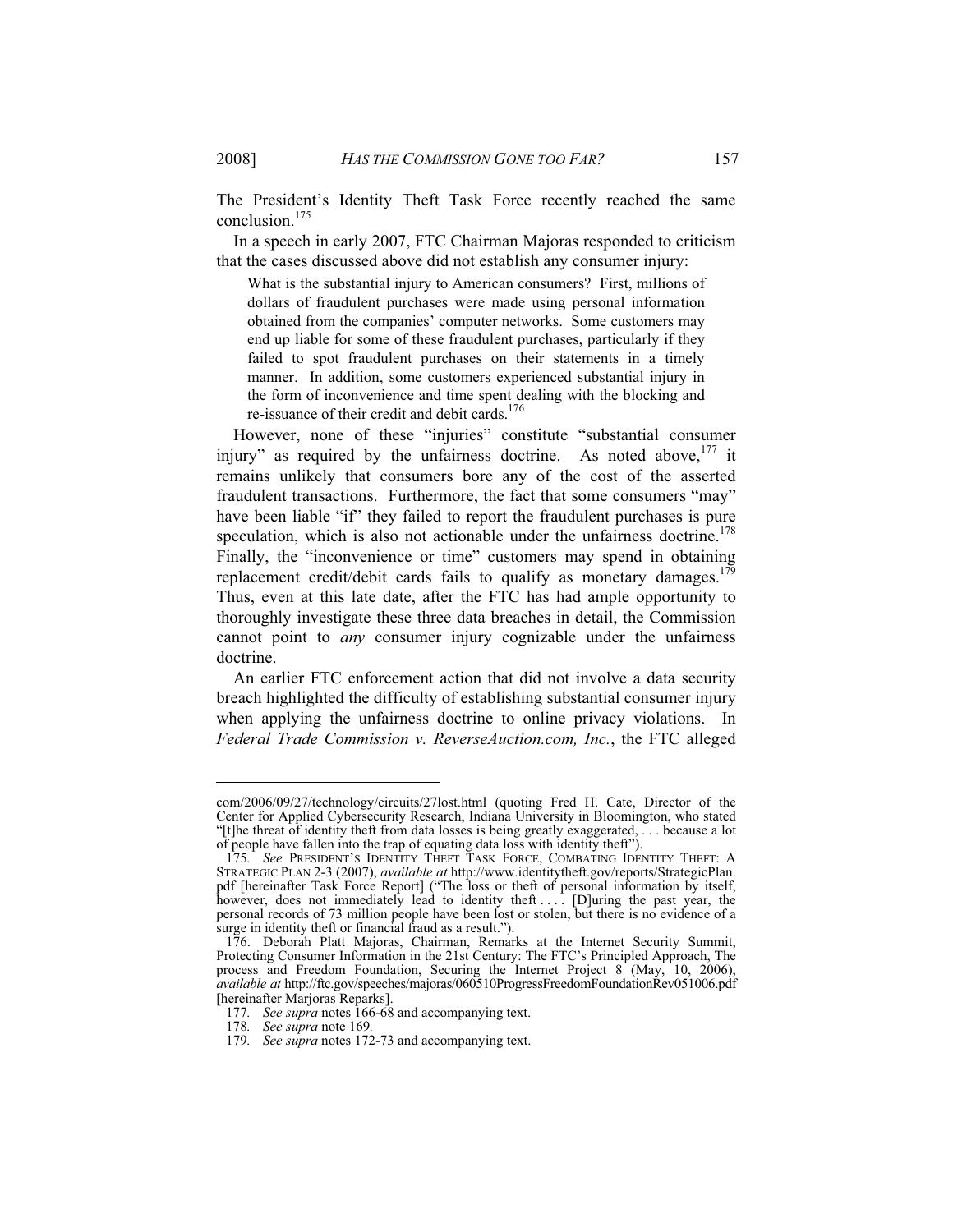that the respondent, an online auction provider, became a member of eBay and was thereby granted access to the e-mail addresses, eBay user IDs, and feedback ratings of other eBay members.<sup>180</sup> When registering as a member, respondent agreed to abide by eBay's privacy agreement, which prohibited members from using the personal identifying information of any eBay member obtained through eBay's website to send unsolicited commercial e-mail.

The Commission alleged that ReverseAuction violated  $\S$  5 by using other eBay members' user IDs, feedback ratings, and e-mail addresses for the purpose of sending those members unsolicited commercial e-mail, in contravention of its agreement with eBay. The complaint pled in the alternative that ReverseAuction engaged in deception by falsely representing to eBay that it would abide by the privacy agreement, $181$  or that ReverseAuction's use of eBay member information for the purposes of sending unsolicited commercial e-mail constituted an unfair practice.<sup>182</sup>

All of the commissioners voted to support the deception claim, but two of the commissioners voted against the unfairness claim.<sup>183</sup> Commissioners Swindle and Leary dissented from the Commission's decision on the ground that there was no proof of substantial consumer injury as a result of the respondents' activities:

The Commission has no authority to declare an act or practice unfair unless it "causes or is likely to cause substantial injury to consumers which is not reasonably avoidable by consumers themselves and not outweighed by countervailing benefits to consumers or to competition." The statutory requirement of substantial injury is actually derived from the Commission's own Statement of Policy, issued in 1980. The Commission explained at that time that, "[t]he Commission is not concerned with trivial or merely speculative harms. In most cases a substantial injury involves monetary harm . . . . Unwarranted health and safety risks may also support a finding of unfairness. Emotional impact and other more subjective types of harm, on the other hand, will not ordinarily make a practice unfair."

 We do not say that privacy concerns can never support an unfairness claim. In this case, however, ReverseAuction's use of eBay members' information to send them e-mail did not cause substantial enough injury to meet the statutory standard.<sup>184</sup>

 <sup>180.</sup> Complaint para. 8, FTC v. ReverseAuction.com, Inc. (D.D.C. Jan. 6, 2000), *available at* http://www.ftc.gov/os/2000/01/reversecmp.htm.

<sup>181</sup>*. Id.* para. 16.

<sup>182</sup>*. Id.* para. 17.

<sup>183</sup>*. See* Statement of Commissioners Orson Swindle and Thomas B. Leary Concurring in Part and Dissenting in Part, in ReverseAuction.com, Inc., File No. 0023046, *available at* http://www.ftc.gov/os/2000/01/reversesl.htm.

<sup>184</sup>*. Id.* (internal citations and emphasis omitted).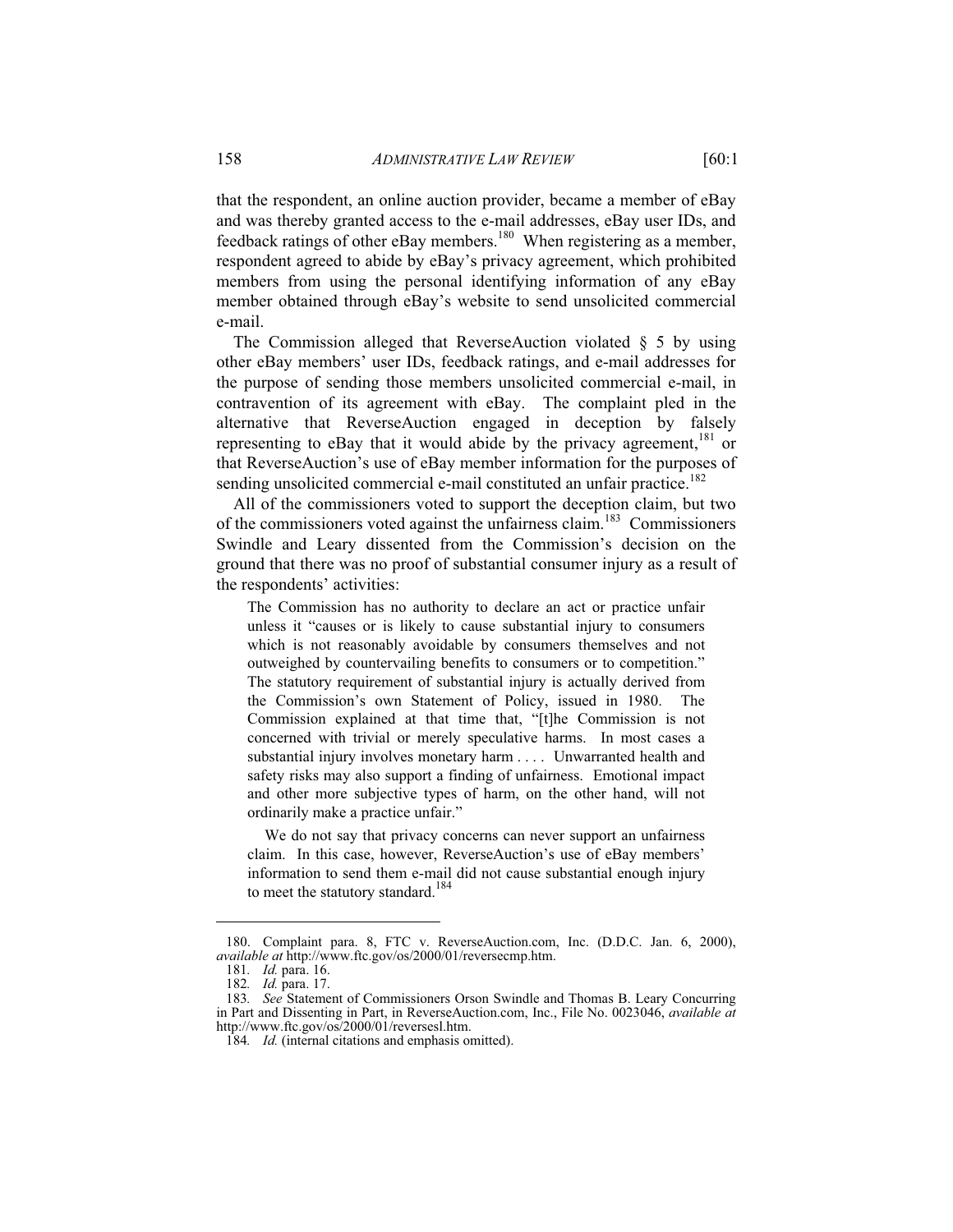The dissenting Commissioners further explained their position on the unfairness claim:

 The injury in this case was caused by deception: that is, by ReverseAuction's failure to honor its express commitments. It is not necessary or appropriate to plead a less precise theory.

 Industry self-regulation and consumer preferences, as expressed in the marketplace, are the best and most efficient ways to formulate privacy arrangements on the Internet and in commerce generally. Because proliferation of the kind of deceptive conduct in which ReverseAuction allegedly engaged could undermine consumer confidence in such privacy arrangements, we believe that it is appropriate to pursue this matter under a deception theory. The unfairness theory, however, posits substantial injury stemming from ReverseAuction's use of information readily available to millions of eBay members to send commercial e-mail. *This standard for substantial injury overstates the appropriate level of government-enforced privacy protection on the Internet, and provides no rationale for when unsolicited commercial e-mail is unfair and when it is not. We are troubled by the possibility of an expansive and unwarranted use of the unfairness doctrine.*<sup>185</sup>

The same concern applies to unfairness claims based on data security breaches. Without any rules or guidelines, applying the unfairness doctrine to data security breaches offers the possibility of "an expansive and unwarranted use of the unfairness doctrine."

#### *b. Cost-Benefit Analysis*

The second requirement for an unfairness finding is that the injury "not be outweighed by any offsetting consumer or competitive benefits . . . ."<sup>186</sup> The Commission will consider the cost-benefit trade offs of the practice, and will not find a practice unfair "unless it is injurious in its net effects."<sup>187</sup> The agency will also take into account the cost to remedy the alleged injury to the parties involved, as well as "the burdens on society in general in the form of increased paperwork, increased regulatory burdens on the flow of information, reduced incentives to innovation and capital formation, and similar matters."<sup>188</sup>

There is no question that there is a potential cost, and in some cases a substantial cost, in a company not properly protecting consumers' personal information from unauthorized access or disclosure. However, there is also

<sup>185</sup>*. Id.* (emphasis added).

<sup>186</sup>*.* Int'l Harvester Co., 104 F.T.C. 949, 1073 (1984); *see also* 15 U.S.C. § 45(n) (2000). 187*. Int'l Harvester*, 104 F.T.C. at 1073. "When making this determination the Commission may refer to existing public policies for help in ascertaining the existence of consumer injury and the relative weights that should be assigned to various costs and benefits." *Id.* at n.17.

<sup>188</sup>*. Id.* at 1073-74.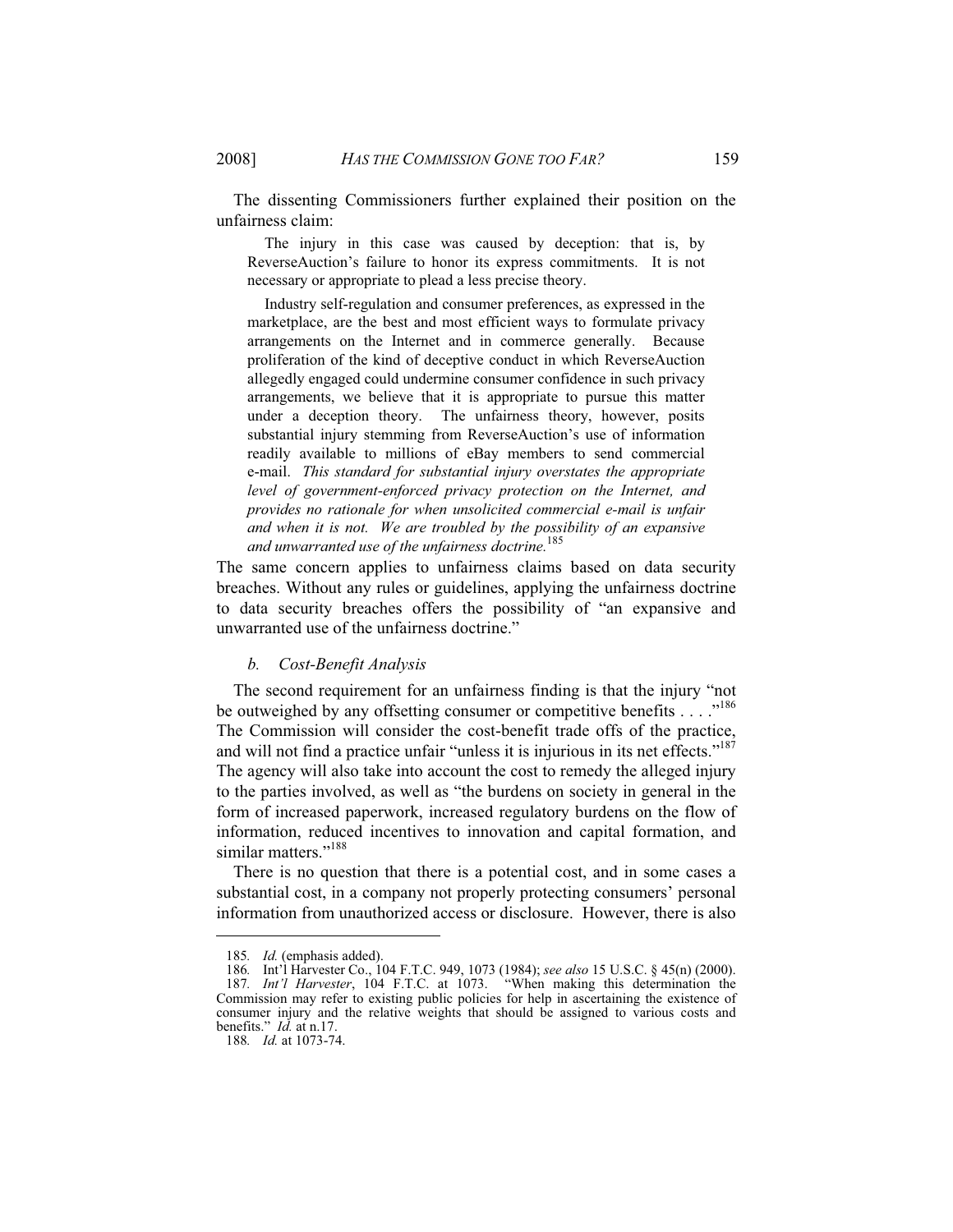a cost, and in many cases an enormous cost, in providing a high level of protection for that information.<sup>189</sup> To properly assess the "cost-benefit trade-offs" in this area, some attempt must be made to quantify the cost of increasing the protection of consumers' data above a certain threshold level.

It is clearly unreasonable for an entity to gather sensitive consumer information and invest no money in implementing security techniques to safeguard that information. It is also clear that there is no such thing as absolute security—no matter how much money is spent. Computer systems simply cannot be made  $100\%$  secure.<sup>190</sup> That remains a fact of life, and the Commission itself recognizes this shortfall: "For example, perfect security, if it existed, would come at such a high cost that the failure to have perfect security would not violate the Commission's unfairness standard . . . . . . 191

So, given the two extremes—no security as unacceptable and absolute security as unattainable—how is an entity to conduct the cost-benefit analysis of how much security is "enough" to avoid being deemed "unfair" by the Commission, and at what cost? A cost-benefit analysis depends invariably "on subjective valuations which may vary from person to person, as well as across sociological or income groups."<sup>192</sup> Without formal hearings and rulemaking, it remains impossible for the FTC, or a court, to make that determination.

As noted by FTC Commissioner Swindle, in dissenting from the 2000 FTC Privacy Report:

[T]he Privacy Report fails to pose and to answer basic questions that all regulators and lawmakers should consider before embarking on extensive regulation that could severely stifle the New Economy. *Shockingly, there is absolutely no consideration of the costs and benefits* 

<sup>189</sup>*. See* ACOAS, *supra* note 89, at 23 (asserting that security can be set at almost any level depending on the costs one is willing to incur, not only in dollars but in inconvenience for users and administrators of the system).

<sup>190</sup>*. See* Prepared Statement of the Federal Trade Commission Before the House Subcomm. on Technology, Information Policy, Intergovernmental Relations, and the Census, Comm. on Government Reform (Apr. 21, 2004) at 4, *available at* http://www.ftc.gov/os/2004/04/042104cybersecuritytestimony.pdf Statement] ("[T]he Commission recognized that there is no such thing as 'perfect' security and that breaches can occur even when a company has taken all reasonable precautions."); *see also* Deborah Platt Majoras, *The Federal Trade Commission: Learning from History as We Confront Today's Consumer Challenges*, 75 UMKC L. REV. 115, 128 (2006) (explaining, in terms of a cost benefit analysis, the balance between the possible injury to consumers and the cost that a company must pay to safeguard information while stressing the agency's focus on reasonableness and indicating that a consumer's data was the currency of the information economy).

 <sup>191.</sup> Majoras Remarks, *supra* note 176, at 9.

 <sup>192.</sup> Richard Craswell, *The Identification of Unfair Acts and Practices by the Federal Trade Commission*, 1981 WIS. L. REV. 107, 134.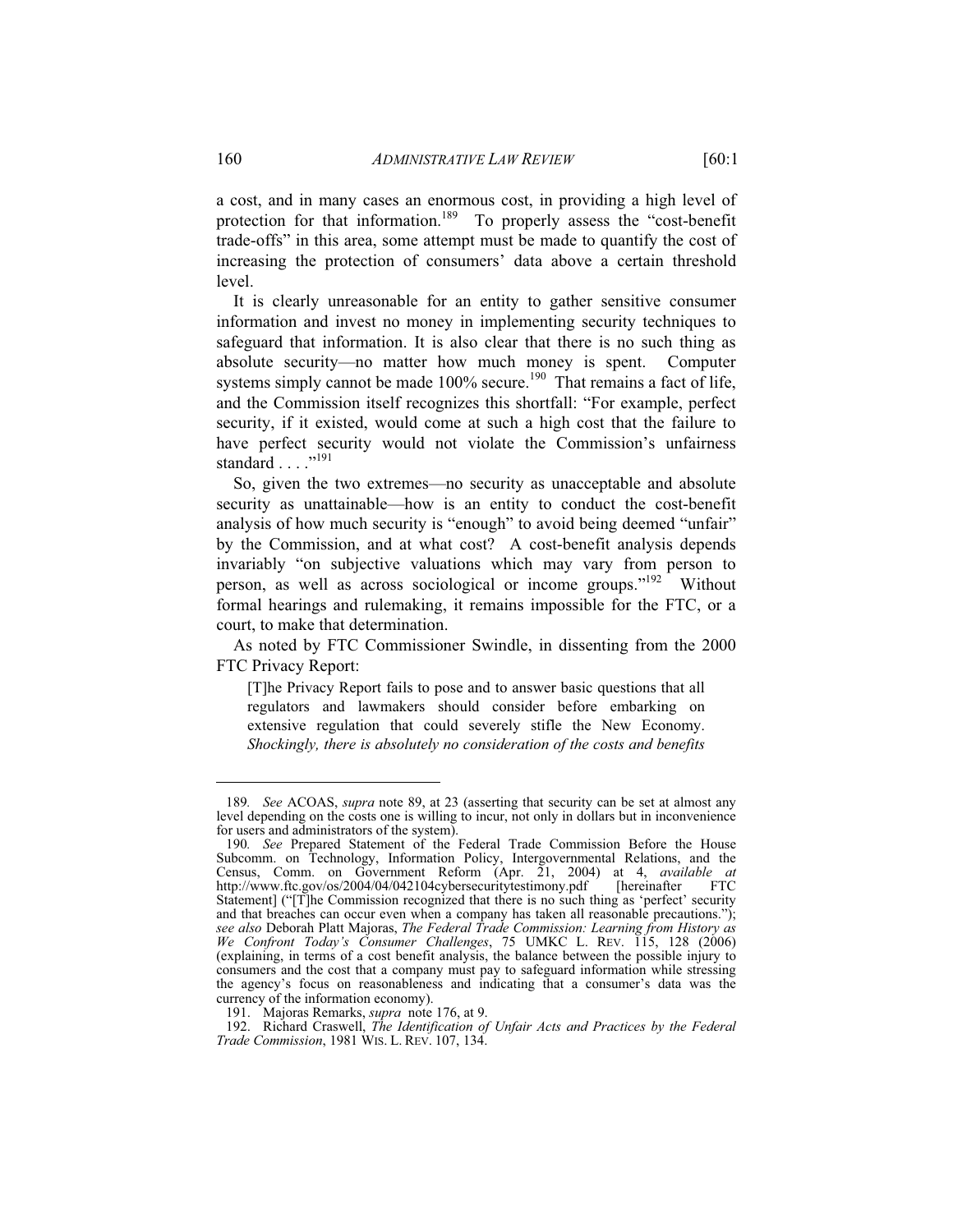*of regulation; nor the effects on competition and consumer choice*; nor the experience to date with government regulation of privacy; nor constitutional implications and concerns; nor how this vague and vast mandate will be enforced.<sup>193</sup>

To date, the Commission has conducted no cost-benefit analysis of the economic impact of its application of the unfairness doctrine to data security breaches, or if it has, it has not disclosed the result of that analysis to the public.

#### *c. Consumers' Ability to Avoid Injury*

The third element of the test is whether the consumer could have reasonably avoided the injury:<sup>194</sup> "[I]f consumers could have made a different choice, but did not, the Commission should respect that choice."195 However, where the harm is not one that the consumer could have avoided by choosing not to engage in trade with the vendor, the agency may take action to halt behavior "that unreasonably creates or takes advantage of an obstacle to the free exercise of consumer decisionmaking."196

While it remains possible for a consumer to live a reasonably full and productive life without using a credit or debit card or personal check (i.e., conducting all of her transactions with cash only), and would, therefore, result in a significantly lower chance of suffering injury as a result of a data security breach, it is likely that the FTC would consider such an alternative "unreasonable." Further, while the three cases discussed above all involved credit/debit cards and checks, other instances of data security breaches have involved other forms of financial transactions, such as student loans, $197$  bank accounts,  $198$  and other types of financial, $199$  as well as health insurance, $200$  transactions.

 <sup>193.</sup> Swindle Dissent, *supra* note 1, at 16 (emphasis added).

<sup>194</sup>*.* Int'l Harvester Co., 104 F.T.C. 949, 1074 (1984) (spelling out the three-part test used to determine if a consumer's injury was legally unfair); *see also* 15 U.S.C. § 45(n) (2000).

 <sup>195.</sup> Beales, *supra* note 50.

 <sup>196.</sup> Unfairness Statement, *supra* note 69, at 1074. However, the examples given by the Commission—coercion, unduly influencing susceptible consumers, and not making available important price or performance information—are not in any way analogous to conduct by a company that results in a data security breach.

<sup>197</sup>*. See* Guin v. Brazos Higher Educ. Serv. Corp., 2006 WL 288483 (D. Minn. Feb. 7, 2006) (addressing a student loan company's information security breach after confidential unencrypted information on an employee laptop was stolen).

<sup>198</sup>*. See* Forbes v. Wells Fargo Bank N.A., 420 F. Supp. 2d 1018 (D. Minn. 2006) (discussing a bank's information security breach when granting summary judgment in finding that the plaintiffs suffered no injury in fact from increased likelihood of information breach).

<sup>199</sup>*. See, e.g.*, Giordano v. Wachovia Securities, LLC, No. 06-476 (JBS), 2006 WL 2177036 (D.N.J. July 31, 2006) (dealing with a financial institution's loss of personal information relating to retirement accounts).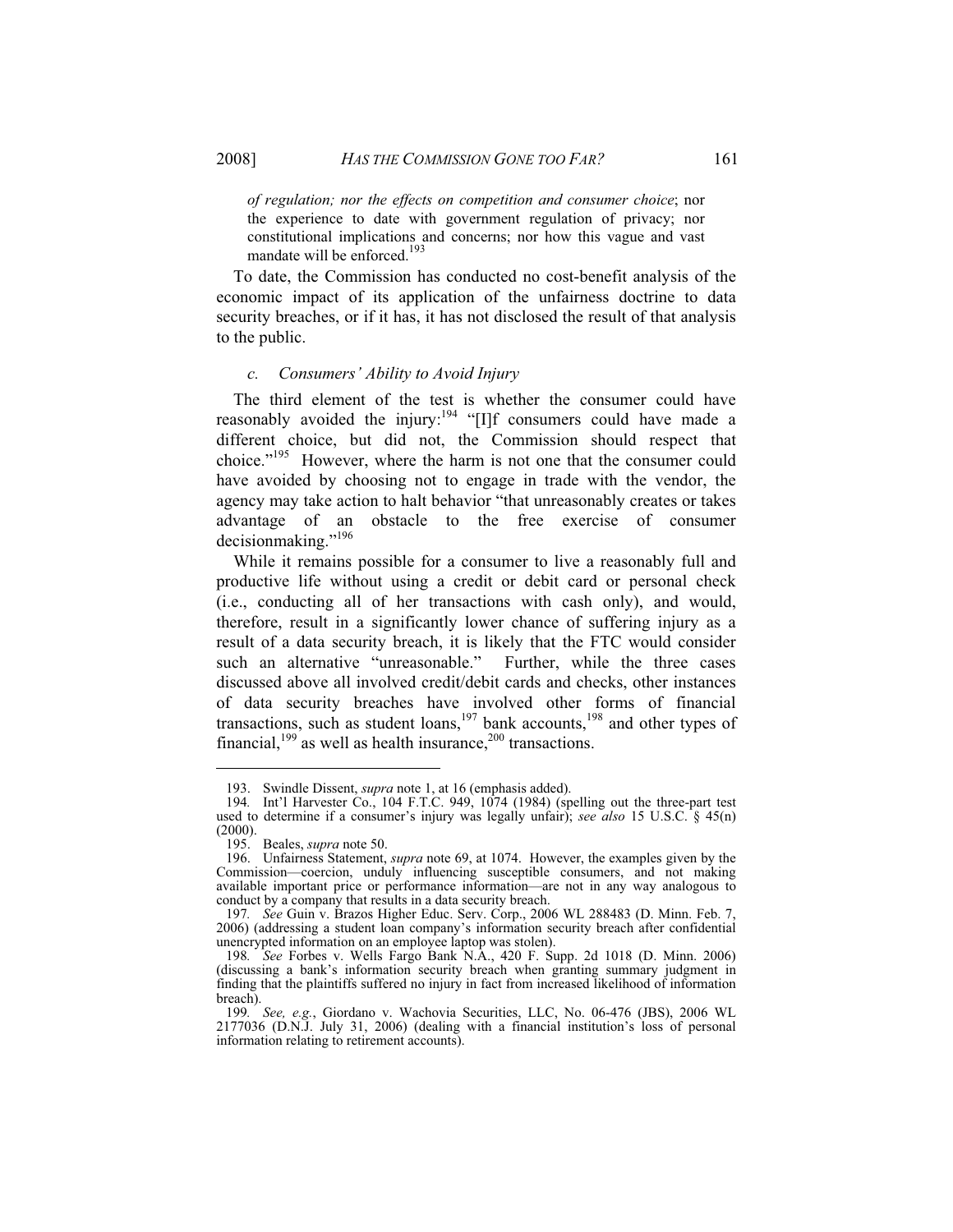customers could not know that their personal information was vulnerable on respondents' computer networks, and thus had no reason to avoid using their credit and debit cards at these stores. Further, after providing their information to BJ's or DSW, customers could not prevent the breach from occurring . . . . And in the case of payment processor CardSystems, consumers did not even know that CardSystems processed their transactions, let alone that it stored their personal information on its computer network, or left their information vulnerable.<sup>201</sup>

The Commission or a court hearing a case involving an allegation of unfairness under the circumstances presented in these cases would likely find that the consumer did not have the ability to avoid injury, and hence, that this prong of the consumer injury analysis had been met.

#### *2. Violation of an Established Public Policy*

The second factor in an unfairness analysis is whether the practice violates a public policy "as it has been established by statute, common law, industry practice, or otherwise."202 In its Unfairness Statement, the Commission observed that, "[a]lthough public policy" has been listed "as a separate consideration, it is used most frequently by the Commission as a means of providing additional evidence on the degree of consumer injury caused by specific practices."<sup>203</sup>

However, public policy may be an independent basis for a finding of unfairness when "the policy is so clear that it will entirely determine the question of consumer injury, so there is little need for a separate analysis by the Commission."<sup>204</sup>

The agency will use public policy to support a finding of unfairness when laws and judicial decisions have formally acknowledged the policy, and legislatures and courts have widely recognized it. If a public policy is not well-established, the agency will "act only on the basis of convincing independent evidence that the practice was distorting the operation of the market and thereby causing unjustified consumer injury."<sup>205</sup>

<sup>200</sup>*. See* Stollenwerk v. Tri-West Healthcare Alliance, No. Civ. 03-015PHXSRB, 2005 WL 2465906 (D. Ariz. Sept. 6, 2005) (addressing a health care manager's loss of personal information that led to identity theft).

 <sup>201.</sup> Majoras Remarks, *supra* note 176, at 10.

 <sup>202.</sup> Unfairness Statement, *supra* note 69, at 1074.

<sup>203</sup>*. Id.* at 1075.

<sup>204</sup>*. Id.*

<sup>205</sup>*. Id.* at 1076.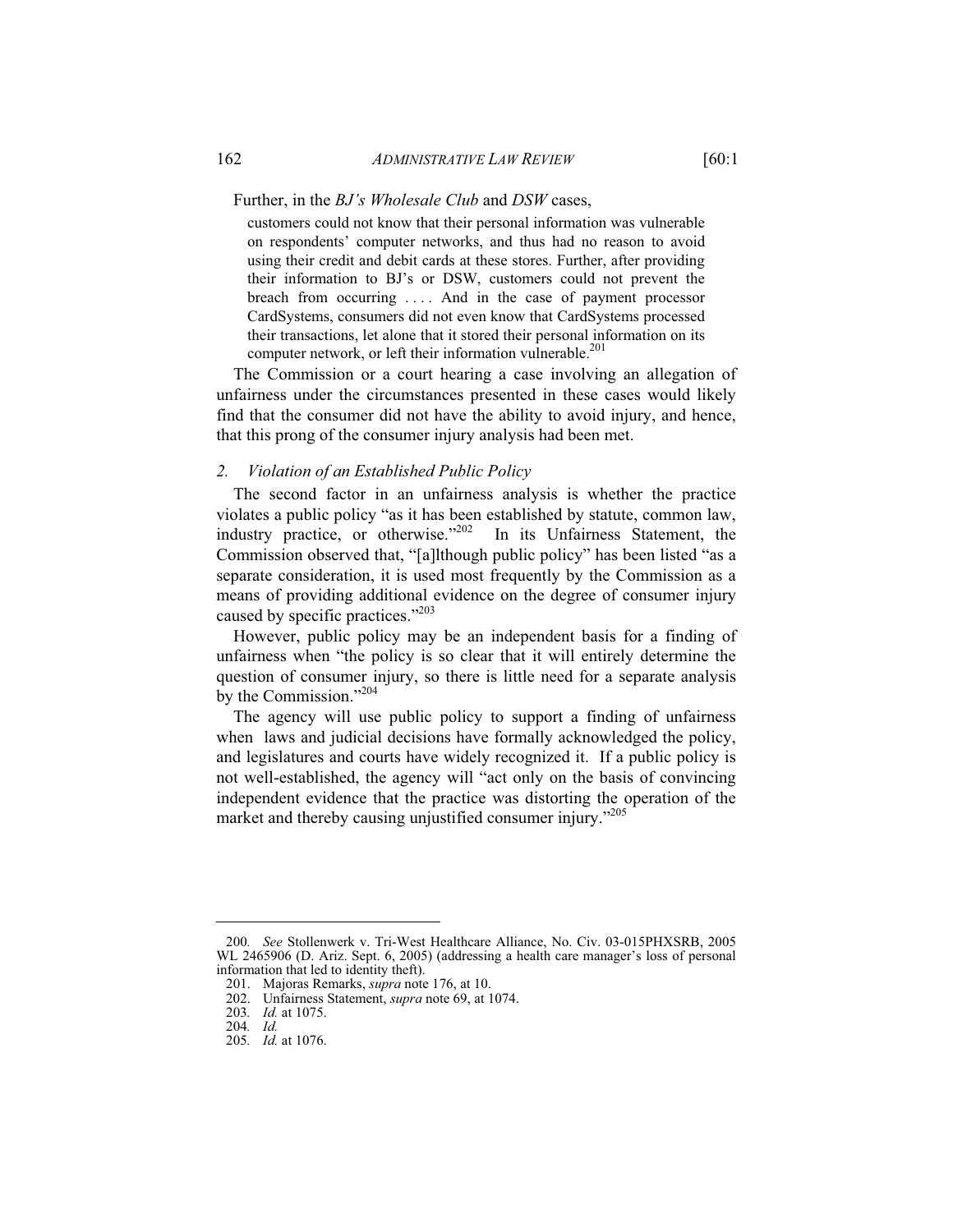In 1982, the Commission further limited the role of public policy, stating that it was not an independent basis for unfairness,<sup>206</sup> but rather it "may" provide additional evidence" of unfairness.<sup>207</sup> Congress subsequently codified this reduced role in 1994:<sup>208</sup> "Under the statutory standard, the Commission may consider public policies, but it cannot use public policy as an independent basis for finding unfairness. The Commission's long and dangerous flirtation with ill-defined public policy as a basis for independent action was over."<sup>209</sup>

The question here is whether the Commission is applying a *clearly established* public policy in the data security breach cases. For a policy to be clearly established, "it must be widely-followed, and embodied in statutes, judicial decisions or the Constitution."<sup>210</sup>

Since 2000, Congress has authorized the Commission to hold hearings and to promulgate rules under several statutes, including Title V of the Gramm-Leach-Bliley Financial Services Modernization Act (GLB),<sup>211</sup> the Fair Credit Reporting Act,<sup>212</sup> and the Sarbanes-Oxley Public Company Accounting Reform and Investor Protection Act of 2002.<sup>213</sup>

Some commentators suggest<sup>214</sup> that the unfairness complaints filed by the Commission for data security breaches are actually being brought pursuant to the Safeguards Rule<sup>215</sup> that the Commission promulgated under

 $\overline{a}$ 

 <sup>206.</sup> Letter from James C. Miller, Chairman, FTC to Bob Packwood, Chairman, Comm. on Commerce, Sci., and Trasnp., and Bob Kasten, Chairman, SubComm. On Consumer Comm. on Commerce, Sci., and Transp. (Mar. 5, 1982), *reprinted in* Antitrust & Trade Reg. Rep. (BNA) No. 1055, at 568-70 (Mar. 11, 1982).

<sup>207</sup>*. Id.* The reduced role of public policy was reflected in the Commission's Credit Practices Rule adopted by the Commission in 1984.

Earlier articulations of the consumer unfairness doctrine have also focused on whether "public policy" condemned the practice in question. In its December 1980 statement, the Commission stated that it relies on public policy to help it assess whether a particular form of conduct does in fact tend to harm consumers. We have thus considered established public policy "as a means of providing additional evidence on the degree of consumer injury caused by specific practices.

Trade Regulation Rule; Credit Practices, 49 Fed. Reg. 7,740, 7,743 (Mar. 1, 1984).

 <sup>208.</sup> Federal Trade Commission Act Amendments of 1994, Pub. L. No. 103-312, 108 Stat. 1691 (1994), codified at 15 U.S.C. § 45(n) (2000).

 <sup>209.</sup> Beales, *supra* note 50.

 <sup>210.</sup> Chris Jay Hoofnagle, Privacy Practices Below the Lowest Common Denominator: The Federal Trade Commission's Initial Application of Unfair and Deceptive Trade Practices Authority to Protect Consumer Privacy (1997-2000), at 2-3 (Jan. 7, 2007), *available at* http://papers.ssrn.com/sol3/papers.cfm?abstract\_id=507582.

 <sup>211.</sup> Gramm-Leach-Bliley Financial Services Modernization Act (GLB), 15 U.S.C. §§ 6801-6809, 6821-6827 (2000).

<sup>212</sup>*. Id.* § 1681*.*

 <sup>213.</sup> Pub. L. No. 107-204, 116 Stat. 745 (2002).

<sup>214</sup>*. See* FTC Statement, *supra* note 190, at 5; *see also infra* note 267 and accompanying text.

 <sup>215.</sup> Standards for Safeguarding Customer Information (Safeguards Rule), 16 C.F.R. pt. 314 (2002); *see also* Privacy of Consumer Financial Information Rule (Privacy Rule), 16 C.F.R. pt. 313 (2000).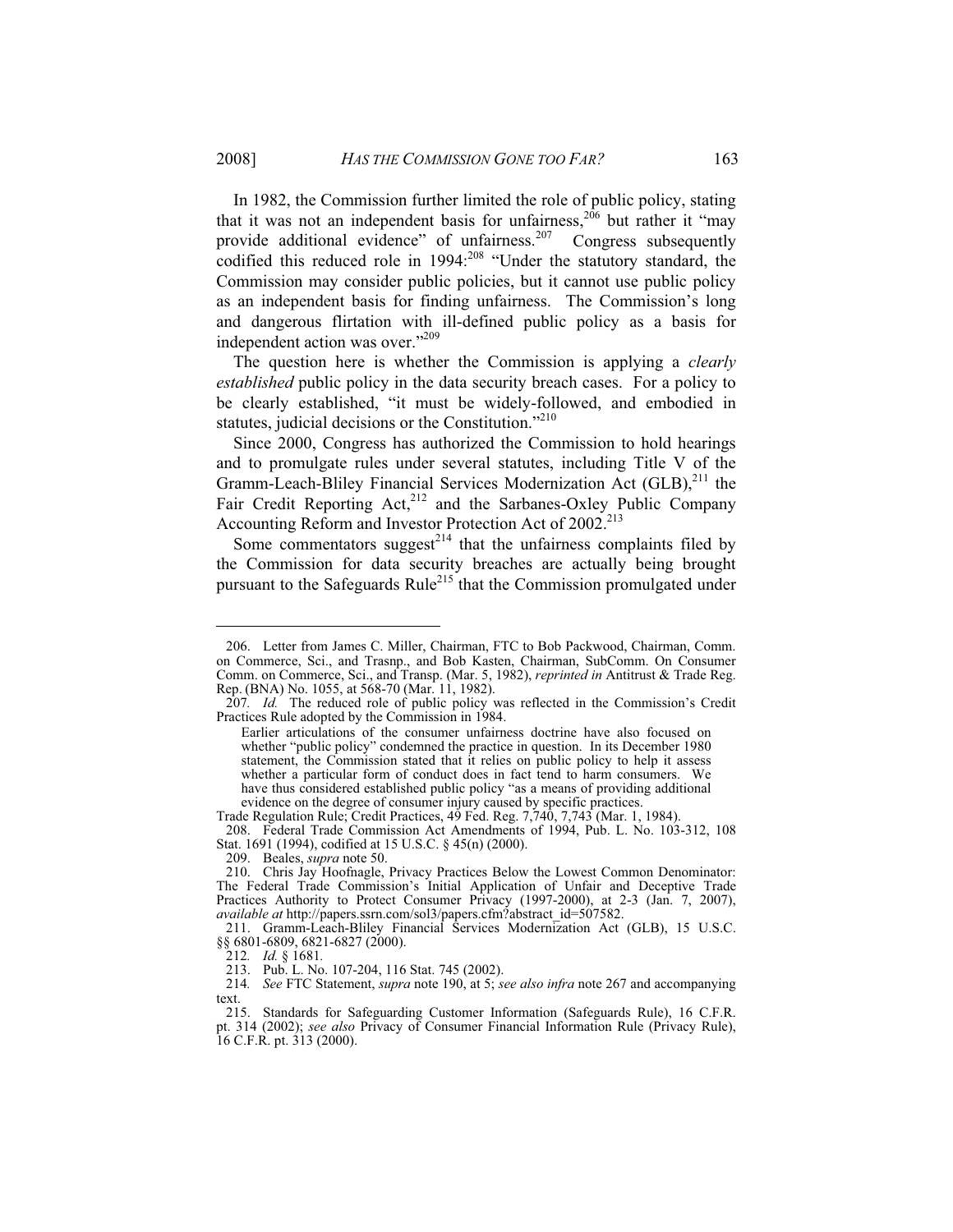the authority granted to it in the  $GLB<sup>216</sup>$  The Safeguards Rule requires financial institutions to maintain reasonable policies and procedures to ensure the security, confidentiality, and integrity of customer information.<sup>217</sup> The financial institutions covered by the Rule include not only lenders and other traditional financial institutions, but also companies providing other types of financial products and services to consumers.<sup>218</sup> These institutions include, for example, payday lenders, check-cashing businesses, professional tax preparers, auto dealers engaged in financing or leasing, electronic funds transfer networks, mortgage brokers, credit counselors, real estate settlement companies, and retailers that issue credit cards to consumers. $^{219}$ 

The Rule is intended to be flexible to accommodate the wide range of entities covered by GLB, as well as the wide range of circumstances companies face in securing customer information. Accordingly, the Rule requires financial institutions to implement a written information security program that is appropriate to the company's size and complexity, the nature and scope of its activities, and the sensitivity of the customer information it handles.<sup>220</sup> Each financial institution must also: (1) assign one or more employees to oversee the program; (2) conduct a risk assessment; (3) put safeguards in place to control the risks identified in the assessment and regularly test and monitor them; (4) require service providers, by written contract, to protect customers' personal information; and (5) periodically update its security program. $^{221}$ 

However, the GLB is limited to financial institutions and does not, by its very language, apply to retailers like BJ's Wholesale Club and DSW or to credit card processing services like CardSystems. As such, the GLB and the Safeguards Rule should not be deemed to be the "clearly established public policy" on which the FTC can base its unfairness actions against entities that do not come within the carefully delineated definition of

 <sup>216.</sup> The Safeguards Rule, implementing Section 501(b) of the GLB (15 U.S.C. § 6801(b) (2000)), was promulgated by the Commission on May 23, 2002 and became effective on May 23, 2003.

 <sup>217. 16</sup> C.F.R. § 314.1(a) (2007).

<sup>218. 15</sup> U.S.C. §  $6809(3)(A)$  (2000). "Financial institutions" are defined as businesses that are engaged in certain "financial activities" described in  $\S$  4(d) of the Bank Holding Company Act of 1956 (12 U.S.C. § 1843(k) (2000)) and its accompanying regulations. 12 C.F.R. §§ 225.28, 225.86 (2007).

 <sup>219. 15</sup> U.S.C. § 6809.

 <sup>220. 16</sup> C.F.R. § 314.3.

<sup>221</sup>*. Id.* § 314.4.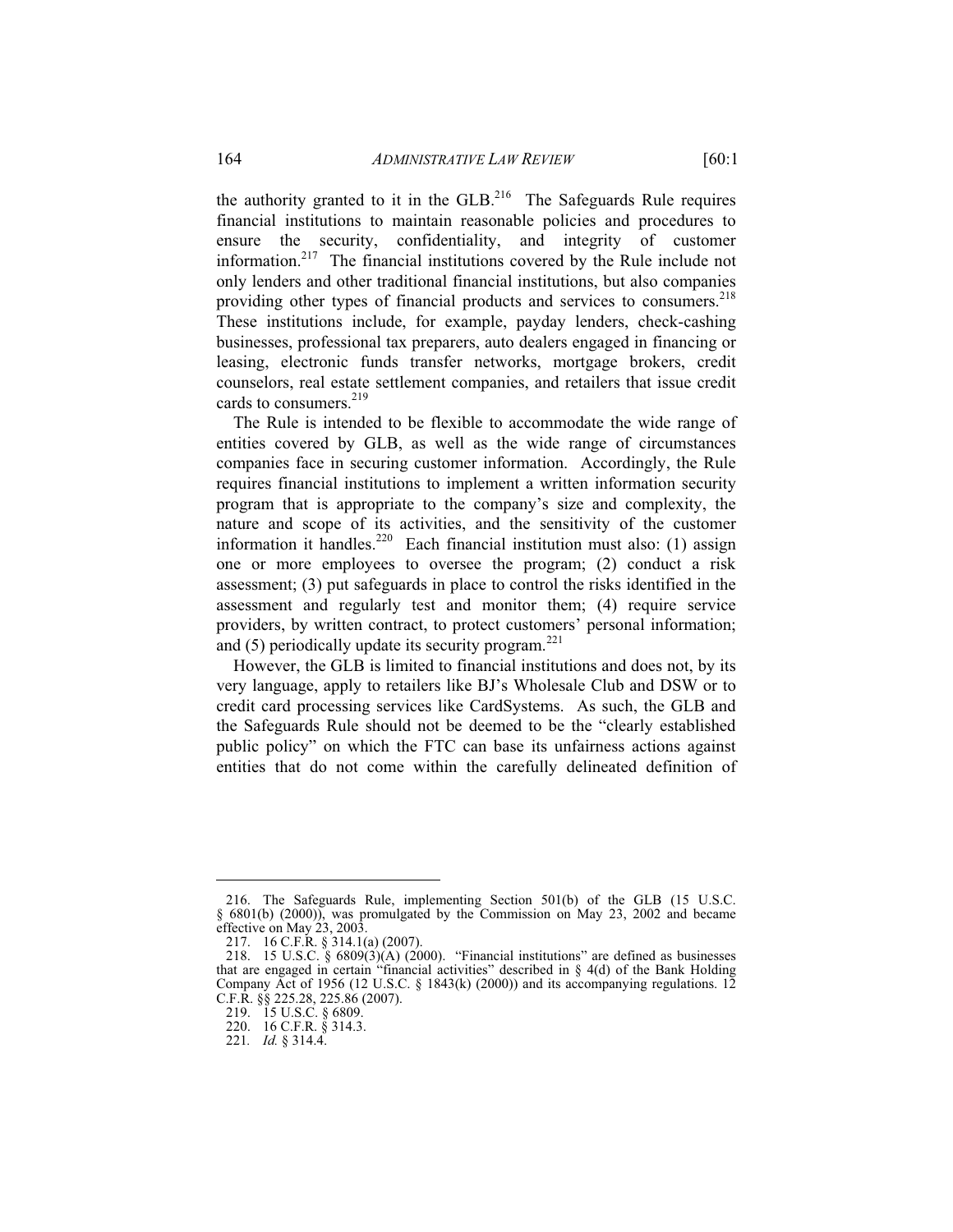"financial institutions." If the GLB or other industry-specific laws are to be extended to cover entities not currently within their limited purview, it is up to Congress to make that determination, not the  $\text{FTC}$ <sup>222</sup>

No established public policy existed at the time of the filing of these three complaints that the Commission could have relied upon to justify its actions. One commentator noted that "[t]o suddenly create and enforce a list in hindsight, as the FTC apparently did, is to govern more by the concept of 'shock and awe' than by publicly considered and published public policy."<sup>223</sup>

# *E. The FTC Has Provided No Meaningful Guidance on What It Considers Unfair in the Data Security Breach Context*

Before the Commission filed its first unfairness action against BJ's Wholesale Club, it issued no policy statements, conducted no rulemaking, $2^{24}$  and made no pronouncements that it was even considering the application of the unfairness doctrine to those who suffered data security breaches without a concomitant violation of a published privacy policy. And even now, with three complaints and three consent orders $^{225}$ on record, it remains far from clear whether the Commission will file an action in a specific set of circumstances, or what actions companies can proactively take to avoid an FTC enforcement action if they later suffer a data security breach. $226$ 

 $\overline{a}$ 

 <sup>222.</sup> FTC Statement Before the Senate Comm. on Commerce, Sci. & Transp. on Data Breaches and Identity Theft 9-10 (June 15, 2005), *available at* http://www.ftc.gov/os/ 2005/06/050616databreaches.pdf.

Although we believe that Section 5 already requires companies holding sensitive data to have in place procedures to secure it if the failure to do so is likely to cause substantial consumer injury, we believe Congress should consider whether new legislation incorporating the flexible standard of the Commission's Safeguards Rule is appropriate.

*Id.*

 <sup>223.</sup> Towle, *supra* note 106.

 <sup>224.</sup> FTC, A Brief Overview of the Federal Trade Commission's Investigative and Law Enforcement Authority (Sept. 2002), *available at* http://www.ftc.gov/ogc/brfovrvw.shtm.

Under . . . 15 U.S.C. Sec. 57a, the Commission is authorized to prescribe "rules which define with specificity acts or practices which are unfair or deceptive acts or practices in or affecting commerce" within the meaning of Section  $5(a)(1)$  of the FTC Act. The statute requires that Commission rulemaking proceedings provide an opportunity for informal hearings at which interested parties are accorded limited rights of cross examination.

*Id.*

<sup>225</sup>*. See* Leary Speech, *supra* note 107 (stating that "[t]he uncertainties associated with lawmaking by consent decree is, of course, one of the unintended consequences of an otherwise efficient and increasingly popular process").

<sup>226</sup>*. See, e.g.*, Christopher Wolf, *Dazed and Confused: Data Law Disarray,* BUS. WK., Apr. 2, 2006, *available at* http://www.businessweek.com/technology/content/apr2006/tc20060403\_  $290411$ .htm?campaign\_id=search (indicating that regarding "the underlying security of the systems storing personal data, the FTC takes a 'we know it when we see it approach,' suing companies whose weak data security it believes amounts to an unfair consumer practice");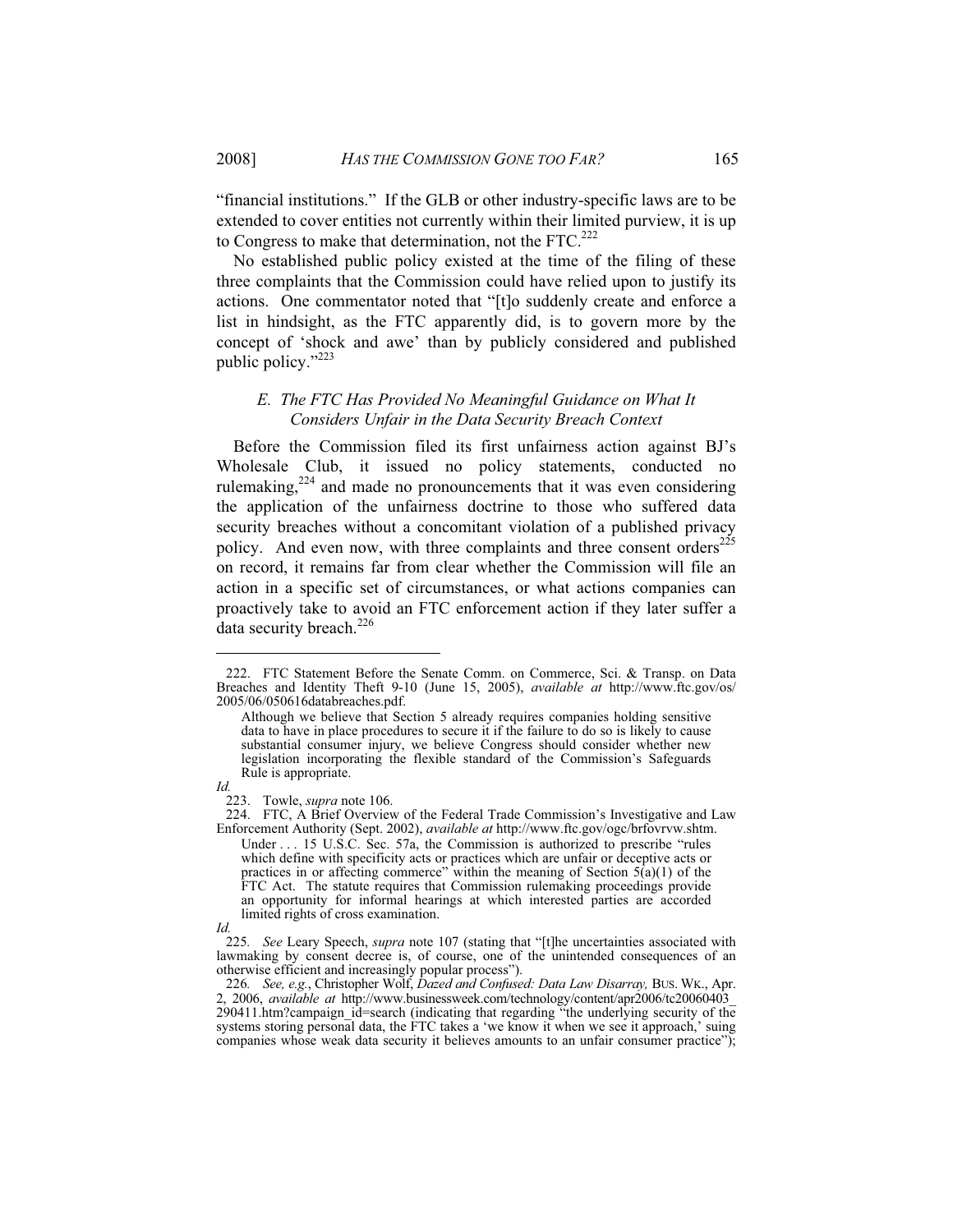A review of the allegations in the three complaints filed to date does not provide much in the way of meaningful guidance.<sup>227</sup> As shown in Table 1, the allegations against the three respondents were virtually identical. The variations between the allegations in BJ's and DSW on one hand, and CardSystems on the other, resulted primarily from the different roles that the entities play in the credit/debit card processing system—BJ's and DSW are retailers, while CardSystems is a credit card processor used by retailers.

| Respondent<br>Allegations | B.J's Wholesale<br>Club                                                                            | DSW, Inc.                                                                                                                                                                                                                                                | CardSystems<br>Solutions, Inc.                                                                                                                                                                                                                                                                                                                         |
|---------------------------|----------------------------------------------------------------------------------------------------|----------------------------------------------------------------------------------------------------------------------------------------------------------------------------------------------------------------------------------------------------------|--------------------------------------------------------------------------------------------------------------------------------------------------------------------------------------------------------------------------------------------------------------------------------------------------------------------------------------------------------|
| No data encryption        | Failed to encrypt<br>information in transit<br>or when stored on in-<br>store computer<br>networks | Failed to encrypt<br>information in files                                                                                                                                                                                                                | Stored information in a<br>"vulnerable format"                                                                                                                                                                                                                                                                                                         |
| Failed to limit<br>access | Stored information<br>in files that could be<br>accessed using<br>default user ID and<br>password  | Stored information<br>in files that could be<br>accessed using<br>default user ID and<br>password<br>Failed to limit the<br>ability of computers<br>on one in-store<br>network to connect<br>to computers on<br>other in-store and<br>corporate networks | Failed to use strong<br>passwords to prevent<br>hacker from gaining<br>control of computers<br>on its network and<br>accessing personal<br>information stored on<br>the network<br>Failed to use readily<br>available security<br>measures to limit<br>access between<br>computers on its<br>network and between<br>such computers and<br>the Internet |

|--|--|

*see also* Goodwin Proctor LLP, *supra* note 11, at 2-3 ("The FTC did not provide any general guidance or standards for what would be reasonable for other companies to avoid similar liability."). The FTC recently issued a publication, that provides general advice on what a business can do to protect the personal information it collects and stores. However, the publication does not indicate whether a company following the suggested actions will be deemed in compliance with the Commission's "reasonable security measures" standard in the event of a data security breach, or whether a failure to do so will be deemed an "unfair" business practice. FTC, PROTECTING PERSONAL INFORMATION: A GUIDE FOR BUSINESS (Apr. 2007), *available at* http://www.ftc.gov/bcp/edu/pubs/business/privacy/bus69.pdf.

<sup>227</sup>*. Panel Probes Revival of Unfairness Doctrine in FTC and States' Consumer Protection Cases*, Antitrust & Trade Reg. Rep. (BNA) No. 2150, at 352 (Apr. 9, 2004) (quoting Prof. Steven Calkin, Wayne St. Univ. School of Law) [hereinafter Panel Probes Revival] (noting that "while codified, the unfairness test 'was not explained satisfactorily'" because there was no legislative or judicial guidance, "leaving practitioners with a 'variety of consent orders and anecdotal' evidence for guidance").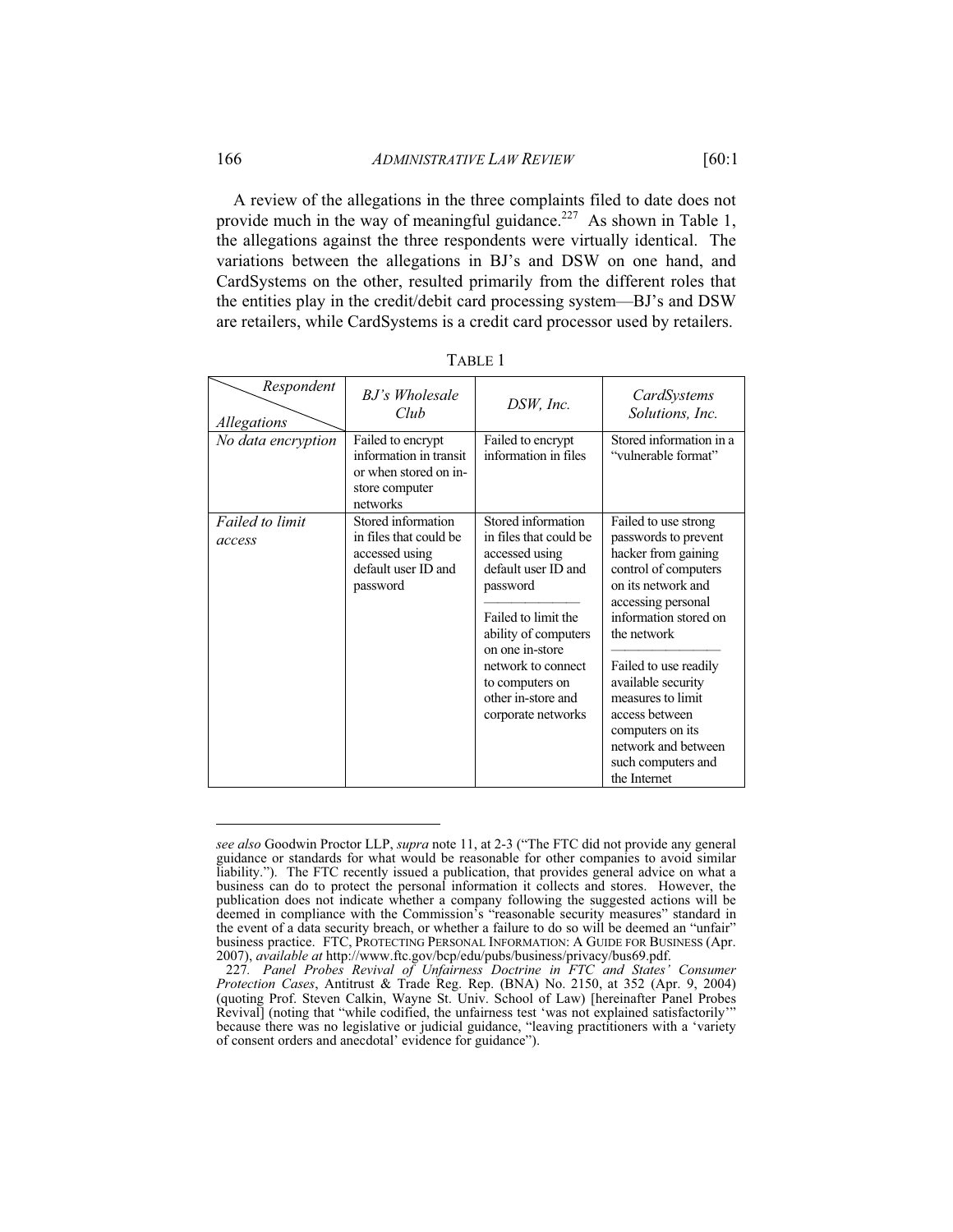$\overline{a}$ 

| Readily available  | Failed to use readily   | Failed to use readily | Failed to implement      |
|--------------------|-------------------------|-----------------------|--------------------------|
| security measures  | available security      | available security    | simple, low-cost, and    |
| not used           | measures to limit       | measures to limit     | readily available        |
|                    | access to its           | access to its         | defenses                 |
|                    | computer networks       | computer networks     |                          |
|                    | through wireless        | through wireless      |                          |
|                    | access points           | access points         |                          |
| Security measures  | Failed to employ        | Failed to employ      | Failed to employ         |
| to detect          | sufficient measures     | sufficient measures   | sufficient measures to   |
| unauthorized       | to detect               | to detect             | detect unauthorized      |
|                    | unauthorized access     | unauthorized access   | access to personal       |
| access not used    | or conduct security     |                       | information or conduct   |
|                    | investigations          |                       | security investigations  |
| Stored information | Created unnecessary     | Created unnecessary   | Created unnecessary      |
|                    | risks to information    | risks to sensitive    | risks to customers'      |
| too long           | by storing it for up to | information by        | information by storing   |
|                    | thirty days when no     | storing when it no    | it for up to thirty days |
|                    | longer needed and in    | longer had a          |                          |
|                    | violation of bank       | business need to      |                          |
|                    |                         |                       |                          |
|                    | rules                   | keep information      |                          |
| Failed to properly |                         |                       | Did not adequately       |
| assess security    |                         |                       | assess the vulnerability |
| risks              |                         |                       | of its web application   |
|                    |                         |                       | and computer network     |
|                    |                         |                       | to commonly known or     |
|                    |                         |                       | reasonably foreseeable   |
|                    |                         |                       | attacks, including but   |
|                    |                         |                       | not limited to,          |
|                    |                         |                       | <b>Structured Query</b>  |
|                    |                         |                       | Language (or SQL)        |
|                    |                         |                       | injection attacks        |

Those that support the agency's unfairness actions could argue that even though the Commission gave no advanced notice of its intent to pursue data security breaches as unfair acts or practices, the respondents were still "on notice" because the FTC's prior deceptiveness complaints contained allegations that the respondents' failure to implement reasonable security measures made the statements in their privacy policies deceptive. Indeed, in many of the previous deceptiveness cases, the complaints identified security failures that were similar, and in some cases identical, to those set forth in the later *BJ's Wholesale Club, DSW*, and *CardSystems* complaints.<sup>228</sup>

 <sup>228.</sup> For example, in *Guess?*, the Commission alleged that:

Since at least October 2000, Respondents' application and website have been vulnerable to commonly known or reasonably foreseeable attacks from third parties attempting to obtain access to customer information stored in Respondents' databases. These attacks include, but are not limited to, web-based application attacks such as "Structured Query Language" (SQL) injection attacks.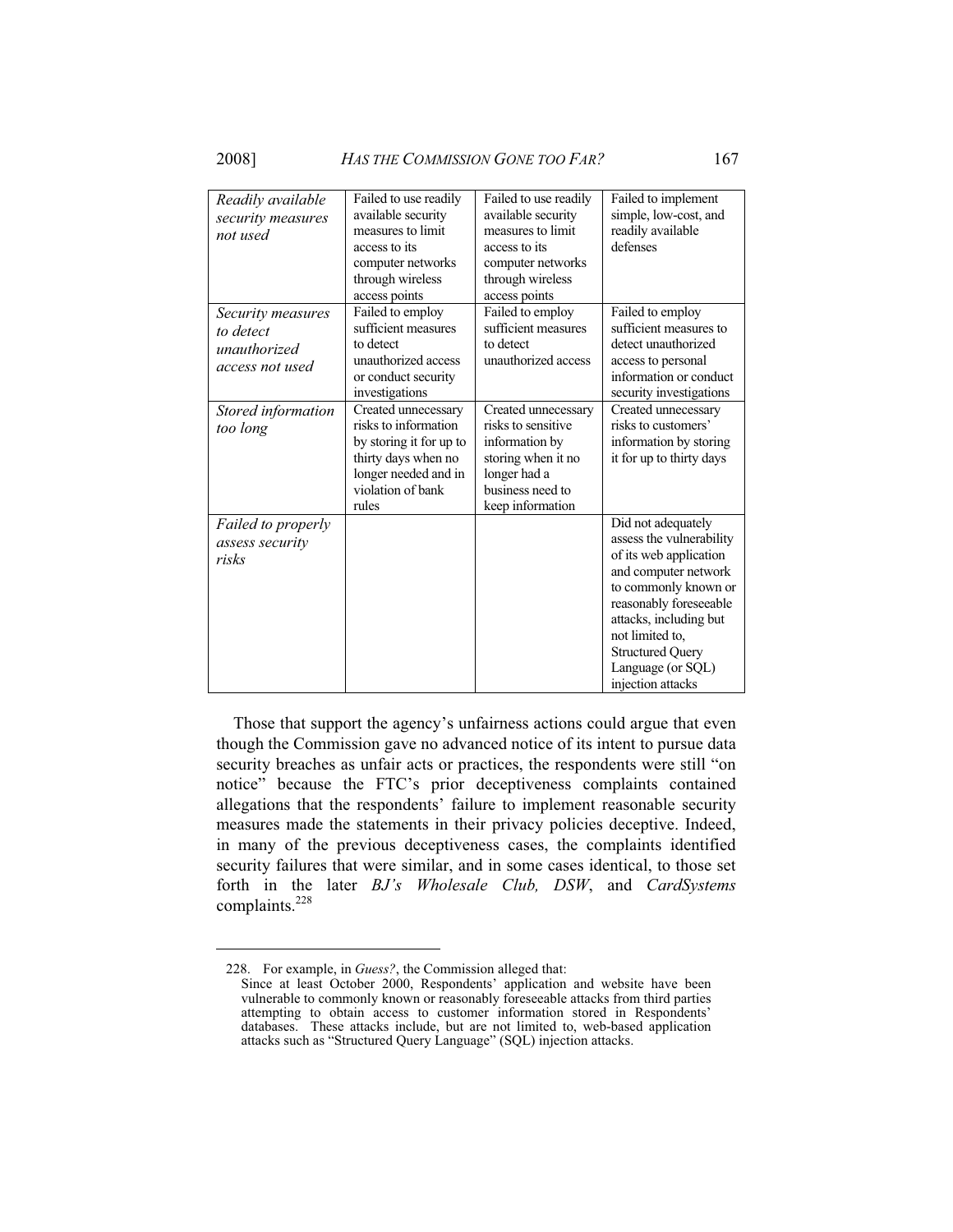The simple response is that in the earlier deceptiveness cases, the alleged security failures were not the basis for the claim of deception; the deception occurred in the statements made by respondents in their privacy policies. The security breaches merely constituted evidence of the deceptiveness of their privacy policies.<sup>229</sup> In reading the deceptiveness complaints, one could only conclude that as long as an entity made no privacy representations, a security breach alone would not give rise to an action under § 5.

Those that support the agency's unfairness actions could also argue that even if BJ's Wholesale Club could claim lack of notice, subsequent respondents like DSW and CardSystems (as well as future respondents) were now on notice of the Commission's intent to bring unfairness claims for data security breaches as a result of the allegations set forth in the *BJ's Wholesale Club* complaint<sup>230</sup> and Consent Order.<sup>231</sup> The problem with that argument is that the allegations in the *BJ's Wholesale Club* complaint, and the complaints in *DSW* and *CardSystems,* only identify six general types of acts and omissions (as identified in Table 1) that the Commission deemed unfair in those particular circumstances. It remains unclear whether all of these failures must occur before the FTC will bring an unfairness action, $^{232}$ or whether only one or a subset of the failures would be sufficient for an unfairness action, $233$  or whether there are other security shortcomings that either alone or in combination with those enumerated in the complaints would constitute unfair acts or practices in the eyes of the Commission. Indeed, one commentator has argued that at least one of the acts alleged to have been unfair is actually a proper and legal business practice.

Complaint at 3, para. 8, *Guess?*, No. C-4091 (F.T.C. June 18, 2003), *available at* http://www.ftc.gov/os/2003/08/guesscomp.pdf. This allegation is virtually identical to one of the allegations made in the *CardSystems* complaint. *See CardSystems* Complaint, *supra* note 141, at 2, para. 6 (alleging a failure of the Respondent "to provide reasonable and appropriate security for personal information stored on its computer network").

 <sup>229.</sup> FTC Statement, *supra* note 190, at 4. As noted by the Commission, "[t]he companies that have been subject to enforcement actions have made explicit or implicit promises that they would take appropriate steps to protect sensitive information obtained from consumers. Their security measures, however, proved to be inadequate; their promises, therefore, deceptive." *Id.*

<sup>230</sup>*. See BJ's Wholesale Club* Complaint, *supra* note 124, at 3, para. 10 (alleging the acts and practices of BJ's Wholesale Club to constitute "unfair acts or practices" in violation of  $§ 5(a)$ ).

<sup>231</sup>*. See BJ's Wholesale Club* Decision and Order, *supra* note 128 (ordering BJ's Wholesale Club to establish a comprehensive information security program)*.*

<sup>232</sup>*. See Panel Probes Revival*, *supra* note 227, at 352 (describing the uncertainties of the unfairness doctrine as practitioners have no formal guidance as to its application); *see also* Marjoras Remarks, *supra* note 176 ("[T]he respondents engaged in a number of practices, *taken together*, that failed to supply reasonable security for sensitive consumer information.").

 <sup>233.</sup> Majoras Remarks, *supra* note 176, at 8 ("While any one of the failures may have been a problem, combined, they created an open invitation for a cyberheist.").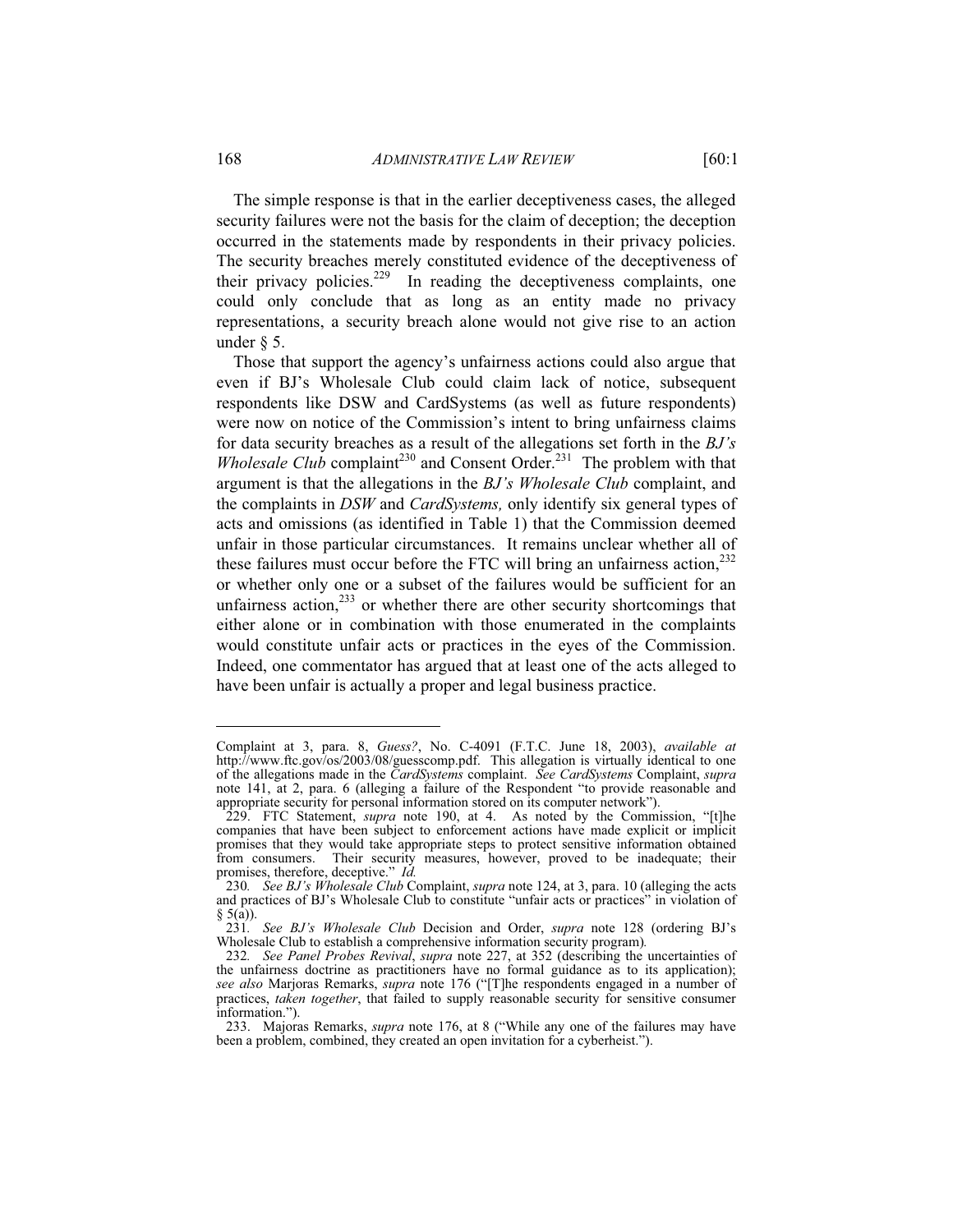Parts of the FTC's list are simply wrong. Look at the allegation that BJ's "created unnecessary risks to the information by storing it for up to 30 days when it no longer had a business need to keep the information, and in violation of bank rules." There was a business need to keep at least part of the Info. For one thing, the federal Truth in Lending Act (12 CFR § 226.13) gives a credit card holder 60 days to dispute a transaction and gives the card issuer another 90 days to investigate it and make a reasonable determination regarding the validity of the transaction. This investigation is done by contacting the retailer and making it supply, essentially, proof that the transaction occurred with the cardholder. The issuer conducting the investigation might determine to side with the cardholder and that will initially relieve the cardholder of the repayment obligation. But that is not necessarily the end of it. If the retailer does not agree with that determination, the retailer can take it all up in court. How long does a court action take? Several years in most states.

 In short, there is a business need to keep Info for more than 30 days.<sup>234</sup>

Further, while the three FTC complaints discussed above all claim that the respondents' shortcomings included their failure to encrypt data stored on their computer systems, neither the GLB nor the Safeguards Rule promulgated by the Commission under the GLB require that stored data be encrypted.<sup>235</sup> In fact, in a comment relating to the *DSW* proposed order, the Commission stated that a failure to encrypt personal consumer information would not, in and of itself, establish a lack of reasonable security measures.<sup>236</sup>

Earlier statements from the Commission create further uncertainty as to the precedential value of these complaints. As noted in a 2004 congressional statement:

First, a company's security procedures must be appropriate for the kind of information it collects and maintains. Different levels of sensitivity may dictate different types of security measures. . . .

 <sup>234.</sup> Towle, *supra* note 106.

<sup>235</sup>*. See, e.g.*, Guin v. Brazos Higher Educ. Serv. Corp., 2006 WL 288483, at \*4 & n.2 (D. Minn. Feb. 7, 2006) ("While it appears that the FTC routinely cautions businesses to '[p]rovide for secure data transmission' when collecting customer information by encrypting such information 'in transit,' there is nothing in the GLB Act about this standard, and the FTC does not provide regulations regarding whether data should be encrypted when stored on the hard drive of a computer.").

 <sup>236.</sup> Letter from Donald S. Clark, Secretary, FTC, to Russell W. Schrader, Senior Vice President and Assistant General Counsel, VISA U.S.A. Inc., in DSW, Inc. (Mar. 7, 2005), *available at* http://www.ftc.gov/os/caselist/0523096/0523096DSWLettertoCommenterVisa.pdf ("The Commission agrees that the failure to encrypt does not *ipso facto* establish that a company lacked reasonable procedures to safeguard the information. Accordingly, the complaint in this matter alleges that DSW's overall security procedures were not reasonable, and cites several deficiencies (including the failure to encrypt) which, taken together, support this conclusion.").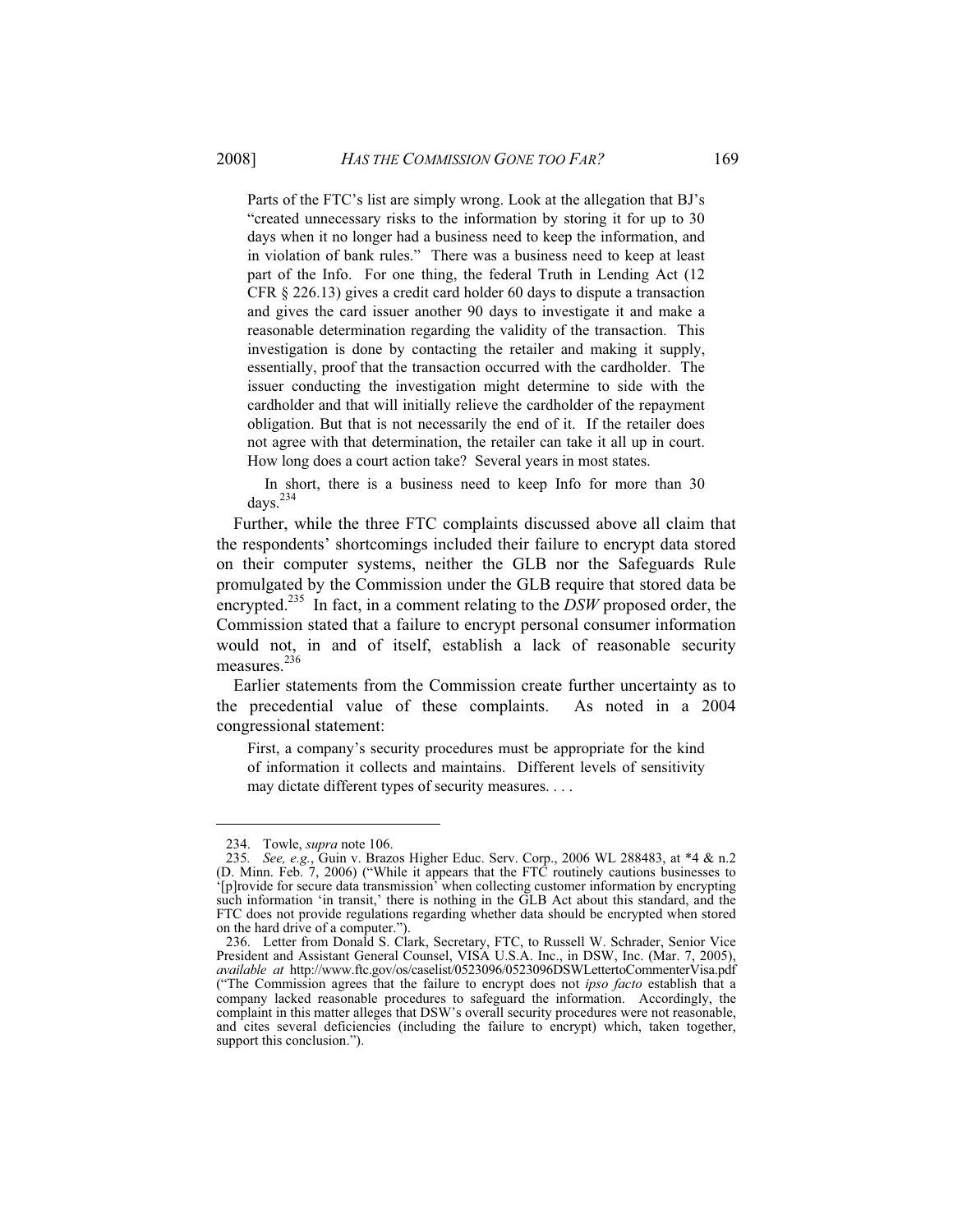The second principle . . . is that not all breaches of information security are violations of FTC law—the Commission is not simply saying "gotcha" for security breaches. Although a breach may indicate a problem with a company's security, breaches can happen . . . even when a company has taken every reasonable precaution. In such instances, the breach will not violate the laws that the FTC enforces. Instead, the Commission recognizes that security is an ongoing process of using reasonable and appropriate measures in light of the circumstances.<sup>237</sup>

The FTC Statement itself highlights the ad hoc nature of the inquiry into the "adequacy" of security measures:

When breaches occur, our staff reviews available information to determine whether the incident warrants further examination. If it does, the staff gathers information to enable us to assess the reasonableness of the company's procedures in light of the circumstances surrounding the breach. This allows the Commission to determine whether the breach resulted from the failure to have procedures in place that are reasonable in light of the sensitivity of the information. In many instances, we have concluded that FTC action is not warranted. When we find a failure to implement reasonable procedures, however, we act.<sup>238</sup>

The primary objection to the FTC's position on unfairness in the data breach context is its unconstrained nature. No guidelines exist under which the Commission will act or refrain from acting if a data security breach occurs. Companies cannot know in advance whether the steps they have taken and the costs they have incurred to implement data security measures will be deemed adequate. Adequacy becomes what three commissioners say it is.<sup>239</sup> And because data security is a moving target, what the And because data security is a moving target, what the Commission might consider adequate today could be considered inadequate next week; "[s]tated differently, mechanical mitigation of the specific vulnerabilities or poor practices cited in prior FTC actions is inadequate."240 As noted by the Commission:

 <sup>237.</sup> FTC Statement, *supra* note 190, at 4-5; *see also* Deborah Platt Majoras, Chairman, FTC, Remarks at the IAPP Privacy Summit, Building a Culture of Privacy and Security— Together 4-5 (Mar. 7, 2007), *available at* http://www.ftc.gov/speeches/majoras/070307iapp.pdf ("In bringing each case, our message has been the same: companies must maintain reasonable and appropriate measures to protect sensitive consumer information. This requirement is process-oriented, rather than technology-oriented . . . . Our standard is not perfection; it is reasonableness. But I want to underscore that the FTC will enforce aggressively this standard to protect data security.").

 <sup>238.</sup> FTC Statement, *supra* note 190, at 5-6.

 <sup>239.</sup> Beales, *supra* note 50 (indicating that "the moral" of the history of the FTC's use of unfairness authority "is that unfairness can be misused, particularly when there is no principled basis for applying it").

 <sup>240.</sup> Ronald D. Lee & Amy Ralph Mudge, *Reasonable Security: The FTC's Focus on Personal Privacy Initiatives Highlights the Importance of Integrated Information Security Programs*, 1 PRIVACY & DATA SECURITY L.J. 643, 651 (2006).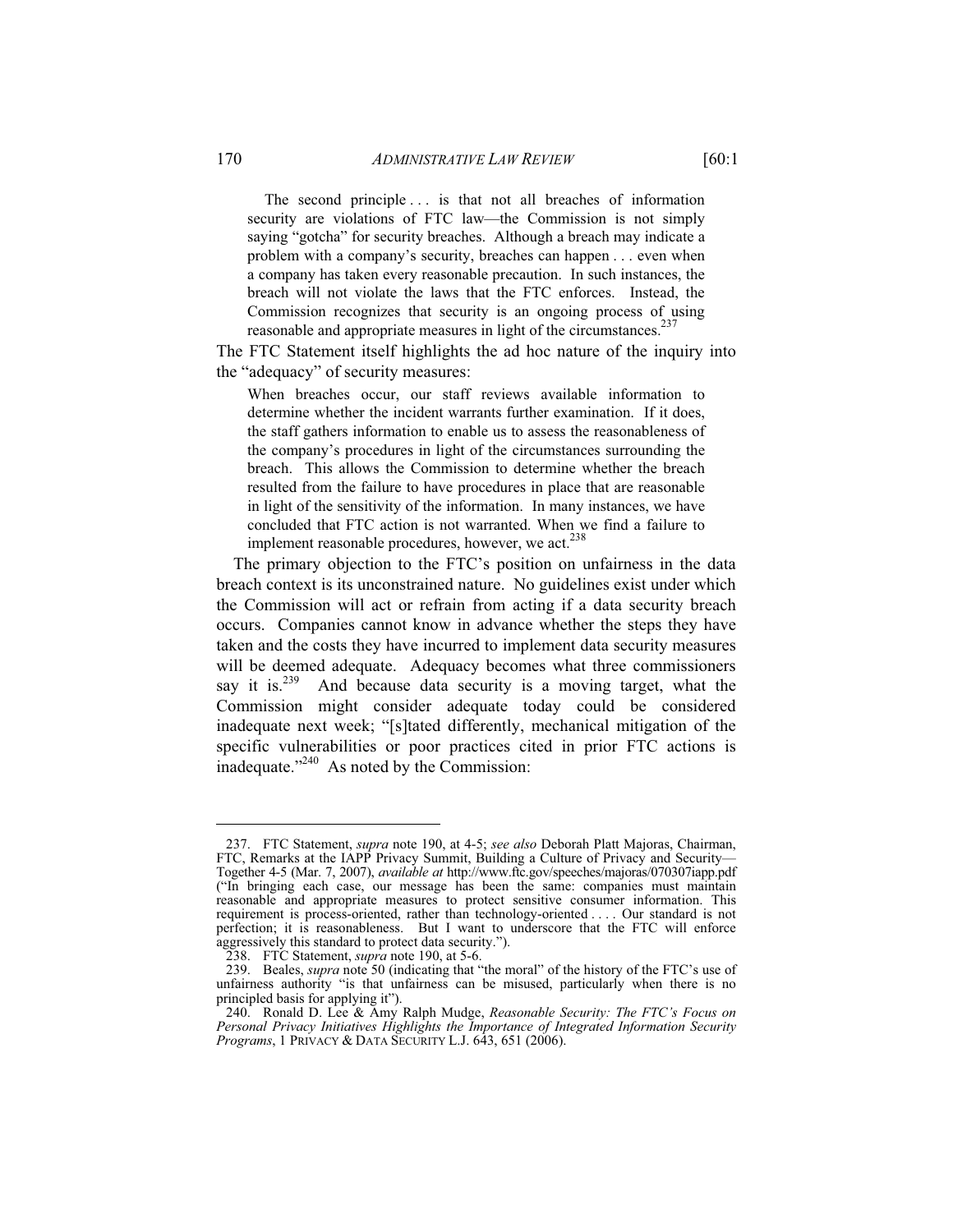The risks companies and consumers confront change over time. Hackers and thieves will adapt to whatever measures are in place, and new technologies likely will have new vulnerabilities waiting to be discovered. As a result, companies need to assess the risks they face on an ongoing basis and make adjustments to reduce these risks. $241$ 

The results of the vagueness of this "adequacy" standard are twofold. First, some companies will avoid engaging in commercial activities that have a significant risk of consumer injury in case of a data security breach, which will lessen competition in those activities.<sup>242</sup> Second, rational companies may over-invest in new technologies to ensure that their security measures will be deemed adequate, resulting in increased costs that will be passed on to consumers in the form of higher prices, without proof that such additional costs will, in fact, provide enhanced protection for consumer data. If the security costs become too high, companies simply will go out of business. $243$ 

Thus far, the FTC has made no effort to determine whether the increased cost or reduced competition that may result from enforcement of its vague "adequacy" standard is worth the potential benefit of making it more difficult, but certainly not impossible, for determined cybercriminals to obtain the personal data anyway.

#### IV. A LEGISLATIVE PROPOSAL

If Congress enacted legislation providing for specific FTC oversight of corporate data security under carefully constrained rules and regulations, the legislation could alleviate much of the uncertainty and negative effects of the FTC's seemingly ad hoc enforcement actions under the unfairness doctrine against companies that have suffered data security breaches.

 <sup>241.</sup> Prepared Statement of the Federal Trade Commission on Cybersecurity and Consumer Data: What's at Risk for the Consumer? Before the Subcomm. on Commerce, Trade & Consumer Prot. of the House Comm. on Energy and Commerce (Nov. 19, 2003), *available at* http://www.ftc.gov/os/2003/11/031119swindletest.shtm.

<sup>242</sup>*. See, e.g*., Kent Walker, *Where Everybody Knows Your Name: A Pragmatic Look at the Costs of Privacy and the Benefits of Information Exchange*, 2000 STAN. TECH. L. REV. 2, 24, *available at* http://stlr.stanford.edu/pdf/walker-information-exchange.pdf. (indicating that "[l]egislators should consider the reality of regulatory costs and the resulting contraction of services and opportunities before . . . they act. As shown by the FTC's Advisory Committee on Access and Security, the issues created by even seemingly simple rules quickly grow complicated when set against the extraordinarily wide variety of information exchange practices that run throughout modern society.").

<sup>243</sup>*. See* ADVISORY COMMITTEE ON ONLINE ACCESS AND SECURITY, FED. TRADE COMM'N, FINAL REPORT, Statement of Daniel E. Geer, Jr., *available at* http://www.ftc.gov/acoas/papers/individual\_statements.pdf (pointing out that, although it is natural that "[s]tern rules create stern costs," if "these stern costs tax day-to-day operation rather than taxing exception handling, then the sterner those rules are the fewer will be the entities that can bear the overhead").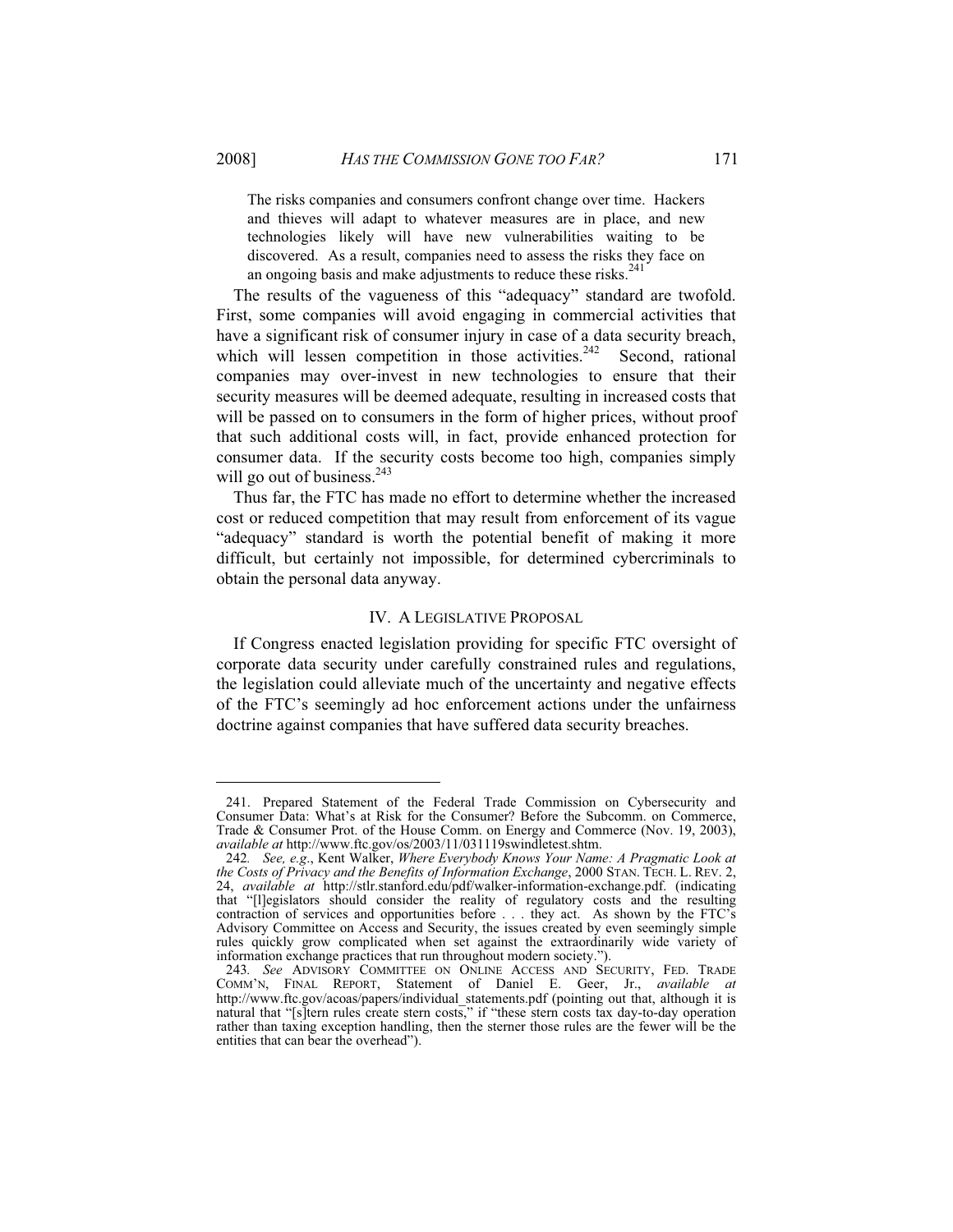Several laws and regulations already exist under which the FTC has authority to conduct rulemaking and file enforcement actions for data security breaches. These laws and regulations include the Commission's Safeguards Rule<sup>244</sup> under Title V of the Gramm-Leach-Bliley Act, $^{245}$  which contains data security requirements for financial institutions,<sup>246</sup> and the Fair Credit Reporting Act  $(FCRA)$ , <sup>247</sup> which "includes certain diligence" requirements for consumer reporting agencies and safe disposal obligations for companies that maintain consumer report information."<sup>248</sup>

While each of these laws applies to specific, narrowly defined industries, this existing legislation can provide guidance for the type of legislation that Congress might enact to give the FTC authority to proceed against entities not currently covered by the GLB or FCRA for data security breaches.

A recent report from the President's Identity Theft Task Force<sup>249</sup> recommends that Congress establish "a national standard imposing safeguards requirements on all private entities that maintain sensitive consumer information."250 It further recommends that "[c]oordinated rulemaking authority under the Administrative Procedure Act should be given to the FTC [and other federal agencies] to implement the national standards," and that the agencies be given enforcement authority of the standards "against entities under their respective jurisdictions."<sup>251</sup>

Currently, four bills remain pending in Congress that relate to data security breach notification.<sup>252</sup> These include: (1) H.R. 836, the Cyber-Security Enhancement and Consumer Data Protection Act of  $2007$ ;<sup>253</sup> (2) H.R. 958, the Data Accountability and Trust Act;<sup>254</sup> (3) S. 239, the Notification of Risk of Personal Data Act;<sup>255</sup> and (4) S. 495, the Personal Data Privacy and Security Act of 2007.<sup>256</sup> Each of these bills would establish a national law governing data security breach notification obligations and would preempt state notification laws.

 <sup>244.</sup> Standards for Safeguarding Consumer Information, 16 C.F.R. pt. 314 (2007).

 <sup>245.</sup> The entities covered by the GLB are defined and identified in 15 U.S.C. § 6809, including financial institutions. 15 U.S.C. § 6809 (3) (2000).

<sup>246</sup>*. See* 15 U.S.C. § 6801(a), (b)(1-3) (2000) (listing obligatory safeguards for financial institutions to implement to protect their customers' nonpublic personal information)*.*

 <sup>247. 15</sup> U.S.C. §§ 1681-1681x*.*

<sup>248.</sup> Parnes Testimony, *supra* note 165, at 4-5 (internal citations omitted).<br>249. Task Force Report, *supra* note 178.

<sup>249</sup>*.* Task Force Report, *supra* note 178.

<sup>250</sup>*. See id.* at 35 (recommending standards to provide "clarity and predictability for businesses and consumers").

<sup>251</sup>*. Id.* at 37.

 <sup>252.</sup> New bills will undoubtedly be introduced, and existing bills amended or abandoned. However, these bills are useful exemplars of the types of federal security breach notification legislation currently being proposed.

 <sup>253.</sup> Cyber-Security Enhancement and Consumer Data Protection Act of 2007, H.R. 386, 110th Cong. (2007).

 <sup>254.</sup> Data Accountability and Trust Act, H.R. 958, 110th Cong. (2007).

 <sup>255.</sup> Notification of Risk to Personal Data Act of 2007, S. 239, 110th Cong. (2007).

 <sup>256.</sup> Personal Data Privacy and Security Act of 2007, S. 495, 110th Cong. (2007).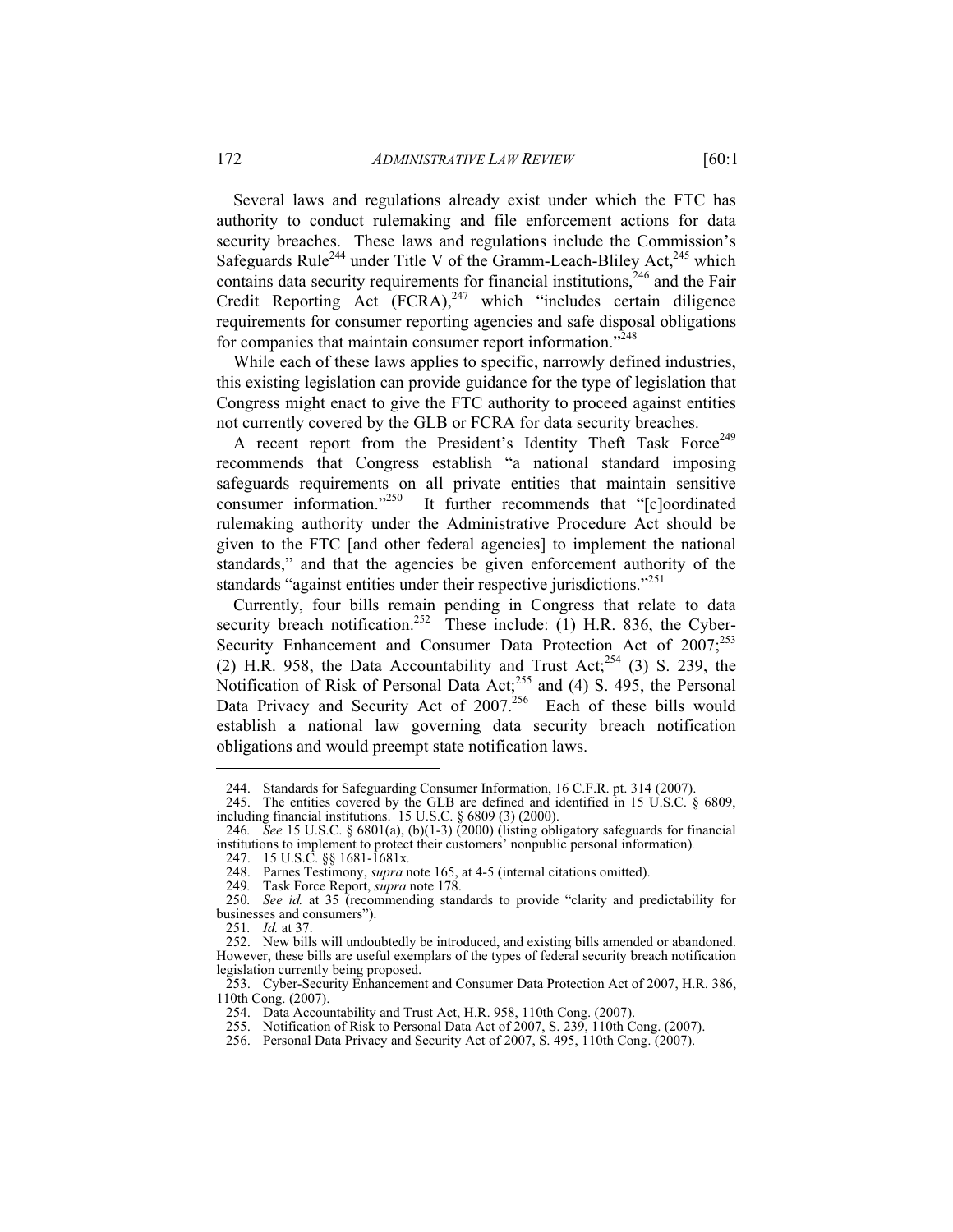Three of the four bills (S. 239, S. 495, and H.R. 958), as currently written, would give the FTC responsibility to establish guidelines for data security breach notification. However, none of these bills currently address the FTC's jurisdiction to take action against entities that experience data security breaches, or the rules the Commission should apply in determining when to take such action.

If Congress intends the FTC to become the primary agent for data security breach notification regulations, it is only natural that it also provide specific guidance for when the Commission can take enforcement actions against companies for such breaches.

# *A. The Gramm-Leach-Bliley Act as a Model for Data Security Breach Legislation*

The primary purpose of the Gramm-Leach-Bliley  $Act^{257}$  was to remove restrictions that prevented the merger of certain types of financial institutions.<sup>258</sup> The Act contained a number of provisions requiring financial institutions to implement measures to secure customer personal information against unauthorized access, use, or disclosure.<sup>259</sup> The Act requires financial institutions to provide privacy notices that explain their information-sharing practices.260 Financial institutions must also inform their customers of the right to "opt-out" if they do not want their information shared with certain nonaffiliated third parties.<sup>261</sup> Finally, the Act requires financial institutions to safeguard the security and confidentiality of customer information.<sup>262</sup> It is these latter provisions that are relevant to this discussion.

The Act provides that information security standards established by the FTC must include various safeguards to protect against both "unauthorized access to" and the "use of" customer information in a manner that could result in "substantial harm or inconvenience to any customer."<sup>263</sup> The FTC has authority to enforce the privacy provisions.<sup>264</sup>

 <sup>257. 15</sup> U.S.C. § 6801(a)-(b)(1)-(3) (2000)*.*

<sup>258</sup>*. See id.* § 6809 (identifying the entities covered by the GLB).

 <sup>259.</sup> Lydia Parnes, Acting Dir., FTC Bureau of Consumer Protection, Remarks before the IAPP, The FTC and Consumer Privacy: Onward and Upward 8 (Oct. 28, 2004), *available at* www.ftc.gov/speeches/parnes/041028conprivparnes.pdf [hereinafter Parnes Remarks].

 <sup>260. 15</sup> U.S.C. § 6802(a).

<sup>261</sup>*. Id.* § 6802(b)(1)(A)-(C).

<sup>262</sup>*. Id.*

<sup>263</sup>*. Id.* § 6801(b)(3).

<sup>264</sup>*. Id.* §§ 6805(a)-(d), 6822(a).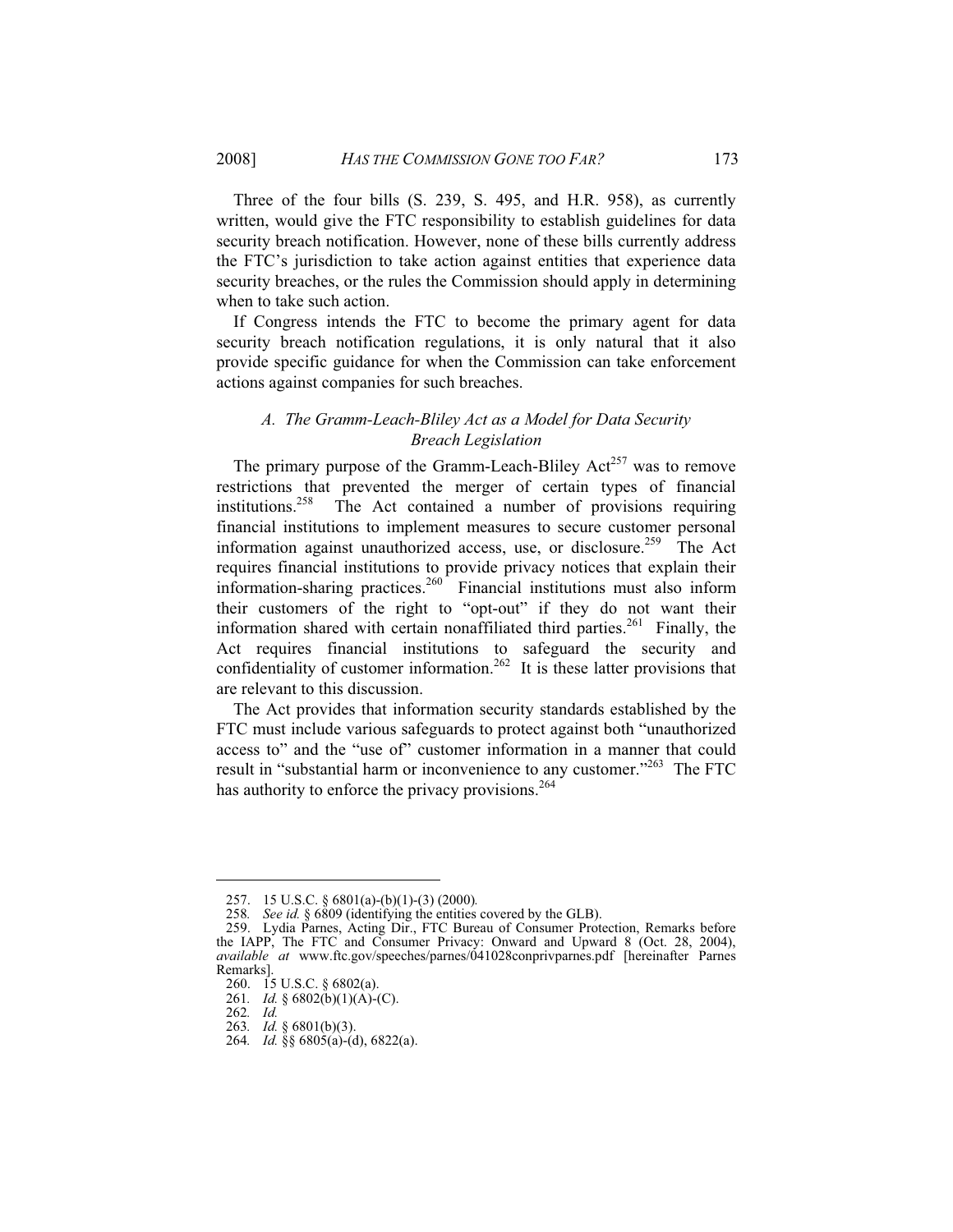The Safeguards Rule<sup>265</sup> requires financial institutions to protect the security, confidentiality, and integrity of customer information by developing a comprehensive written information security program that contains reasonable administrative, technical, and physical safeguards, including:

A. Designat[ing] one or more employees to coordinate [the] information security program;

B. Identifyi[ng] reasonably foreseeable internal and external risks to the security, confidentiality, and integrity of customer information . . . and assessing the sufficiency of any safeguards in place to control these risks;

C. Design[ing] and implement[ing] information safeguards to control the risks [identified] through risk assessment, and regularly test[ing] or otherwise monitor[ing] the effectiveness of the safeguards' key controls, systems, and procedures;

D. Overseei[ng] service providers . . . and requiring [them] by contract to [protect the security and confidentiality of customer information]; and

E. Evaluat[ing] and adjust[ing] [the] information security program in light of the results of testing and monitoring . . . changes to [the business operation, and other relevant circumstances].<sup>266</sup>

It appears that the Commission, in the absence of more specific legislation, is looking to the Safeguards Rule for guidance in filing complaints against non-financial institutions for data security breaches. As noted by Lydia Parnes, an FTC director:

Although the Safeguards Rule only applies to financial institutions, it serves as a useful guide for good information security practices in all industries. Indeed, the final orders in our four information security cases draw on the requirements of the Rule and, conversely, if the businesses followed the requirements of the Rule, they would not have faced the FTC law enforcement actions.<sup>267</sup>

More recently, FTC Chairman Majoras stated, "The consent orders settling these cases have required the companies to implement appropriate information security programs that generally conform to the standards that

<sup>265</sup>*.* 16 C.F.R. § 314.3 (2007)*.*

<sup>266</sup>*. Id.*

 <sup>267.</sup> Parnes Remarks, *supra* note 259; *see also* Parnes Testimony, *supra* note 165, at 7-8 ("The FTC Safeguards Rule promulgated under the GLB Act serves as a good model of this approach . . . . It also is a flexible and adaptable standard that accounts for the fact that risks, technologies, and business models change over time, and that a static technology-based standard would quickly become obsolete and might stifle innovation in security practices. The Commission will continue to apply the "reasonable procedures" principles in enforcing existing data security laws.").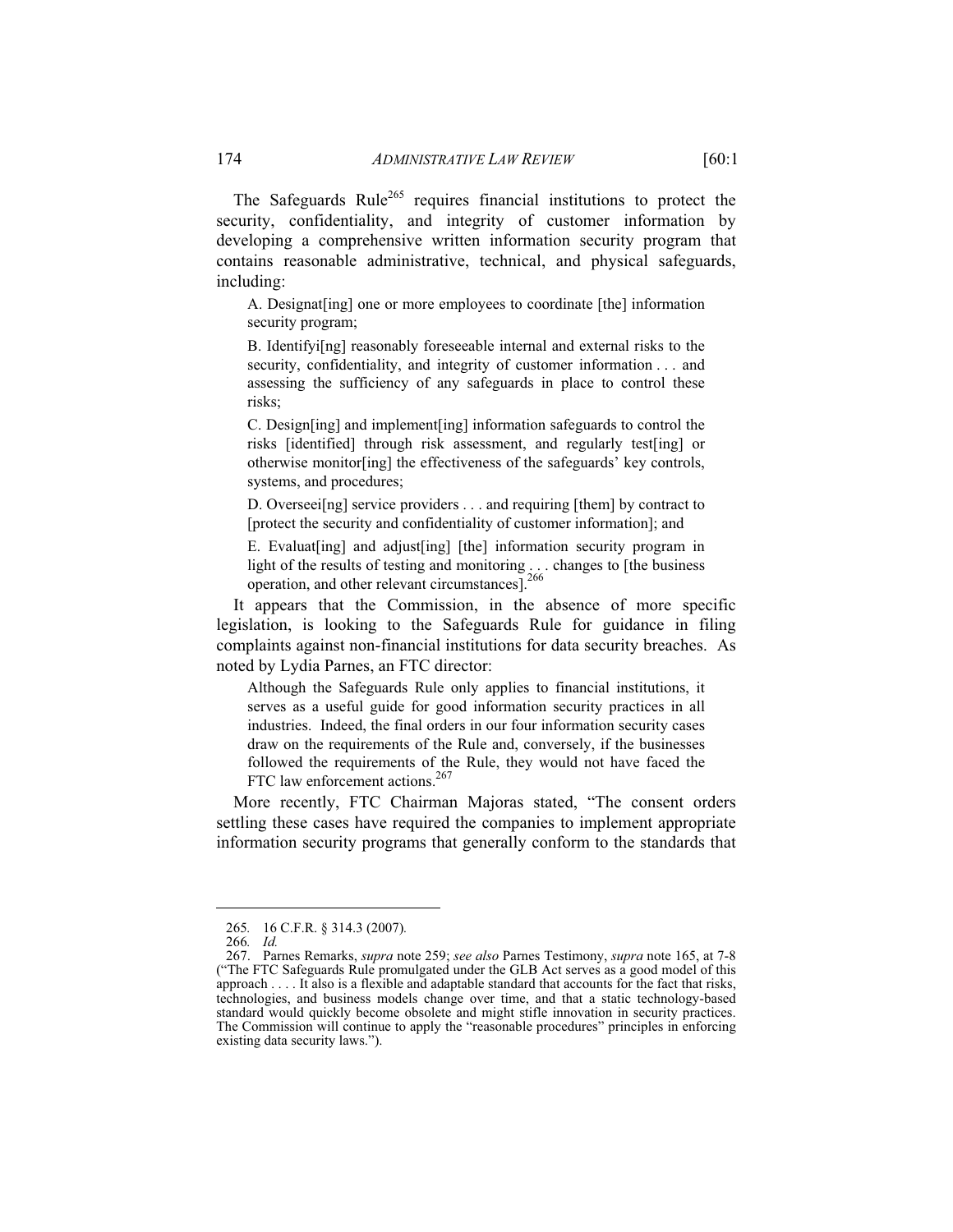the Commission set forth in the GLBA Safeguards Rule."<sup>268</sup> Chairman Majoras specifically requested that Congress extend the existing Safeguards Rule to non-financial institutions. $269$ 

While it remains undoubtedly tempting for the Commission to unilaterally adopt the Safeguards Rule in connection with its enforcement actions against non-financial institutions, thereby avoiding the time and effort required to conduct new rulemaking, it is inappropriate to do so. Financial institutions are already heavily regulated by the federal government, $270$  unlike retailers and other organizations that might come under this new legislation. The Safeguards Rule was adopted after lengthy rulemaking271 and the review of myriad submissions from interested parties.272 The Safeguards Rule was specifically tailored to the financial industry and its concerns. Entities outside the financial industry were not involved in that rulemaking process and had no input into that process.

While the Safeguards Rule may provide important insights into the issues that new rules aimed at non-financial institutions should address, it would be a mistake to simply reenact the Safeguards Rule without going through a formal rulemaking process, which will allow a complete analysis of where non-financial institutions may differ from financial institutions in terms of security procedures and how the rules need to be tailored to

 <sup>268.</sup> Prepared Statement of the FTC Before the Senate Comm. on Commerce, Sci. and Transp., Data Breaches and Identity Theft 5 (June 16, 2005), *available at* http://www.ftc.gov/os/2005/06/050616databreaches.pdf. *But see supra* note 140 and accompanying text (indicating that this statement is at odds with an earlier statement by the Commission indicating that it might go beyond the substantive requirements of the Safeguards Rule under certain circumstances).

<sup>269</sup>*.* Prepared Statement, *supra* note 268, at 7 ("The Commission recommends that Congress consider whether companies that hold sensitive consumer data, for whatever purpose, should be required to take reasonable measures to ensure its safety. Such a requirement could extend the FTC's existing GLBA Safeguards Rule to companies that are not financial institutions."); *see also id.* at 9-10 ("Although we believe that Section 5 already requires companies holding sensitive data to have in place procedures to secure it if the failure to do so is likely to cause substantial consumer injury, we believe Congress should consider whether new legislation incorporating the flexible standard of the Commission's Safeguards Rule is appropriate."). *Accord* GAO, PERSONAL INFORMATION: KEY FEDERAL PRIVACY LAWS DO NOT REQUIRE INFORMATION RESELLERS TO SAFEGUARD ALL SENSITIVE DATA, HIGHLIGHTS FROM GAO-06-674, A REPORT TO THE COMM. ON BANKING, HOUSING AND URBAN AFFAIRS, U.S. SENATE 56, *available at* http://www.gao/gov/new.items/d06674.pdf.

 <sup>270.</sup> Financial institutions are regulated by myriad federal agencies, including the Federal Deposit Insurance Corporation, the National Credit Union Administration, the Securities Exchange Commission, the Office of the Comptroller of the Currency, the Board of Governors of the Federal Reserve System, and the Office of Thrift Supervision, as well as comparable state agencies.

<sup>271</sup>*. See* Standards for Safeguarding Customer Information, 66 Fed. Reg. 41,162 (Aug. 7, 2001) (codified at 16 C.F.R. pt. 314); *see also* Privacy of Customer Financial Information—Security, 65 Fed. Reg. 54,186 (Sept. 7, 2000) (codified at 16 C.F.R. pt. 313).

<sup>272</sup>*. See* Standards for Safeguarding Customer Information, 67 Fed. Reg. 36,484 (May 23, 2002) (codified at 16 C.F.R. pt. 314) (noting that the Commission received thirty comments in response to the Advanced Notice of Proposed Rulemaking and forty-four comments in response to its Notice of Proposed Rulemaking).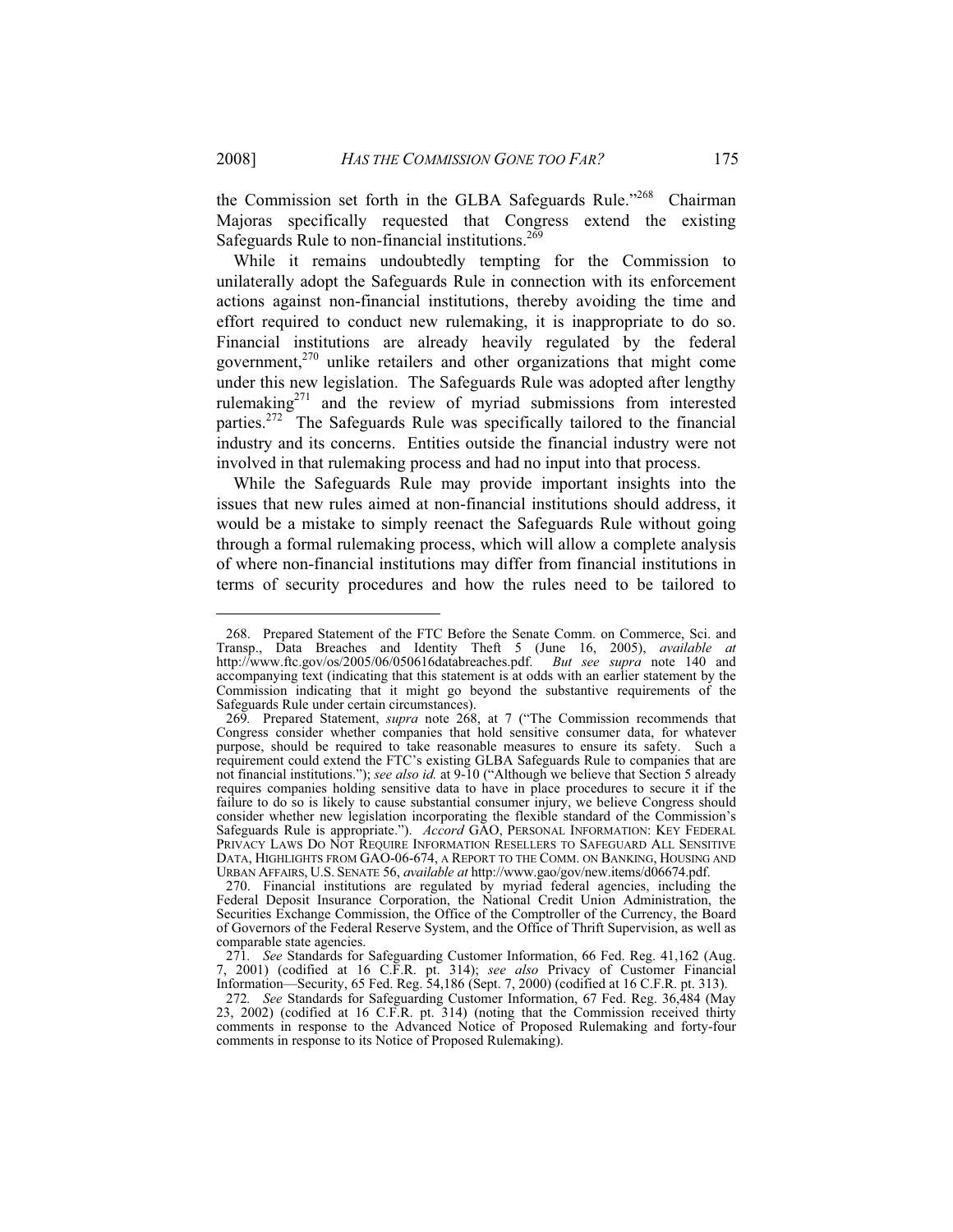address those differences. Without that rulemaking process, it seems impossible for anyone to predict how similar or how different the final rules will be from the Safeguards Rule.

For example, numerous internationally recognized standards in the information technology industry exist that could be adopted, either in whole or in part, as part of the rulemaking process. These standards could provide the "reasonable" information security measures the FTC is looking for. These standards include:

1. International Standards Organization—ISO 17799. This standard consists of a comprehensive set of controls comprising best practices in information security and forms an internationally recognizable generic information security standard . . . .

2. International Standards Organization—ISO 27001. This standard focuses on data security and requires that a company strictly follow a set of stringent business practices and policies that have been developed to facilitate data security and systems uptime, limit vulnerabilities, mitigate risks and perform other steps to ensure data security.

3. National Institute of Standards and Technology—NIST Advanced Encryption Standard. This standard specifies a FIPS-approved cryptographic algorithm that can be used to protect electronic data.

4. NIST Electronic Authentication Guideline (Special Publication 800-63). This publication, along with OMB E-Authentication Guidance (OMB 04-04), provide technical guidance on how to implement e-authentication. The publication covers topics including: providing a model for e-authentication, registration and identity proofing, authentication protocols and technical requirements. This publication also adopts the OMB's four-level system which rates the consequences of authentication errors and misuse of credentials.

5. NIST Information Security Handbook (Special Publication 800-100). This publication provides wide-ranging information on various aspects of information security . . . . It also provides guidance for facilitating a more consistent approach to information security programs throughout the federal government. This publication states that it can be used by CIOs and CSOs in a variety of fields to construct security requirements for their company.

6. Payment Card Industry Data Security Standard (PCI DSS). The PCI DSS is a set of comprehensive requirements for enhancing payment account data security. It was developed by the founding brands of the PCI Security Standards Council, including American Express, Discover Financial Services, JCB, MasterCard Worldwide and Visa International, to help facilitate the broad adoption of consistent data security measures on a global basis. The PCI DSS is a multifaceted security standard that includes requirements for security management, policies, procedures,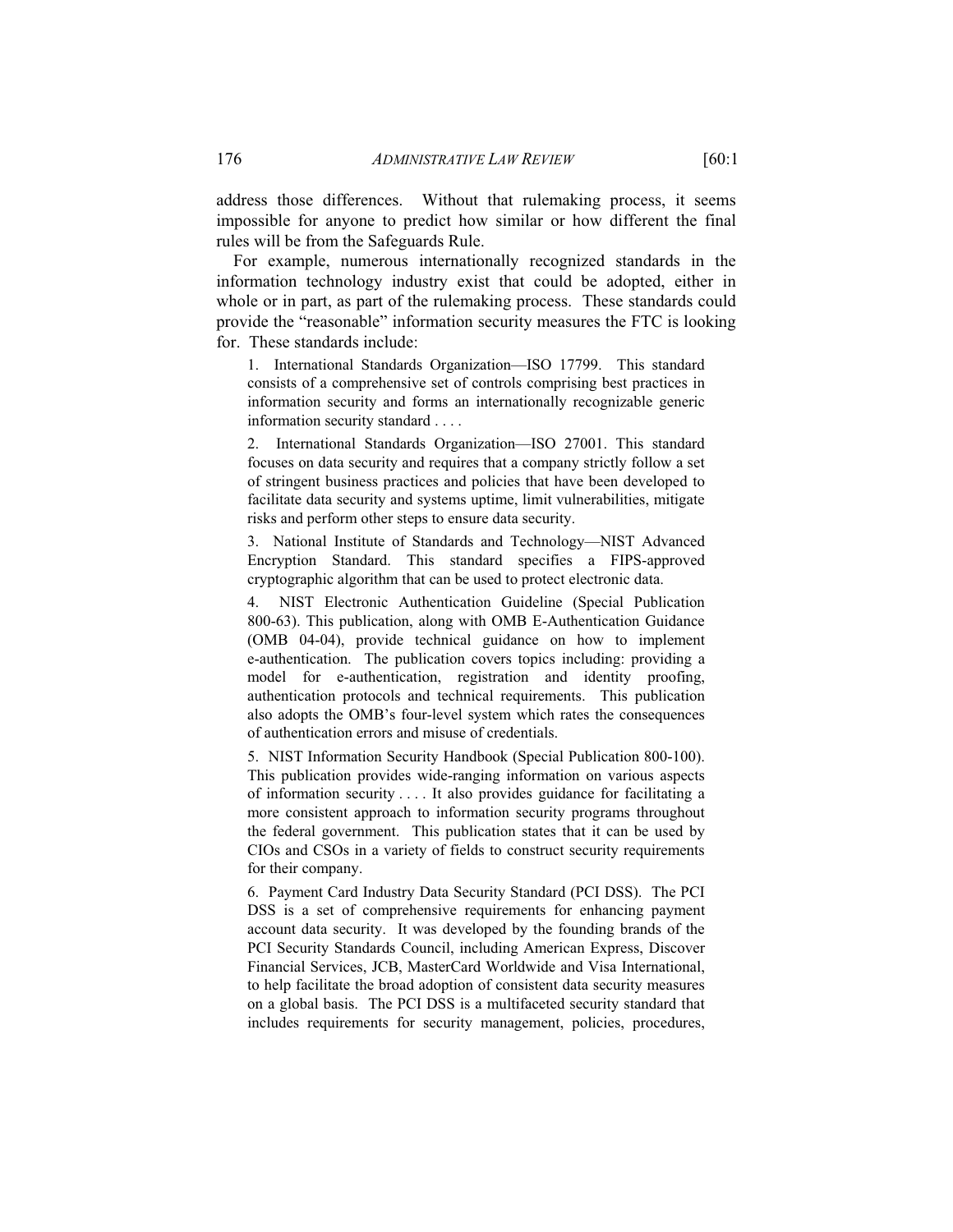network architecture, software design and other critical protective measures. This comprehensive standard is intended to help companies to proactively protect customer account data . . . .

7. BITS—Financial Institution Shared Assessments Program— Standardized Information Gathering (SIG). This program was designed to create a standardized approach to obtaining consistent information about a service provider's information technology practices and controls. It consists of a questionnaire and a set of executable tests, both designed to document a service provider's ability to actively manage information security controls. It is supposed to be used by financial institutions to assess the information security policies of the companies to which they have outsourced functions, however it can be utilized more broadly as it provides useful questions and document requests companies can request from service providers.<sup>273</sup>

Adopting an internationally recognized standard, or at least basing its new rules on one or more of these standards, would provide companies with a much more specific set of guidelines for compliance than the vague "adequacy" standard currently being used by the Commission.

#### *B. Proposed Statutory Language*

Legislation to implement regulations on information security breaches and provide for FTC enforcement of those regulations can be proposed as a stand alone law or as part of another bill, such as one that requires entities to notify customers of an information security breach. As noted above, $274$  a number of currently pending federal bills exist that would give the FTC authority to develop regulations regarding data security breach notifications and to enforce those regulations. It may make sense to amend one or more of those pending bills to address the FTC's authority to develop and enforce regulations concerning data security breaches as well.

 $\overline{a}$ 

 <sup>273.</sup> John B. Kennedy & Anne E. Kennedy, *What Went Wrong? What Went Right? Corporate Responses to Privacy and Security Breaches*, 903 PLI/Pat 11, 29-31 (PLI June-July 2007); *see also* NAT'L INST. OF STANDARDS AND TECH., FED. INFORMATION PROCESSING STANDARD PUB. 199, STANDARDS FOR SECURITY CATEGORIZATION OF FEDERAL INFORMATION AND INFO. SYSTEMS (Feb. 2004); NAT'L INST. OF STANDARDS AND TECH., FED. INFO. PROCESSING STANDARD PUB. 200, MINIMUM SECURITY REQUIREMENTS FOR FEDERAL INFORMATION AND INFORMATION SYSTEMS (Mar. 2006); NAT'L INST. OF STANDARDS AND TECH. SPECIAL PUB. 800-53, RECOMMENDED SECURITY CONTROLS FOR FEDERAL INFORMATION SYSTEMS (Feb. 2005); NAT'L INST. OF STANDARDS AND TECH., SPECIAL PUB. 800-37, GUIDE FOR THE SECURITY CERTIFICATION AND ACCREDITATION OF FEDERAL INFORMATION SYSTEMS (May 2004) (articulating other data security standards for federal computer systems that might be instructive).

<sup>274</sup>*. See supra* notes 253-56 and accompanying text*.*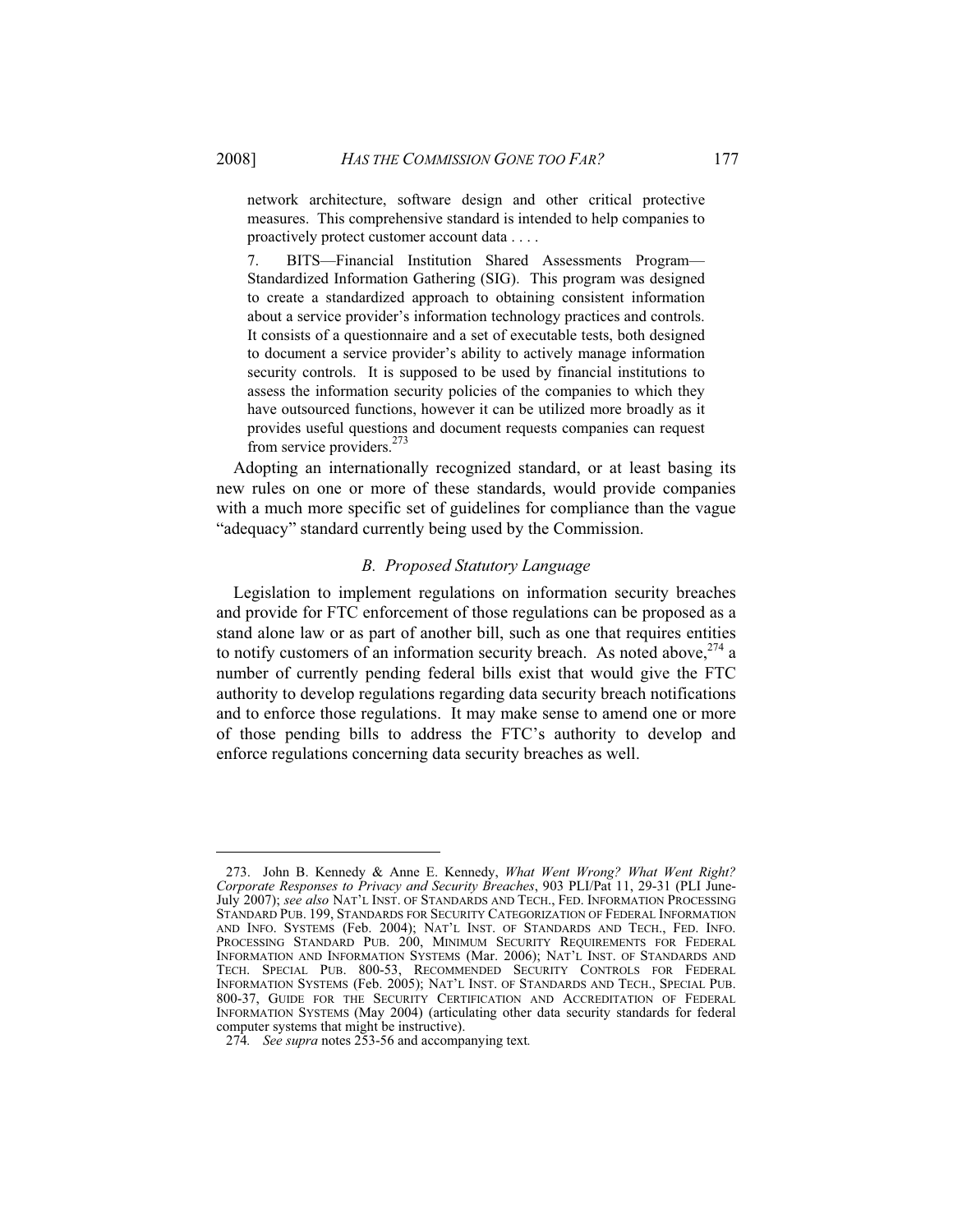# PROPOSED LEGISLATION<sup>275</sup>

#### **§ 1. Protection of Sensitive Personally Identifiable Information**

(a) Privacy obligation policy – It is the policy of Congress that each business entity that collects sensitive, personally identifiable information has an affirmative and continuing obligation to respect the privacy of and protect the security and confidentiality of such information.

(b) Business Entity Safeguards – In furtherance of the policy in subsection (a) of this section, the Federal Trade Commission shall establish and enforce appropriate standards for those business entities subject to its jurisdiction relating to administrative, technical, and physical safeguards—

- (1) to insure the security and confidentiality of customer records and information;
- (2) to protect against any anticipated threats or hazards to the security or integrity of such records; and
- (3) to protect against unauthorized access to or use of such records or information which could result in substantial harm or inconvenience to any customer.

#### **§ 2. Rulemaking.**

 $\overline{a}$ 

**(a)(1) Rulemaking –** Not later than one (1) year after the date of enactment of this Act, the Federal Trade Commission shall promulgate regulations under section 553 of title 5, United States Code, to require each business entity subject to its jurisdiction that uses, accesses, transmits, stores, disposes of, or collects sensitive personally identifiable information, or contracts to have any third party entity maintain such data for such person, to establish and implement policies and procedures regarding information security practices for the treatment and protection of sensitive personally identifiable information taking into consideration—

- (A) the size of, and the nature, scope, and complexity of the activities engaged in by such business entity;
- (B) the current state of the art in administrative, technical, and physical safeguards for protecting such information; and
- (C) the cost of implementing such safeguards.

 <sup>275.</sup> Portions of the following text were adapted from the GLB (15 U.S.C. § 6801(a)-(b)), the Fair Credit Reporting Act (*id.* §§ 1681a-1681s), the Telemarketing and Consumer Fraud and Abuse Prevention Act (*id.* § 6101(1)-(5)), and the proposed bills identified in *supra* notes 253-56.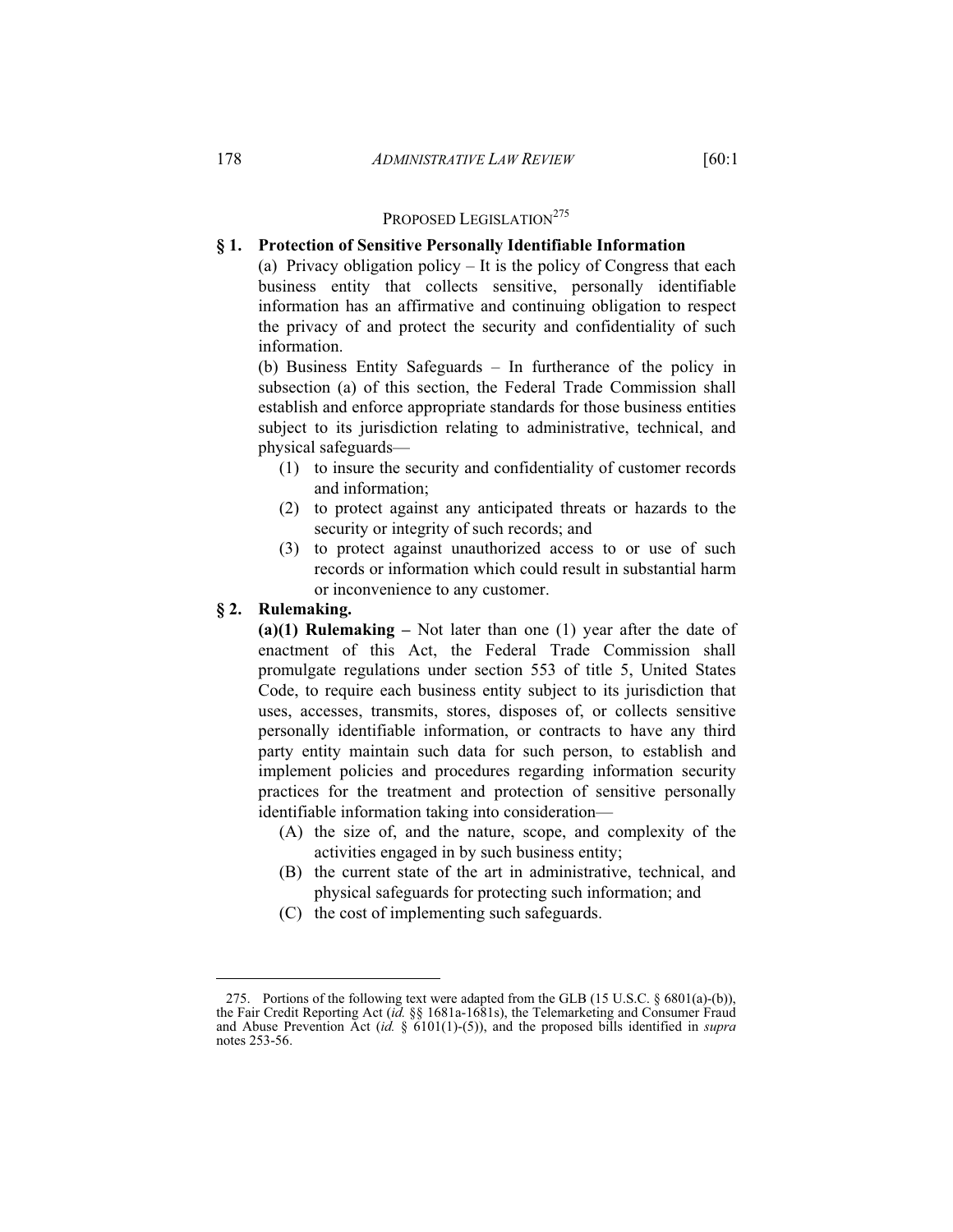In connection with subsection (B), the Commission shall take into consideration existing, generally accepted national and international information security standards, including but not limited to, ISO 17799, ISO 27001, NIST Advanced Encryption Standard, NIST Electronic Authentication Guideline (Special Publication 800-63), NIST Information Security Handbook (Special Publication 800-100), the Payment Card Industry Data Security Standard (PCI DSS), and BITS-Financial Institution Sharing Assessments Program-Standardized Information Gathering (SIG).

**(2) Requirements –** Such regulations shall require the policies and procedures to include the following:

- (A) A security policy with respect to the collection, use, sale, other dissemination, and maintenance of such sensitive personally identifiable information;
- (B) The identification of an officer or other individual as the point of contact with responsibility for the management of information security;
- (C) A process for identifying and assessing any reasonably foreseeable vulnerabilities in the system maintained by such person that contains such sensitive personally identifiable information, which shall include regular monitoring for a breach of security of such system;
- (D) A process for taking preventive and corrective action to mitigate against any vulnerabilities identified in the process required by subparagraph (C), which may include implementing any changes to security practices and the architecture, installation, or implementation of network or operating software;
- (E) A process for disposing of obsolete data in electronic form containing sensitive personally identifiable information by shredding, permanently erasing, or otherwise modifying the sensitive personally identifiable information contained in such data to make such sensitive personally identifiable information permanently unreadable or undecipherable.

**(3) Treatment of Entities Governed by Other Law –** In promulgating the regulations under this subsection, the Commission may determine to be in compliance with this subsection any business entity that is required under any other Federal law to maintain standards and safeguards for information security and protection of sensitive personally identifiable information that provide equal or greater protection than those required under this subsection.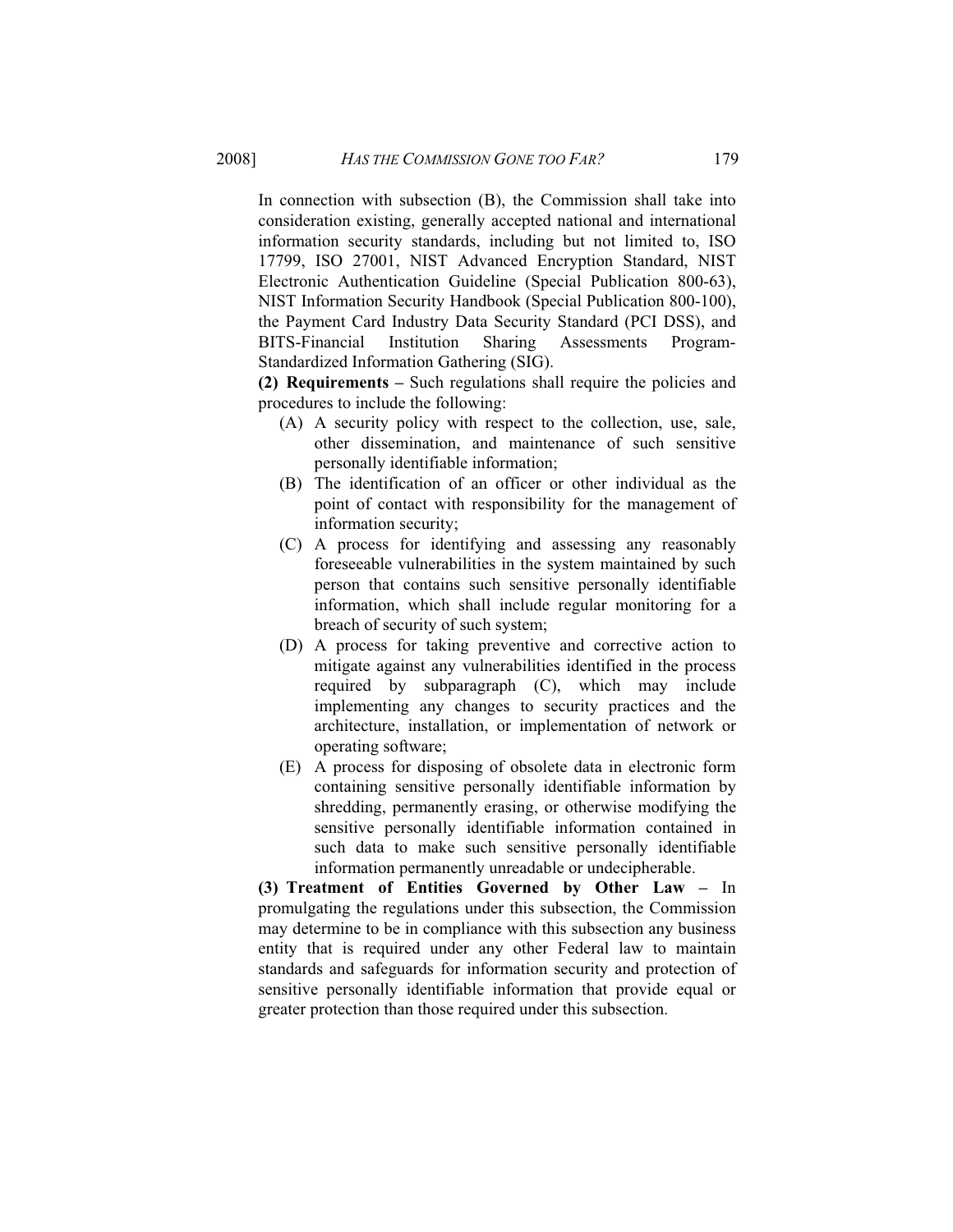#### **§ 3. Enforcement.**

**(a)(1) Enforcement by Federal Trade Commission –** Compliance with the regulations promulgated under § 2 of this title shall be enforced under the Federal Trade Commission Act [15 U.S.C. §§ 41 et seq.] by the Federal Trade Commission with respect to any business entity under its jurisdiction that collects, stores, uses, or discloses sensitive personally identifiable information and all other persons subject thereto, except to the extent that enforcement of the requirements imposed under this title is specifically committed to some other government agencies.

**(2)** For the purpose of the exercise by the Federal Trade Commission of its functions and powers under the Federal Trade Commission Act, a violation of any requirement or prohibition imposed under this title shall constitute an unfair or deceptive act or practice in commerce in violation of  $\S$  5(a) of the Federal Trade Commission Act [15 U.S.C. § 45(a)] and shall be subject to enforcement by the Federal Trade Commission under § 5(b) thereof [15 U.S.C. § 45(b)] with respect to any entity or person subject to enforcement by the Federal Trade Commission pursuant to this subsection.

**(3)** The Federal Trade Commission shall have such procedural, investigative, and enforcement powers, including the power to issue procedural rules in enforcing compliance with the requirements imposed under this title and to require the filing of reports, the production of documents, and the appearance of witnesses as though the applicable terms and conditions of the Federal Trade Commission Act were part of this title.

**(4)** Any person violating any of the provisions of this title shall be subject to the penalties and entitled to the privileges and immunities provided in the Federal Trade Commission Act in the same manner, by the same means, and with the same jurisdiction, power, and duties as though the applicable terms and provisions thereof were incorporated into and made a part of this title. **(5)**

- **(A)** In the event of a knowing violation, which constitutes a pattern or practice of violations of this title, the Commission may commence a civil action to recover a civil penalty in a district court of the United States against any person that violates this title. In such action, such person shall be liable for a civil penalty of not more than \$2,500 per violation.
- **(B)** In determining the amount of a civil penalty under subparagraph (A), the court shall take into account the degree of culpability, any history of prior such conduct,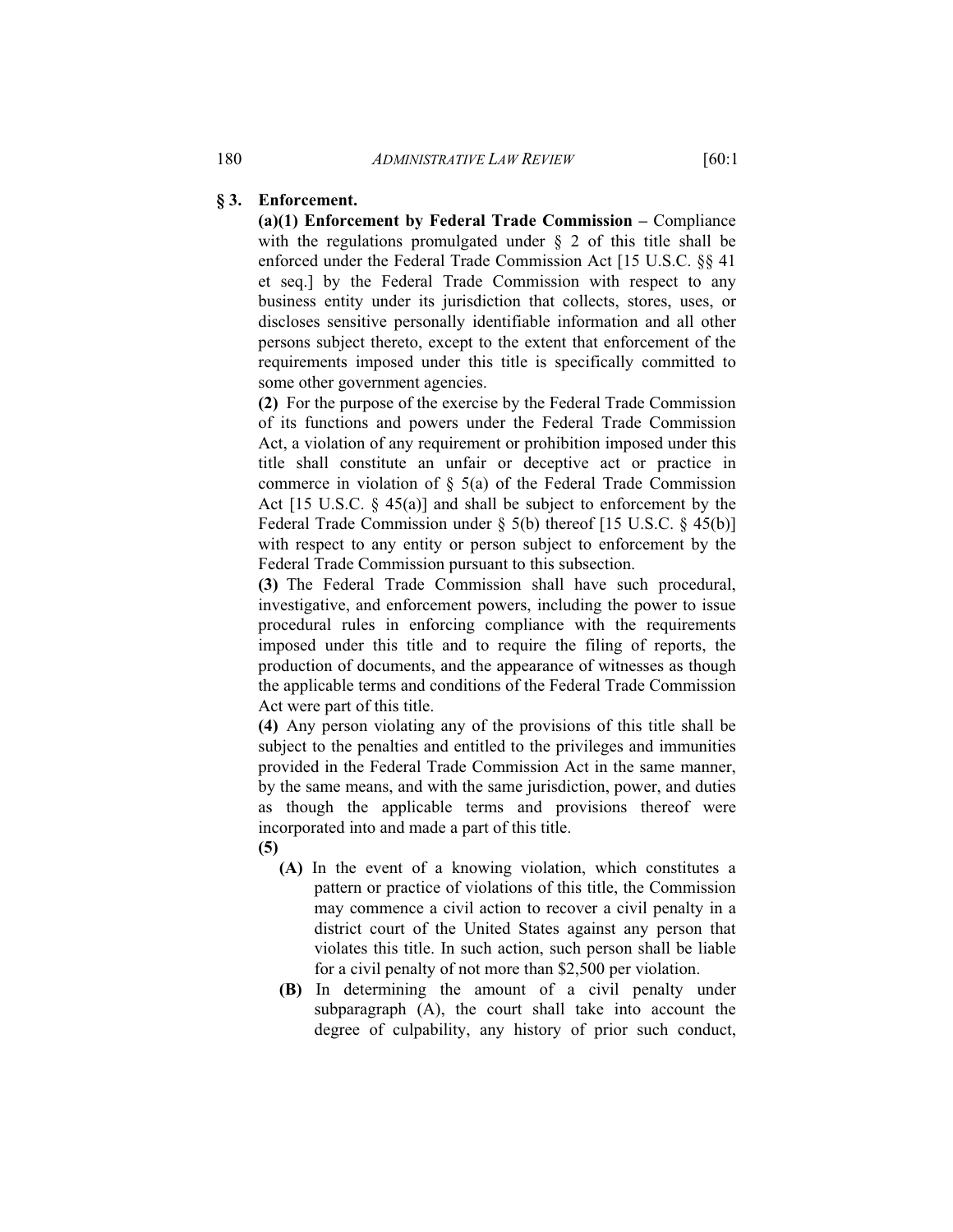ability to pay, effect on ability to continue to do business, and such other matters as justice may require.

**(6)** Notwithstanding paragraph (2), a court may not impose any civil penalty on a person for a violation of this title unless the person has been enjoined from committing the violation, or ordered not to commit the violation, in an action or proceeding brought by or on behalf of the Federal Trade Commission, and has violated the injunction or order, and the court may not impose any civil penalty for any violation occurring before the date of the violation of the injunction or order.

**(7) State Law –** This Act shall not be construed as superseding, altering, or affecting any statute, regulation, order, or interpretation in effect in any State, except to the extent that such statute, regulation, order, or interpretation is inconsistent with the provisions of this Act, and then only to the extent of the inconsistency. For purposes of this section, a State statute, regulation, order, or interpretation is not inconsistent with the provisions of this subchapter if the protection such statute, regulation, order, or interpretation affords any person is greater than the protection provided under this subchapter and the amendments made by this subchapter, as determined by the Federal Trade Commission.

**(8) No Private Right of Action.** This statute shall not be construed to provide a private right of action on any individual or entity other than the Federal Trade Commission.

## **§ 4. Definitions.**

In this Act, the following definitions shall apply:

**(a) AFFILIATE –** The term "affiliate" means persons related by common ownership or by corporate control.

**(b) BUSINESS ENTITY –**The term "business entity" means any organization, corporation, trust, partnership, sole proprietorship, unincorporated association, venture established to make a profit, or nonprofit, and any contractor, subcontractor, affiliate, or licensee thereof engaged in interstate commerce.

# **(c) SECURITY BREACH—**

(1) IN GENERAL – The term "security breach" means compromise of the security, confidentiality, or integrity of computerized data through misrepresentation or actions that result in, or there is a reasonable basis to conclude has resulted in, acquisition of or access to sensitive personally identifiable information that is unauthorized or in excess of authorization.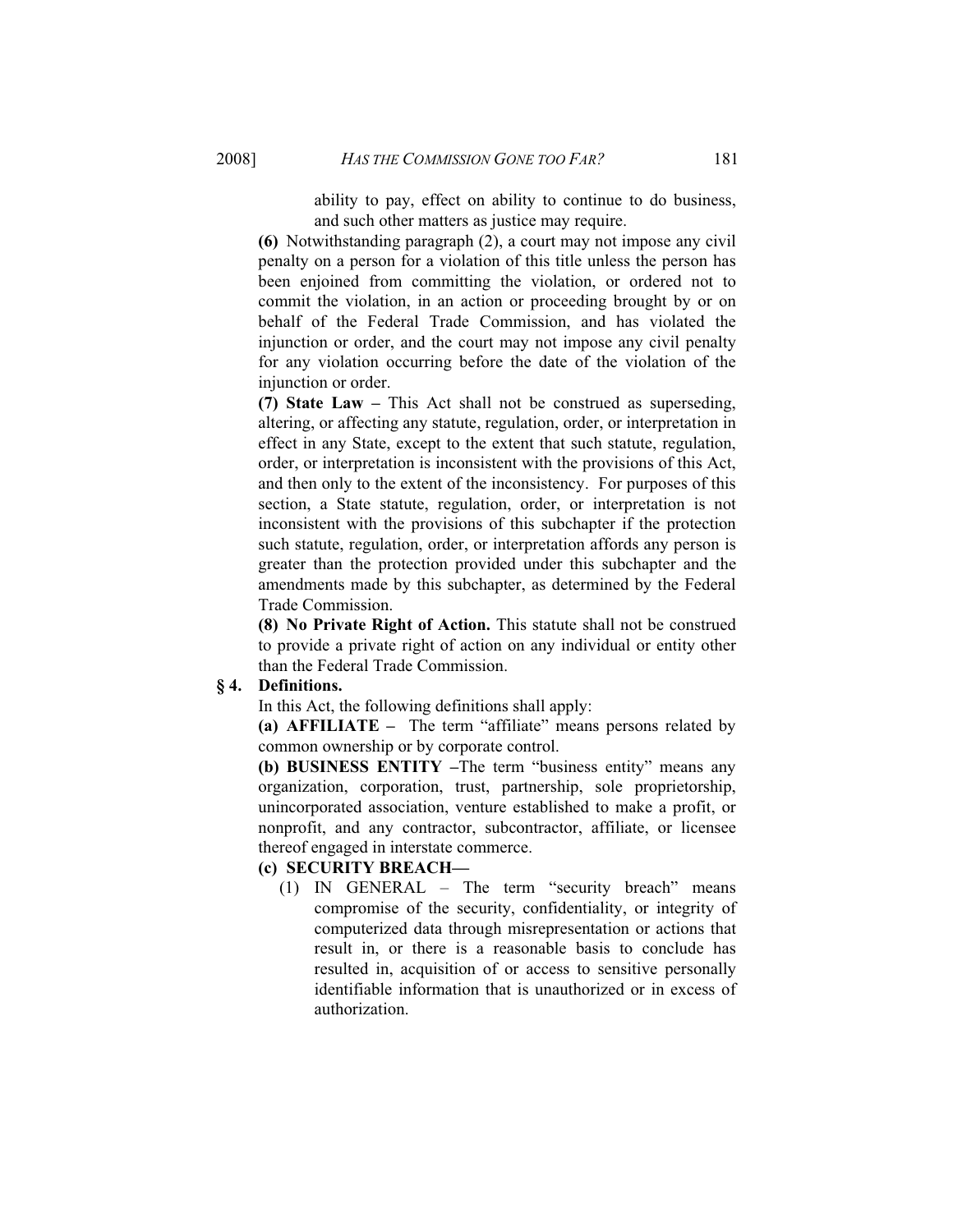- (2) EXCLUSION The term "security breach" does not include—
	- (i) a good faith acquisition of sensitive personally identifiable information by a business entity, or an employee or agent of a business entity, if the sensitive personally identifiable information is not subject to further unauthorized disclosure; or
	- (ii) the release of a public record not otherwise subject to confidentiality or nondisclosure requirements.

**(d) SENSITIVE PERSONALLY IDENTIFIABLE INFORMATION –**  The term "sensitive personally identifiable information" means any non-public information or compilation of information, in electronic or digital form that includes—

- (1) an individual's first and last name or first initial and last name in combination with any 1 of the following data elements:
	- (i) A non-truncated social security number, driver's license number, passport number, or alien registration number.
	- (ii) Any 2 of the following:
		- (I) Home address or telephone number.
		- (II) Mother's maiden name, if identified as such.
		- (III) Month, day, and year of birth.
	- (iii) Unique biometric data such as a fingerprint, voiceprint, retina or iris image, or any other unique physical representation.
	- (iv) A unique account identifier, electronic identification number, user name, or routing code in combination with any associated security code, access code, or password that is required for an individual to obtain money, goods, services, or any other thing of value; or
- (2) a financial account number or credit or debit card number in combination with any security code, access code, or password that is required for an individual to obtain money, goods, services, or any other thing of value.